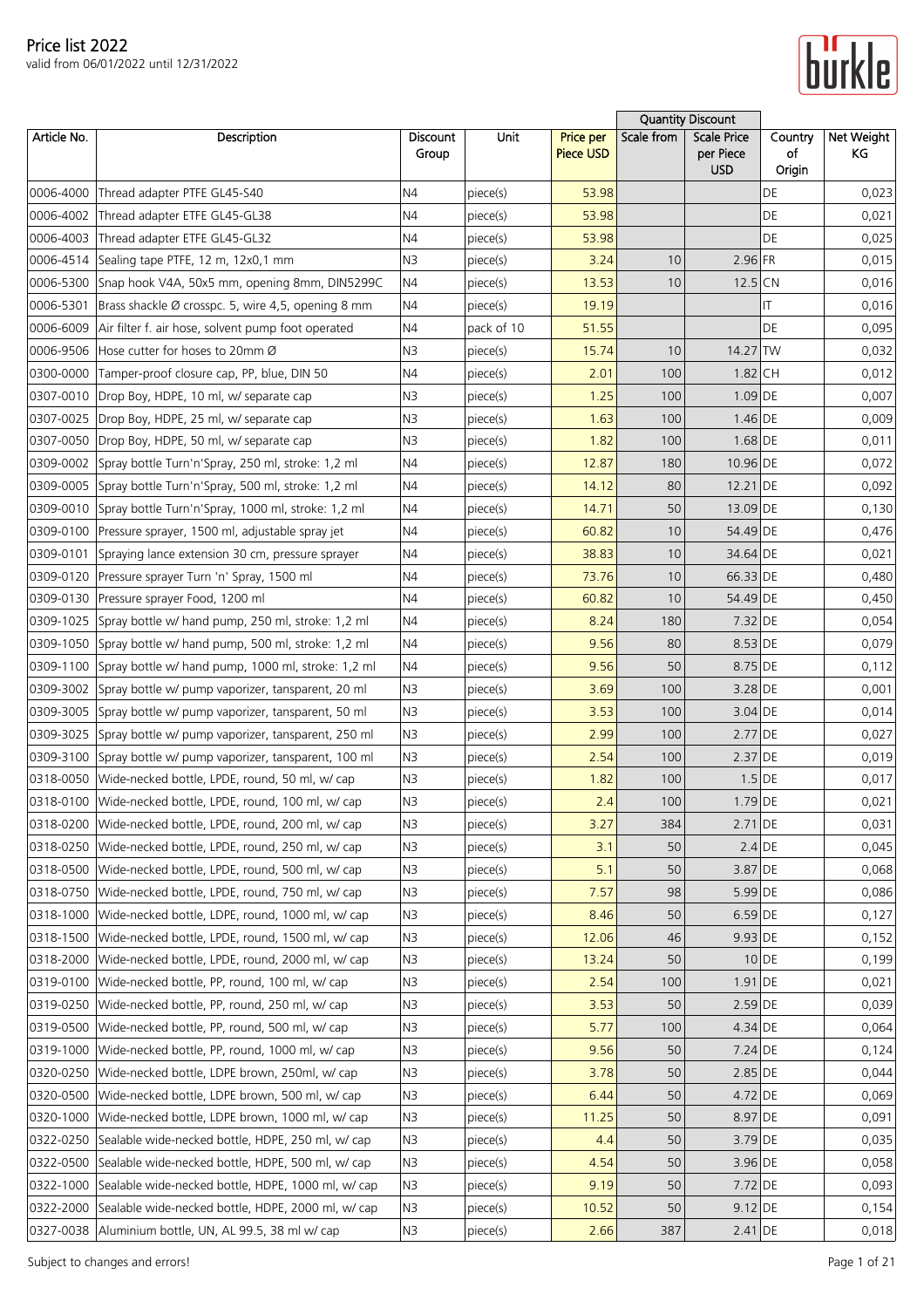|           | 0327-0060 Aluminium bottle, UN, AL 99.5, 60 ml w/ cap                                                    | N <sub>3</sub> | piece(s) | 2.9    | 304            | 2.65 DE    | 0,030  |
|-----------|----------------------------------------------------------------------------------------------------------|----------------|----------|--------|----------------|------------|--------|
|           | 0327-0120 Aluminium bottle, UN, AL 99.5, 120 ml w/ cap                                                   | N <sub>3</sub> | piece(s) | 3.52   | 143            | 3.12 DE    | 0,044  |
|           | 0327-0300 Aluminium bottle, UN, AL 99.5, 300 ml w/ cap                                                   | N <sub>3</sub> | piece(s) | 4.63   | 143            | 4.54 DE    | 0,057  |
|           | 0327-0600 Aluminium bottle, UN, AL 99.5, 600 ml w/ cap                                                   | N <sub>3</sub> | piece(s) | 6.74   | 84             | $6.59$ DE  | 0,087  |
|           | 0327-1200   Aluminium bottle, UN, AL 99.5, 1200 ml w/ cap                                                | N <sub>3</sub> | piece(s) | 8.02   | 60             | 7.65 DE    | 0,109  |
|           | 0327-3000   Aluminium bottle, UN, AL 99.5, 3000 ml w/ cap                                                | N3             | piece(s) | 27.43  | 168            | 25.15 DE   | 0,300  |
| 0327-5600 | Aluminium bottle, UN, AL 99.5, 5600 ml w/ cap                                                            | N3             |          | 32.72  | 168            | 30.15 DE   | 0,440  |
| 0340-0100 |                                                                                                          | N3             | piece(s) | 3      | 100            | 2.81 DE    | 0,026  |
|           | Narrow-necked reagent bottle, HDPE, 100 ml, w/ cap<br>Narrow-necked reagent bottle, HDPE, 250 ml, w/ cap |                | piece(s) |        | 50             |            |        |
| 0340-0250 |                                                                                                          | N <sub>3</sub> | piece(s) | 3.69   |                | $3.57$ DE  | 0,041  |
| 0340-0500 | Narrow-necked reagent bottle, HDPE, 500 ml, w/ cap                                                       | N <sub>3</sub> | piece(s) | 4.34   | 50             | 4.12 DE    | 0,053  |
|           | 0340-1000 Narrow-necked reagent bottle, HDPE, 1000ml, w/ cap                                             | N <sub>3</sub> | piece(s) | 5.59   | 72             | 5.29 DE    | 0,091  |
|           | 0340-2500 Narrow-necked reagent bottle, HDPE, 2500ml, w/ cap                                             | N <sub>3</sub> | piece(s) | 13.68  | 27             | $12.13$ DE | 0,180  |
| 0342-0050 | Wide-necked reagent bottle, HDPE, 50 ml, w/ cap                                                          | N3             | piece(s) | 2.96   | 700            | 2.74 DE    | 0,018  |
| 0342-0100 | Wide-necked reagent bottle, HDPE, 100 ml, w/ cap                                                         | N <sub>3</sub> | piece(s) | 2.71   | 582            | $2.43$ DE  | 0,023  |
| 0342-0250 | Wide-necked reagent bottle, HDPE, 250 ml, w/ cap                                                         | N <sub>3</sub> | piece(s) | 3.91   | 273            | $3.54$ DE  | 0,040  |
| 0342-0500 | Wide-necked reagent bottle, HDPE, 500 ml, w/ cap                                                         | N <sub>3</sub> | piece(s) | 4.54   | 124            | 4.18 DE    | 0,061  |
|           | 0342-0750 Wide-necked reagent bottle, HDPE, 750 ml, w/ cap                                               | N <sub>3</sub> | piece(s) | 4.57   | 90             | 4.31 DE    | 0,074  |
| 0342-1000 | Wide-necked reagent bottle, HDPE, 1000 ml, w/ cap                                                        | N3             | piece(s) | 4.65   | 81             | 4.53 DE    | 0,092  |
| 0342-1500 | Wide-necked reagent bottle, HDPE, 1500 ml, w/ cap                                                        | N <sub>3</sub> | piece(s) | 7.43   | 42             | 6.81 DE    | 0,132  |
| 0342-2500 | Wide-necked reagent bottle, HDPE, 2500 ml, w/ cap                                                        | N <sub>3</sub> | piece(s) | 9.93   | 27             | 8.68 DE    | 0,163  |
| 0342-4000 | Wide-necked reagent bottle, HDPE, 4000 ml, w/ cap                                                        | N <sub>3</sub> | piece(s) | 12.13  | 15             | $11.1$ DE  | 0,282  |
| 0361-0006 | Bottle carrier for 6 bottles up to max. 95 mm Ø                                                          | N <sub>3</sub> | piece(s) | 21.4   | 10             | 19.71 DE   | 0,330  |
| 0431-0005 | Wide-necked jerrycan, w/o thread, HDPE, 51, w/ cap                                                       | N <sub>3</sub> | piece(s) | 46.26  | 6              | 41.4 DE    | 0,616  |
|           | 0431-0010 Wide-necked jerrycan, w/o thread, HDPE, 10l, w/cap                                             | N <sub>3</sub> | piece(s) | 65.89  | 5              | 59.49 DE   | 0,863  |
|           | 0431-0020 Wide-necked jerrycan, w/o thread, HDPE, 20, w/cap                                              | N3             | piece(s) | 103.1  | 3              | 92.66 DE   | 1,488  |
| 0431-0030 | Wide-necked jerrycan, w/o thread, HDPE, 30l, w/cap                                                       | N3             | piece(s) | 129.57 | $\overline{2}$ | 113.54 DE  | 1,529  |
| 0431-1005 | Wide-necked jerrycan, w/ thread, HDPE, 5 l, w/ cap                                                       | N3             | piece(s) | 59.49  | 6              | 53.31 DE   | 0,642  |
|           | 0431-1010 Wide-necked jerrycan, w/ thread, HDPE, 10l, w/ cap                                             | N <sub>3</sub> | piece(s) | 85.23  | 5              | 77.95 DE   | 0,887  |
|           | 0431-1020 Wide-necked jerrycan, w/ thread, HDPE, 20, w/ cap                                              | N <sub>3</sub> | piece(s) | 127.44 | 3              | 111.78 DE  | 1,417  |
|           | 0431-1030 Wide-necked jerrycan, w/ thread, HDPE, 30l, w/ cap                                             | N3             | piece(s) | 152.81 | 2              | 136.49 DE  | 1,566  |
|           | 0431-9011 Graduation, blue, wide-necked jerrycan 10 l                                                    | N <sub>3</sub> | piece(s) | 9.93   | 10             | $9.05$ DE  | 0,003  |
| 0431-9021 | Graduation, blue, wide-necked jerrycan 20 l                                                              | N <sub>3</sub> | piece(s) | 9.93   | 10             | $9.05$ DE  | 0,004  |
| 0431-9031 | Graduation, blue, wide-necked jerrycan 30 l                                                              | N <sub>3</sub> | piece(s) | 9.93   | 10             | $9.05$ DE  | 0,005  |
| 0431-9051 | Graduation, blue, wide-necked jerrycan 5 l                                                               | N <sub>3</sub> | piece(s) | 9.93   | 10             | $9.05$ DE  | 0,002  |
| 0435-0001 | Compact jerrycan & StopCock set 51                                                                       | N <sub>4</sub> | piece(s) | 81.48  | 10             | 73.17 DE   | 1,039  |
| 0435-0005 | Compact jerrycan & StopCock set, 5l, el.conductive                                                       | <b>N4</b>      | piece(s) | 110.38 | 10             | 101.56 DE  | 1,080  |
| 0435-0010 | Compact jerrycan & StopCock set 10l                                                                      | N4             | piece(s) | 92.07  | 10             | 84.64 DE   | 2,000  |
| 0435-0015 | Compact jerrycan & StopCock set, 10l, conductive                                                         | N4             | piece(s) | 133.4  | 10             | 122.81 DE  | 1,970  |
| 0435-1050 | Compact jerrycan, w/o thread. connector 51                                                               | N <sub>4</sub> | piece(s) | 48.98  | 10             | 43.98 DE   | 0,711  |
| 0435-1055 | Compact jerrycan, conductive, w/o connector 5I                                                           | N <sub>4</sub> | piece(s) | 75.16  | 10             | 69.2 DE    | 0,700  |
| 0435-1100 | Compact jerrycan, w/o thread. connector 10                                                               | N <sub>4</sub> | piece(s) | 59.27  | 10             | 54.49 DE   | 0,850  |
| 0435-1105 | Compact jerrycan, conductive, w/o connector 10                                                           | N4             | piece(s) | 99.86  | 10             | 91.92 DE   | 0,840  |
|           | 0435-2050 Compact jerrycan, w/ thread. connector 51                                                      | N <sub>4</sub> | piece(s) | 52.21  | 10             | 46.7 DE    | 0,688  |
| 0435-2055 | Compact jerrycan, conductive, w/ thr.connector 51                                                        | N4             | piece(s) | 78.46  | 10             | 72.21 DE   | 0,720  |
| 0435-2100 | Compact jerrycan, w/ thread. connector 10l                                                               | N4             | piece(s) | 62.95  | 10             | 57.8 DE    | 0,870  |
| 0435-2105 | Compact jerrycan, conductive, w/ thr.connector 10l                                                       | N <sub>4</sub> | piece(s) | 103.17 | 10             | 95.01 DE   | 0,820  |
| 0435-3000 | Compact jerrycan & Compact StopCock set 51                                                               | N <sub>4</sub> | piece(s) | 67.51  | 10             | 59.05 DE   | 0,750  |
| 0435-3010 | Compact jerrycan & Compact StopCock set 10l                                                              | N <sub>4</sub> | piece(s) | 77.95  | 10             | 71.77 DE   | 1,900  |
|           | 0435-9102 Support stand for two compact jerrycans 5 l                                                    | N4             | piece(s) | 36.55  | 10             | 33.17 EU   | 0,454  |
|           | 0435-9103 Support stand f. three compact jerrycans 5 l                                                   | N4             | piece(s) | 38.9   | 10             | 34.42 EU   | 0,5505 |
|           |                                                                                                          |                |          |        |                |            |        |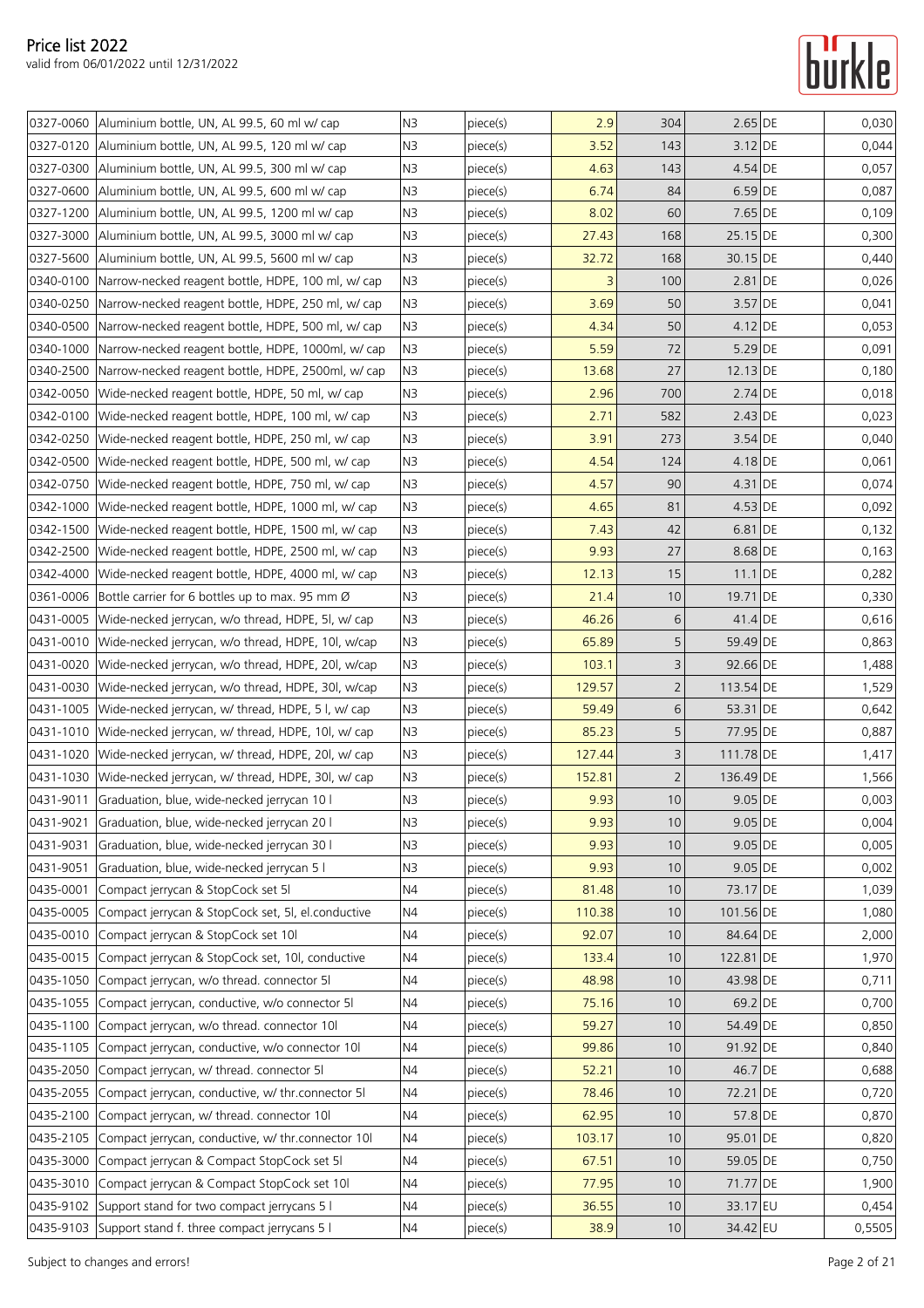

|           | 0435-9104 Filling support for compact jerrycan 10 l           | N4             | piece(s) | 337.68 |     |            | DE | 2,693 |
|-----------|---------------------------------------------------------------|----------------|----------|--------|-----|------------|----|-------|
| 0435-9200 | Venting valve in screw cap, Compact Jerrycan                  | N4             | piece(s) | 22.21  | 10  | 19.86 DE   |    | 0,051 |
| 0500-0100 | Ball valve PP, cap nut R3/4" inner-discharge angle            | N <sub>4</sub> | piece(s) | 96.92  | 5   | 88.83 IT   |    | 0,125 |
| 0525-1000 | StopCock angled, cap nut 3/4" - spout with nozzle             | N4             | piece(s) | 34.64  | 10  | 30.89 DE   |    | 0,063 |
|           | 0525-1100 StopCock PA, electroconductive, cap nut 3/4" inner  | N <sub>4</sub> | piece(s) | 40.74  | 10  | 36.77 DE   |    | 0,077 |
|           | 0525-1304 Hose nozzle Ø 4 mm, straight, StopCock              | N4             | piece(s) | 23.97  |     |            | DE | 0,012 |
|           | 0525-1306 Hose nozzle Ø 6 mm, straight, StopCock              | N4             | piece(s) | 23.97  |     |            | DE | 0,011 |
|           | 0525-1308 Hose nozzle Ø 8 mm, straight, StopCock              | N4             | piece(s) | 23.97  |     |            | DE | 0,010 |
| 0525-1310 | Hose nozzle Ø 10 mm, straight, StopCock                       | N4             | piece(s) | 23.97  |     |            | DE | 0,070 |
|           | 0525-1312 Hose nozzle Ø 12 mm, straight, StopCock             | N <sub>4</sub> | piece(s) | 23.97  |     |            | DE | 0,070 |
|           | 0525-1316 Hose nozzle Ø 16 mm, straight, StopCock             | N4             | piece(s) | 23.97  |     |            | DE | 0,012 |
| 0525-1400 | Discharge angle w/ hose nozzle, Ø 6-8 mm, StopCock            | N4             | piece(s) | 14.63  |     |            | DE | 0,016 |
| 0525-3000 | StopCock straight-through, 3/4" outer - 3/4" outer            | N4             | piece(s) | 38.68  | 10  | 34.93 DE   |    | 0,049 |
| 0525-5000 | StopCock straight-through, cap nut 3/4"-3/4" outer            | N4             | piece(s) | 34.42  | 10  | 31.03 DE   |    | 0,048 |
| 0525-7000 | StopCock straight-through, cap nut 3/4" - cap nut 3/4"        | N4             | piece(s) | 41.03  | 10  | 37.36 DE   |    | 0,050 |
| 0530-1000 | Compact spigot, cap nut 3/4" - NW xx mm                       | N4             | piece(s) | 23.16  | 10  | 19.27 DE   |    | 0,033 |
| 0533-0010 | Spigot "Air" self-venting, PE, 3/4" outer- NW 13mm            | N3             | piece(s) | 9.05   | 25  | 8.24 SK    |    | 0,034 |
| 0534-0002 | IBC discharge valve w/ angle discharge - S60x6/1"             | N3             | piece(s) | 103.03 | 5   | 94.79 IT   |    | 0,310 |
| 0535-0010 | Spigot "Brass", 3/4" outer, NW 10mm                           | N4             | piece(s) | 60.08  | 10  | 51.18 TW   |    | 0,271 |
| 0535-0020 | Spigot stainless steel                                        | N4             | piece(s) | 260.03 |     |            | TW | 0,663 |
| 0600-0090 | Captive cap 3/4" internal thread, PVC, gray                   | N4             | piece(s) | 9.27   | 10  | 8.38 DE    |    | 0,014 |
| 0600-1001 | Thread adapter 64mm(BSI) outer-DIN71 inner, brown             | N4             | piece(s) | 36.25  | 10  | 32.72 DE   |    | 0,083 |
| 0600-1003 | Thread adapter DIN71 inn. - 2"BSP inn., brown                 | N4             | piece(s) | 28.61  | 10  | 25.44 DE   |    | 0,053 |
| 0600-1006 | Thread adapter Tri-Sure outer-2" BSP inner, orange            | N4             | piece(s) | 28.61  | 10  | 25.44 TW   |    | 0,042 |
| 0600-1007 | Thread adapter US-barrel outer-2 "BSP inner, silver           | N4             | piece(s) | 28.61  | 10  | 25.44 DE   |    | 0,057 |
| 0600-1008 | Thread adapter 61 mm outer - 2" BSP inner, gray               | N4             | piece(s) | 28.61  | 10  | 25.44 DE   |    | 0,050 |
| 0600-1009 | Thread adapter 61mm outer-3" coarse inner, natural            | N4             | piece(s) | 40.96  | 10  | 37.95 DE   |    | 0,098 |
| 0600-1010 | Thread adapter Mauser outer - 2" BSP inner, blue              | N <sub>4</sub> | piece(s) | 28.61  | 10  | 25.44 DE   |    | 0,069 |
| 0600-1011 | Thread adapter Tri-Sure outer - Mauser inner, red             | N4             | piece(s) | 28.61  | 10  | 25.44 DE   |    | 0,060 |
|           | 0600-1012 Thread adapter Mauser outer-Tri-Sure inner, purple  | N4             | piece(s) | 28.61  | 10  | 25.44 DE   |    | 0,070 |
|           | 0600-1013 Thread adapter 64mm (BSI) outer-DIN61 inner, yellow | N <sub>4</sub> | piece(s) | 36.25  | 10  | 32.72 DE   |    | 0,089 |
| 0600-1014 | Thread adapter 64mm (BSI) outer-DIN60 inner, black            | N4             | piece(s) | 31.62  | 10  | 28.97 DE   |    | 0,041 |
| 0600-1016 | Thread adapter 64mm (BSI) outer-DIN51 inner, black            | N4             | piece(s) | 36.25  | 10  | 32.72 DE   |    | 0,043 |
| 0600-2001 | Thread adapter DIN61 inner - 2 "BSP inner, yellow             | N <sub>4</sub> | piece(s) | 28.61  | 10  | 25.44 DE   |    | 0,056 |
| 0600-2004 | Thread adapter 35mm inner - 2" BSP inner, black               | N4             | piece(s) | 53.46  |     |            | DE | 0,040 |
| 0600-2005 | Thread adapter 51mm inner - 2" BSP inner, green               | N <sub>4</sub> | piece(s) | 34.27  | 10  | 31.47 DE   |    | 0,042 |
| 0600-2006 | Thread adapter 63mm inner - 2" BSP inner, white               | N4             | piece(s) | 34.27  | 10  | 31.47 DE   |    | 0,046 |
| 0600-2018 | Thread adapter 38mm- 2" BSP inner, with seal                  | N4             | piece(s) | 71.33  |     |            | DE | 0,000 |
| 0600-3002 | Thread adapter 2" coarse Tri-Sure out.-64mm BSI out           | N4             | piece(s) | 21.84  | 10  | 19.78 DE   |    | 0,029 |
| 0600-3003 | Thread adapter 2" BSP outer-64mm (BSI) outer, blue            | N4             | piece(s) | 21.84  | 10  | 19.78 DE   |    | 0,031 |
| 0600-3004 | Thread adapter 2" M. coarse outer-64mm (BSI) outer            | N <sub>4</sub> | piece(s) | 21.84  | 10  | 19.78 DE   |    | 0,035 |
| 0600-3006 | Thread adapter 61mm outer - TriSure outer, black              | N4             | piece(s) | 16.4   | 10  | 13.68 DE   |    | 0,074 |
| 0600-3007 | Thread adapter 61mm outer - 2" BSP outer, black               | N <sub>4</sub> | piece(s) | 16.4   | 10  | 13.68 DE   |    | 0,040 |
| 0600-3010 | Adapterset (4 Thread adapter)                                 | N4             | piece(s) | 93.39  | 5   | 86.48 DE   |    | 0,224 |
| 2308-0900 | Industrial bucket, LDPE white, w/ metal handle, 9I            | N3             | piece(s) | 17.72  | 10  | $15.88$ IT |    | 0,500 |
| 2308-1200 | Industrial bucket, LDPE white, w/metal handle, 12l            | N <sub>3</sub> | piece(s) | 23.38  | 10  | $21.11$ IT |    | 0,667 |
| 2308-1700 | Industrial bucket, LDPE white, w/metal handle, 17l            | N3             | piece(s) | 33.9   | 10  | $30.59$ IT |    | 0,863 |
| 2309-0010 | Bucket, stainless steel, V2A, capacity 10 l                   | N <sub>4</sub> | piece(s) | 99.86  | 10  | 93.83 PK   |    | 1,180 |
| 2309-0015 | Bucket, stainless steel, V2A, capacity 15 l                   | N4             | piece(s) | 118.03 | 10  | 110.89 PK  |    | 1,390 |
| 2327-0001 | Packaging bucket, PP white, 1 l, w/ closure                   | N <sub>3</sub> | piece(s) | 2.16   | 100 | $1.94$ DE  |    | 0,055 |
|           |                                                               |                |          |        |     |            |    |       |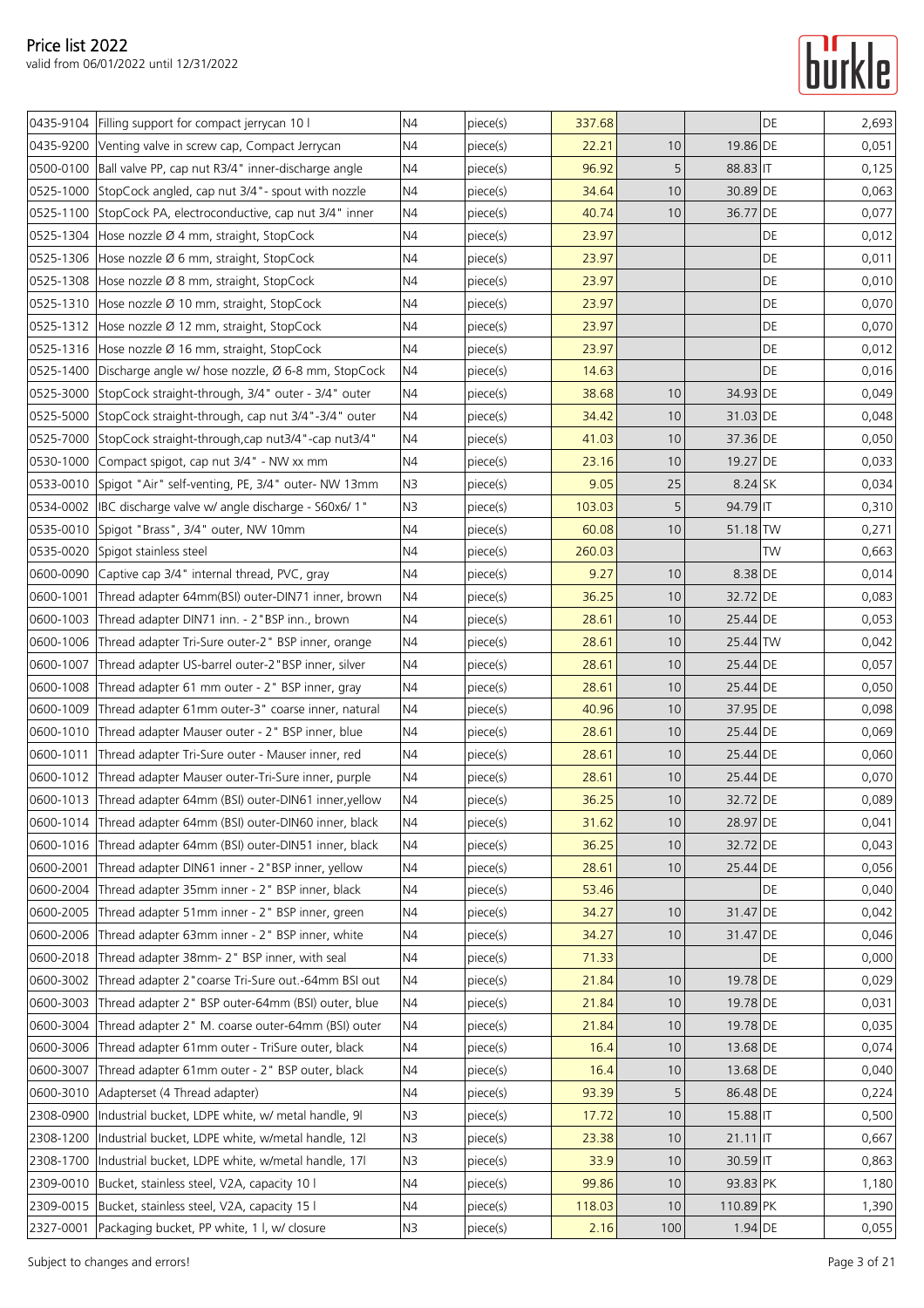|           | 2327-0010 Packaging bucket, PP white, 10 l, w/ closure         | N <sub>3</sub> | piece(s) | 7.29   | 25              | $6.66$ DE   | 0,356 |
|-----------|----------------------------------------------------------------|----------------|----------|--------|-----------------|-------------|-------|
|           | 2327-0020 Packaging bucket, PP white, 2 I, w/ closure          | N <sub>3</sub> | piece(s) | 3.4    | 80              | $3.1$ DE    | 0,085 |
| 2327-0030 | Packaging bucket, PP white, 3 l, w/ closure                    | N <sub>3</sub> | piece(s) | 4.28   | 45              | $3.9$ DE    | 0,155 |
|           | 2327-0050 Packaging bucket, PP white, 5 l, w/ closure          | N <sub>3</sub> | piece(s) | 5.44   | 36              | 4.84 DE     | 0,198 |
| 2348-0001 | Packaging bag, LDPE transp., 130x60 mm, 100 ml                 | N <sub>3</sub> | 100 pack | 10.3   | 10              | $9.34$ DE   | 0,089 |
| 2348-0002 | Packaging bag, LDPE transp., 100x70 mm, 80 ml                  | N3             | 100 pack | 9.71   | 10              | 8.75 DE     | 0,089 |
|           | 2348-0003 Packaging bag, LDPE transp., 120x80 mm, 140 ml       | N <sub>3</sub> | 100 pack | 11.69  | 10              | 10.74 DE    | 0,127 |
|           | 2348-0004 Packaging bag, LDPE transp., 150x100 mm, 300 ml      | N <sub>3</sub> | 100 pack | 14.27  | 10              | 12.8 DE     | 0,174 |
| 2348-0005 | Packaging bag, LDPE transp., 170x120 mm, 400 ml                | N <sub>3</sub> | 100 pack | 18.16  | 10              | 16.84 DE    | 0,211 |
|           | 2348-0006 Packaging bag, LDPE transp., 220x160 mm, 1000 ml     | N <sub>3</sub> | 100 pack | 23.83  | 10 <sup>°</sup> | 21.99 DE    | 0,375 |
| 2348-0007 | Packaging bag, LDPE transp., 250x180 mm, 1500 ml               | N3             | 100 pack | 26.18  | 10              | 24.19 DE    | 0,482 |
|           | 2348-0008 Packaging bag, LDPE transp., 300x200 mm, 2500 ml     | N3             | 100 pack | 32.58  | 10              | 29.86 DE    | 0,600 |
| 2348-0009 | Packaging bag, LDPE transp., 350x250 mm, 4500 ml               | N <sub>3</sub> | 100 pack | 42.36  | 10              | 37.95 DE    | 0,860 |
| 2348-0010 | Packaging bag, LDPE transp., 400x300 mm, 6500 ml               | N <sub>3</sub> | 100 pack | 48.46  | 10              | 44.05 DE    | 1,156 |
| 3600-0021 | Transport case, inner dim. LxWxH 285x178x45 mm                 | N <sub>3</sub> | piece(s) | 21.84  | 30              | 20.59 DE    | 0,435 |
|           | 3600-2120 Transport case, outer dim. LxWxH 123x25x11 cm        | N <sub>4</sub> | piece(s) | 178.33 | 10              | $171.34$ IT | 2,579 |
| 3600-3000 | Transport case, Ø x L 80x600 mm, QuickPicker                   | N <sub>3</sub> | piece(s) | 48.24  | 10              | 43.53 DE    | 0,415 |
| 4201-0095 | Laboratory trays/spill throughs set (4pcs.0.5-10l)             | N4             | piece(s) | 73.39  | 10              | 69.64 IT    | 2,631 |
|           | 4201-0100 Laboratory trays/spill throughs set (6pcs.0,5-39l)   | N <sub>4</sub> | piece(s) | 210.91 | 10              | 199.8 IT    | 7,270 |
|           | 4201-1318 Laboratory tray, PP white, in. LxW 130x180mm, 0,51   | N <sub>4</sub> | piece(s) | 8.53   | 10              | $7.79$ IT   | 0,103 |
|           | 4201-1824 Laboratory tray, PP white, in. LxW 180x240mm, 1,5I   | N4             | piece(s) | 15.22  | 10              | $14.05$ IT  | 0,226 |
|           | 4201-2430 Laboratory tray, PP white, in. LxW 240x300 mm, 3 l   | N <sub>4</sub> | piece(s) | 22.13  | 10              | $20.3$ IT   | 0,373 |
| 4201-3040 | Laboratory tray, PP white, in. LxW 300x400 mm, 10              | N4             | piece(s) | 35.96  | 10              | 32.94 IT    | 0,728 |
|           | 4201-4050 Laboratory tray, PP white, in. LxW 400x500 mm, 21l   | N <sub>4</sub> | piece(s) | 62.58  | 5               | $57.29$ IT  | 1,249 |
| 4201-5070 | Laboratory tray, PP white, in. LxW 500x700 mm, 39I             | N4             | piece(s) | 91.19  | 5               | 82.95 IT    | 2,136 |
|           | 4202-1013 Photographic tray, shallow, w/ribs, white, 14x19cm   | N <sub>4</sub> | piece(s) | 14.49  | 5               | 13.31 DE    | 0,125 |
|           | 4202-1018 Photographic tray, shallow, w/ribs, white, 19x26cm   | N <sub>4</sub> | piece(s) | 21.91  | 5               | 19.78 DE    | 0,226 |
|           | 4202-1024   Photographic tray, shallow, w/ribs, white, 26x32cm | N4             | piece(s) | 34.05  | 5               | 31.4 DE     | 0,354 |
|           | 4202-1030 Photographic tray, shallow, w/ribs, white, 31x41cm   | N <sub>4</sub> | piece(s) | 56.48  | 5               | 49.34 DE    | 0,535 |
|           | 4202-1040 Photographic tray, shallow, w/ribs, white, 42x51cm   | N4             | piece(s) | 107.51 | 5               | 97.73 DE    | 0,822 |
|           | 4202-1050 Photographic tray, shallow, w/ribs, white, 51x61cm   | N4             | piece(s) | 152.59 | 5               | 138.32 DE   | 1,221 |
|           | 4202-2013 Photographic tray, shallow, w/ ribs, red, 14x19 cm   | N4             | piece(s) | 14.49  | 5               | 13.31 DE    | 0,227 |
|           | 4202-2018 Photographic tray, shallow, w/ ribs, red, 19x26 cm   | N4             | piece(s) | 21.91  | 5               | 19.78 DE    | 0,226 |
|           | 4202-2024 Photographic tray, shallow, w/ ribs, red, 26x32 cm   | N4             | piece(s) | 34.05  | 5               | 31.4 DE     | 0,353 |
| 4202-2040 | Photographic tray, shallow, w/ ribs, red, 42x51cm              | N4             | piece(s) | 107.51 | 5               | 97.73 DE    | 0,822 |
|           | 4202-2050 Photographic tray, shallow, w/ ribs, red, 51x61cm    | N <sub>4</sub> | piece(s) | 152.59 | 5               | 138.32 DE   | 1,221 |
| 4202-3018 | Photographic tray, shallow, w/ribs, black, 19x26cm             | N4             | piece(s) | 21.91  | 5               | 19.78 DE    | 0,226 |
|           | 4202-3024 Photographic tray, shallow, w/ribs, black, 26x32cm   | N4             | piece(s) | 34.05  | 5               | 31.4 DE     | 0,353 |
| 4203-1010 | Photographic tray, shallow, w/o ribs, white, 11x16cm           | N4             | piece(s) | 11.99  | 5               | 10.81 DE    | 0,091 |
|           | 4203-1013 Photographic tray, shallow, w/o ribs, white, 14x19cm | N4             | piece(s) | 14.49  | 5               | 13.31 DE    | 0,120 |
|           | 4203-1018 Photographic tray, shallow, w/o ribs, white, 19x26cm | N <sub>4</sub> | piece(s) | 21.91  | 5               | 19.78 DE    | 0,226 |
|           | 4203-1024 Photographic tray, shallow, w/o ribs, white, 26x32cm | N4             | piece(s) | 34.05  | 5               | 31.4 DE     | 0,353 |
| 4203-1030 | Photographic tray, shallow, w/o ribs, white, 31x41cm           | N <sub>4</sub> | piece(s) | 56.48  | 5               | 49.34 DE    | 0,535 |
| 4203-1040 | Photographic tray, shallow, w/o ribs, white, 42x51cm           | N4             | piece(s) | 107.51 | 5               | 97.73 DE    | 0,822 |
| 4203-1050 | Photographic tray, shallow, w/o ribs, white, 51x61cm           | N4             | piece(s) | 152.59 | 5               | 138.32 DE   | 1,221 |
| 4203-2010 | Photographic tray, shallow, w/o ribs, red, 11x16cm             | N <sub>4</sub> | piece(s) | 11.99  | 5               | 10.81 DE    | 0,091 |
|           | 4203-2013 Photographic tray, shallow, w/o ribs, red, 14x19cm   | N <sub>4</sub> | piece(s) | 14.49  | 5               | 13.31 DE    | 0,227 |
|           | 4203-2018 Photographic tray, shallow, w/o ribs, red, 19x26cm   | N4             | piece(s) | 21.91  | 5               | 19.78 DE    | 0,226 |
|           | 4203-2024 Photographic tray, shallow, w/o ribs, red, 26x32cm   | N4             | piece(s) | 34.05  | 5               | 31.4 DE     | 0,353 |
|           | 4203-2030 Photographic tray, shallow, w/o ribs, red, 31x41cm   | N4             | piece(s) | 56.48  | 5               | 49.34 DE    | 0,535 |
|           |                                                                |                |          |        |                 |             |       |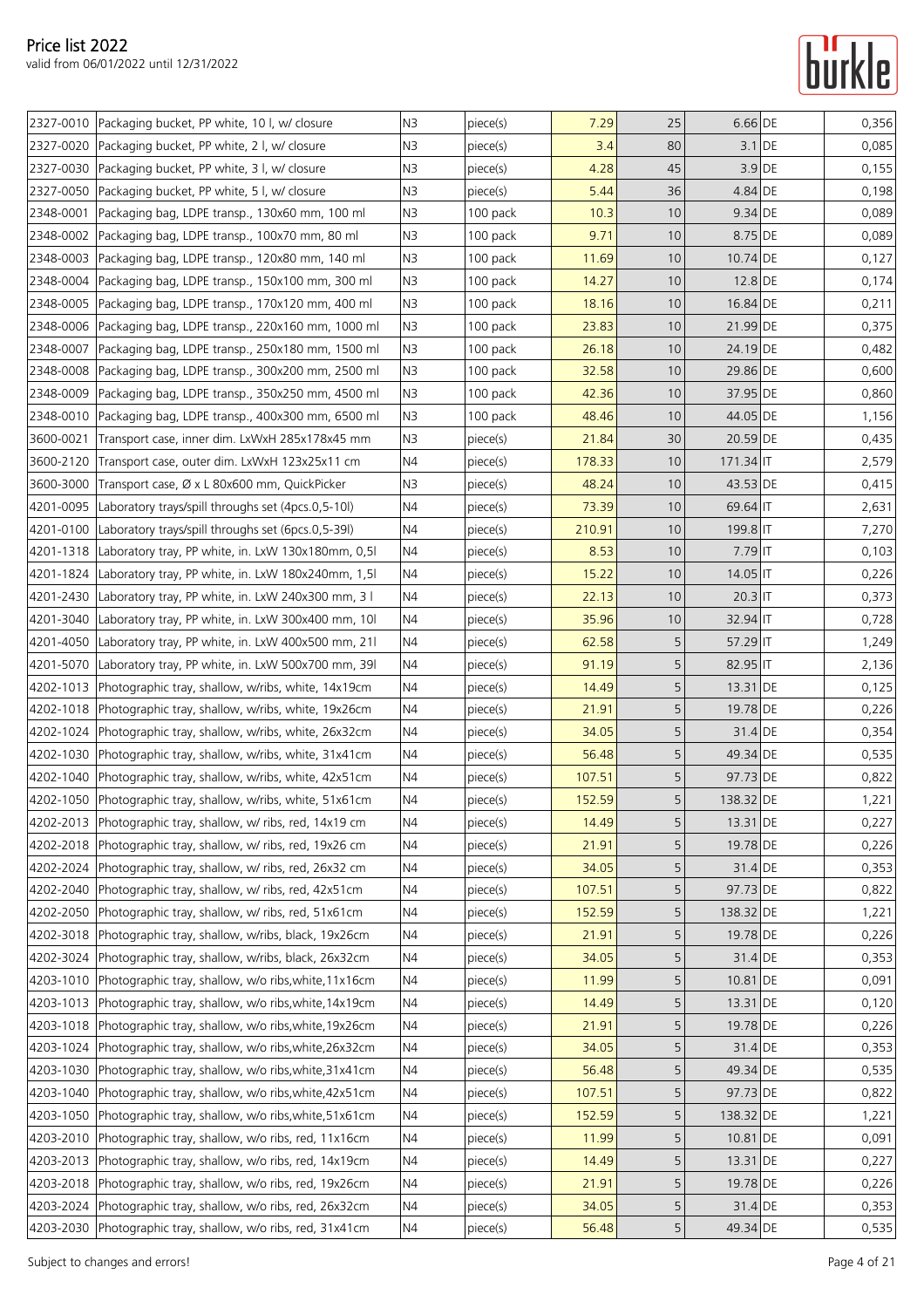|           | 4203-2050 Photographic tray, shallow, w/o ribs, red, 51x61cm    | N <sub>4</sub> | piece(s)   | 152.59 | 5           | 138.32 DE | 1,221 |
|-----------|-----------------------------------------------------------------|----------------|------------|--------|-------------|-----------|-------|
|           | 4203-3010 Photographic tray, shallow, w/o ribs, black 11x16cm   | N <sub>4</sub> | piece(s)   | 11.99  | 5           | 10.81 DE  | 0,091 |
|           | 4203-3013 Photographic tray, shallow, w/o ribs, black 14x19cm   | N <sub>4</sub> | piece(s)   | 14.49  | 5           | 13.31 DE  | 0,227 |
|           | 4203-3018   Photographic tray, shallow, w/o ribs, black 19x26cm | N4             | piece(s)   | 21.91  | 5           | 19.78 DE  | 0,226 |
|           | 4203-3024 Photographic tray, shallow, w/o ribs, black 26x32cm   | N <sub>4</sub> | piece(s)   | 34.05  | 5           | 31.4 DE   | 0,353 |
| 4203-3030 | Photographic tray, shallow, w/o ribs, black 31x41cm             | N4             | piece(s)   | 56.48  | 5           | 49.34 DE  | 0,535 |
|           | 4203-3050 Photographic tray, shallow, w/o ribs, black 51x61cm   | N <sub>4</sub> | piece(s)   | 152.59 | 5           | 138.32 DE | 1,221 |
|           | 4206-1030 Photographic tray, deep, w/ ribs, white, 31x41 cm     | N <sub>4</sub> | piece(s)   | 77.14  | 5           | 70.6 DE   | 0,973 |
|           | 4206-1040 Photographic tray, deep, w/ ribs, white, 42x51 cm     | N <sub>4</sub> | piece(s)   | 132.74 | 5           | 120.09 DE | 1,432 |
|           | 4206-1050 Photographic tray, deep, w/ ribs, white, 51x61 cm     | N <sub>4</sub> | piece(s)   | 187.52 | 5           | 172.37 DE | 1,914 |
|           | 4206-2030 Photographic tray, deep, w/ ribs, red, 31x41 cm       | N4             | piece(s)   | 77.14  | 5           | 70.08 DE  | 0,973 |
|           | 4206-2040 Photographic tray, deep, w/ ribs, red, 42x51 cm       | N4             | piece(s)   | 132.74 | 5           | 118.98 DE | 1,432 |
| 4206-3040 | Photographic tray, deep, w/ ribs, black, 42x51cm                | N4             | piece(s)   | 132.74 | 5           | 118.98 DE | 1,432 |
|           | 4206-3050 Photographic tray, deep, w/ ribs, black, 51x61cm      | N <sub>4</sub> | piece(s)   | 187.52 | 5           | 172.37 DE | 1,914 |
|           | 4207-1018 Photographic tray, deep, w/o ribs, white, 19x26 cm    | N <sub>4</sub> | piece(s)   | 34.42  | $\mathsf S$ | 31.84 DE  | 0,269 |
|           | 4207-1024 Photographic tray, deep, w/o ribs, white, 26x32 cm    | N4             | piece(s)   | 55.37  | 5           | 50.67 DE  | 0,401 |
|           | 4207-1030 Photographic tray, deep, w/o ribs, white, 31x41 cm    | N <sub>4</sub> | piece(s)   | 77.14  | 5           | 70.08 DE  | 0,994 |
|           | 4207-1040 Photographic tray, deep, w/o ribs, white, 42x51 cm    | N4             | piece(s)   | 132.74 | 5           | 118.98 DE | 1,467 |
|           | 4207-1050 Photographic tray, deep, w/o ribs, white, 51x61 cm    | N <sub>4</sub> | piece(s)   | 187.59 | 5           | 172.37 DE | 1,914 |
|           | 4207-2018 Photographic tray, deep, w/o ribs, red, 19x26 cm      | N <sub>4</sub> | piece(s)   | 34.42  | 5           | 31.84 DE  | 0,269 |
|           | 4207-2024 Photographic tray, deep, w/o ribs, red, 26x32 cm      | N4             | piece(s)   | 55.37  | 5           | 50.67 DE  | 0,401 |
|           | 4207-2030 Photographic tray, deep, w/o ribs, red, 31x41 cm      | N <sub>4</sub> | piece(s)   | 77.14  | 5           | 70.08 DE  | 0,994 |
|           | 4207-2040 Photographic tray, deep, w/o ribs, red, 42x51 cm      | N4             | piece(s)   | 132.74 | 5           | 118.98 DE | 1,467 |
|           | 4207-2050 Photographic tray, deep, w/o ribs, red, 51x61 cm      | N <sub>4</sub> | piece(s)   | 187.59 | 5           | 172.37 DE | 1,914 |
| 4207-3030 | Photographic tray, deep, w/o ribs, black, 31x41 cm              | N4             | piece(s)   | 77.14  | 5           | 70.08 DE  | 0,994 |
|           | 4207-3040 Photographic tray, deep, w/o ribs, black, 42x51 cm    | N <sub>4</sub> | piece(s)   | 132.74 | 5           | 118.98 DE | 1,467 |
|           | 4207-3050 Photographic tray, deep, w/o ribs, black, 51x61 cm    | N <sub>4</sub> | piece(s)   | 187.59 | 5           | 172.37 DE | 1,914 |
| 4208-0001 | Tray stainless steel, AISI 304, 280 x 180 x 20 mm               | N <sub>4</sub> | piece(s)   | 25.59  | 10          | 23.53 PK  | 0,000 |
|           | 4208-0002 Tray stainless steel, AISI 304, 330 x 230 x 20 mm     | N <sub>4</sub> | piece(s)   | 29.86  | 10          | 27.43 PK  | 0,000 |
|           | 4208-0003 Tray stainless steel, AISI 304, 460 x 300 x 20 mm     | N4             | piece(s)   | 48.17  | 10          | 44.27 PK  | 0,000 |
|           | 4208-0004 Tray stainless steel, AISI 304, 520 x 395 x 20 mm     | N4             | piece(s)   | 61.92  | 10          | 56.99 PK  | 0,000 |
|           | 4208-0020 Bowl stainless steel, shallow form, 200x150x50 mm     | N4             | piece(s)   | 23.75  | $10$        | 21.91 PK  | 0,000 |
| 4208-0021 | Bowl stainless steel, shallow form, 280x180x50 mm               | N <sub>4</sub> | piece(s)   | 32.28  | 10          | 29.71 PK  | 0,000 |
|           | 4208-0022 Bowl stainless steel, shallow form, 300x200x50 mm     | N <sub>4</sub> | piece(s)   | 38.39  | 10          | 35.37 PK  | 0,000 |
| 4208-0023 | Bowl stainless steel, shallow form, 300x250x50 mm               | N4             | piece(s)   | 41.4   | 10          | 38.09 PK  | 0,000 |
|           | 4208-0024 Bowl stainless steel, shallow form, 400x300x50 mm     | N <sub>4</sub> | piece(s)   | 59.64  | 10          | 54.93 PK  | 0,000 |
| 4208-0025 | Bowl stainless steel, shallow form, 500x300x50 mm               | N4             | piece(s)   | 76.11  | 10          | 70.08 PK  | 0,000 |
| 4208-0040 | Bowl stainless steel, deep form, 400x200x100 mm                 | N <sub>4</sub> | piece(s)   | 66.99  | 10          | 61.62 PK  | 0,000 |
| 4208-0041 | Bowl stainless steel, deep form, 400x300x100mm                  | N <sub>4</sub> | piece(s)   | 79.49  | 10          | 73.1 PK   | 0,000 |
| 4208-0042 | Bowl stainless steel, deep form, 500x300x100mm                  | N <sub>4</sub> | piece(s)   | 101.7  | 10          | 93.54 PK  | 0,000 |
|           | 5000-1500 OTAL foot pump PP, tube Ø 15 mm, pump cap. 20//min N4 |                | piece(s)   | 142.07 | 10          | 134.43 DE | 1,083 |
| 5000-1800 | OTAL foot pump PP, tube Ø 18 mm, pump cap. 26/min N4            |                | piece(s)   | 145.97 | 10          | 132.37 DE | 1,104 |
| 5000-2200 | OTAL foot pump PP, tube Ø 22 mm, pump cap. 30/min N4            |                | piece(s)   | 161.19 | 10          | 142.07 DE | 1,110 |
| 5000-3012 | OTAL foot pump hose & stopcock, PP/PVC, tube Ø12mm N4           |                | piece(s)   | 145.97 | 10          | 132.37 DE | 1,214 |
| 5000-4016 | OTAL foot pump PVDF, tube Ø 16mm, pump cap.20l/milN4            |                | piece(s)   | 222.67 | 10          | 205.24 DE | 1,169 |
|           | 5000-5018 OTAL foot pump V2A, tube Ø 18 mm, pump cap.26/mir N4  |                | piece(s)   | 222.67 | 10          | 205.24 DE | 1,861 |
| 5000-6000 | OTAL battery foot pump, PP/PVC, tube Ø 12 mm                    | N4             | piece(s)   | 161.19 | 10          | 142.07 DE | 1,093 |
|           | 5000-8000 Delivery tubes PE for OTAL®disposable pump, Ø 12mm    | N <sub>4</sub> | pack of 10 | 49.27  | 10          | 45.15 CH  | 0,510 |
| 5000-8012 | OTAL® disposable foot pump, delivery tubes PE                   | N4             | piece(s)   | 142.07 | 10          | 134.43 DE | 1,900 |
|           | 5005-1000 OTAL mini hand pump, PP, tube Ø 10 mm, 4 l/min        | N <sub>4</sub> | piece(s)   | 84.13  | 10          | 76.04 DE  | 0,117 |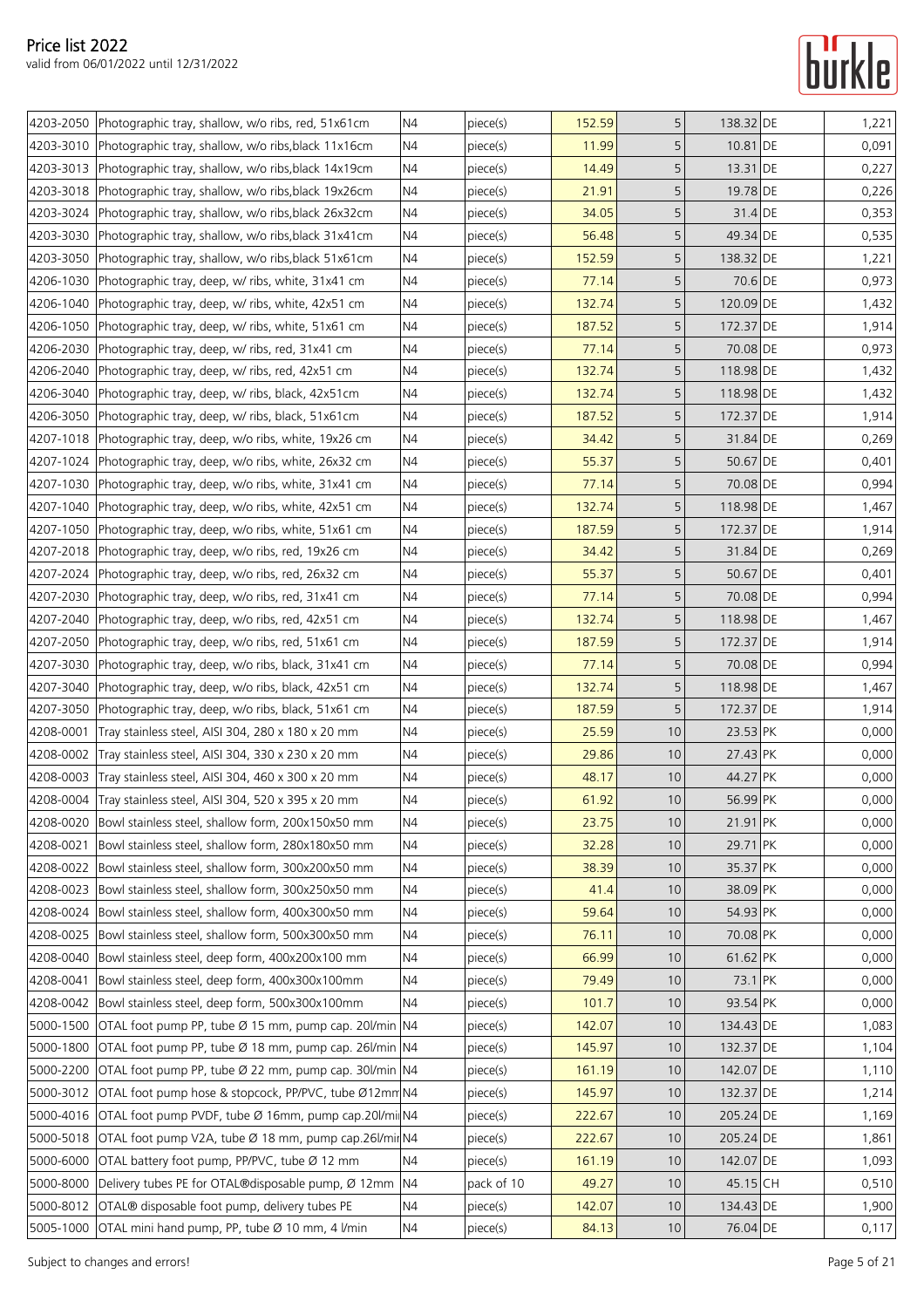|           | 5005-1200 OTAL hand pump PP, tube Ø 12 mm, pump cap.14 l/mir N4 |                      | piece(s)  | 115.16  | 10   | 101.78 DE |    | 0,647          |
|-----------|-----------------------------------------------------------------|----------------------|-----------|---------|------|-----------|----|----------------|
|           | 5005-1500 OTAL hand pump PP, tube Ø 15 mm, pump cap.20 l/mir N4 |                      | piece(s)  | 120.82  | 10   | 111.34 DE |    | 0,659          |
| 5005-1800 | OTAL hand pump PP, tube Ø 18 mm, pump cap.26 l/mir N4           |                      | piece(s)  | 122.81  | 10   | 110.45 DE |    | 0,668          |
| 5005-3000 | OTAL hand pump PVDF, tube Ø 16mm, pump cap.20l/m N4             |                      | piece(s)  | 207.16  | 10   | 189.8 DE  |    | 0,746          |
| 5005-4000 | OTAL hand pump V2A, tube Ø 18mm, pump cap. 26/m N4              |                      | piece(s)  | 207.16  | 10   | 189.8 DE  |    | 1,485          |
| 5005-6000 | OTAL hand pump hose & stopcock, PP/PVC, tube Ø 12mr N4          |                      | piece(s)  | 120.82  | 10   | 107.44 DE |    | 0,756          |
| 5005-7000 | OTAL battery hand pump, PP/PVC, tube Ø 12mm                     | N4                   | piece(s)  | 132.37  | 10   | 118.98 DE |    | 0,703          |
| 5005-8012 | OTAL® disposable hand pump, delivery tubes PE                   | N4                   | piece(s)  | 115.16  | 10   | 101.78 DE |    | 1,400          |
| 5201-0030 | Adapter set Pump-it canister pump (5 adapters)                  | N <sub>4</sub>       | piece(s)  | 89.64   | 10   | 80.89 DE  |    | 0,192          |
| 5201-1000 | Pump-it canister pump, PP/FKM, pump cap. 8 l/min                | N4                   |           | 194.21  | 10   | 174.87 DE |    |                |
| 5202-1000 | PumpMaster acids/ chemical liquids, FKM, green                  |                      | piece(s)  | 347.32  | 10   | 329.96 DE |    | 0,361<br>0,945 |
| 5202-1001 |                                                                 | N4<br>N <sub>4</sub> | piece(s)  |         | 10   |           |    | 0,520          |
|           | Discharge hose w/ stopcock, PumpMaster acids                    |                      | piece(s)  | 155.02  |      | 147.3 DE  |    |                |
| 5202-2000 | PumpMaster non-aggressive liquids, PP/EPDM, red                 | N4                   | piece(s)  | 248.34  | 10   | 221.57 DE |    | 0,945          |
| 5202-2001 | Discharge hose w/ stopcock, PumpMaster liquids                  | N4                   | piece(s)  | 122.95  | 10   | 116.85 DE |    | 0,520          |
| 5202-3000 | PumpMaster petrochem. liquids, PP/Nitrile r., blue              | N4                   | piece(s)  | 248.34  | 10   | 221.57 DE |    | 0,989          |
| 5202-3001 | Discharge hose w/ stopcock, PumpMaster petrochem.               | N4                   | piece(s)  | 120.31  | 10   | 114.57 DE |    | 0,520          |
| 5301-0500 | Extension V2A, 100 cm, SiloDrill                                | N4                   | piece(s)  | 201.05  |      |           | DE | 1,149          |
|           | 5301-1000 SiloDrill, alu, 150 cm, spiral screw Ø 90mm, 400ml    | N4                   | piece(s)  | 937.97  | 5    | 843.33 DE |    | 3,360          |
| 5301-2000 | SiloDrill, V2A, 150 cm, spiral screw Ø 90mm, 400ml              | <b>N4</b>            | piece(s)  | 4980.85 |      |           | DE | 5,786          |
| 5303-0002 | close-it control seal, 95x95mm, white, unprinted                | N4                   | 500 roll  | 97.29   | 10   | 86.99 DE  |    | 0,964          |
| 5303-0011 | close-it control seal, 95x95 mm, black                          | N4                   | 500 roll  | 97.29   | 10   | 86.99 DE  |    | 0,964          |
| 5303-0012 | close-it control seal, 95x95 mm, red                            | N4                   | 500 roll  | 97.29   | 10   | 86.99 DE  |    | 0,920          |
| 5303-0014 | close-it control seal, 95x95 mm, yellow                         | N4                   | 500 roll  | 97.29   | 10   | 86.99 DE  |    | 0,964          |
| 5303-0015 | close-it control seal, 95x95 mm, blue                           | N <sub>4</sub>       | 500 roll  | 97.29   | 10   | 86.99 DE  |    | 0,964          |
| 5303-0016 | close-it control seal, 95x95 mm, green                          | N4                   | 500 roll  | 97.29   | 10   | 86.99 DE  |    | 0,964          |
| 5303-0017 | close-it tape, WxL 95 mm x 50 m, white, unprinted               | N4                   | 50 m roll | 97.29   | 10   | 86.99 DE  |    | 0,922          |
| 5303-1002 | close-it maxi control seal, 150x150 mm, white                   | N4                   | 250 roll  | 136.34  | 10   | 127.15 DE |    | 1,186          |
| 5303-1011 | close-it maxi control seal, 150x150 mm, black                   | N4                   | 250 roll  | 136.34  | 10   | 127.15 DE |    | 1,186          |
| 5303-1012 | close-it maxi control seal, 150x150 mm, red                     | N4                   | 250 roll  | 136.34  | 10   | 127.15 DE |    | 1,186          |
|           | 5303-1014   close-it maxi control seal, 150x150 mm, yellow      | N4                   | 250 roll  | 136.34  | 10   | 127.15 DE |    | 1,186          |
|           | 5303-1015   close-it maxi control seal, 150x150 mm, blue        | N <sub>4</sub>       | 250 roll  | 136.34  | 10   | 127.15 DE |    | 1,186          |
|           | 5303-1016 close-it maxi control seal, 150x150 mm, green         | N <sub>4</sub>       | 250 roll  | 136.34  | $10$ | 127.15 DE |    | 1,186          |
| 5303-1017 | close-it tape, WxL 150 mm x 50 m, white, unprinted              | N <sub>4</sub>       | 50 m roll | 136.34  | 10   | 127.15 DE |    | 1,424          |
| 5303-2017 | close-it food & pharma control seal, 95x95 mm, red              | N <sub>4</sub>       | 500 roll  | 97.29   | 10   | 86.99 DE  |    | 0,830          |
| 5303-2018 | close-it food & pharma control seal, 95x95mm, white             | N <sub>4</sub>       | 500 roll  | 97.29   | 10   | 86.99 DE  |    | 0,860          |
| 5303-2019 | close-it tape food & pharma, WxL 95mm x 50m, white              | N <sub>4</sub>       | 50 m roll | 97.29   | 10   | 86.99 DE  |    | 0,922          |
| 5303-2020 | close-it food & pharma control seal, 95x95mm, yellow            | N4                   | 500 roll  | 97.29   | 10   | 86.99 DE  |    | 0,897          |
| 5303-2021 | close-it food & pharma control seal, 95x95mm, blue              | N4                   | 500 roll  | 97.29   | 10   | 86.99 DE  |    | 0,720          |
| 5303-2022 | close-it food & pharma control seal, 95x95mm, green             | N4                   | 500 roll  | 97.29   | 10   | 86.99 DE  |    | 0,897          |
| 5303-2023 | close-it food & pharma control seal, 95x95mm, black             | N <sub>4</sub>       | 500 roll  | 97.29   | 10   | 86.99 DE  |    | 0,830          |
| 5303-3017 | close-it food & pharma maxi seal, 150x150 mm, red               | N4                   | 250 roll  | 136.34  | 10   | 127.15 DE |    | 1,093          |
| 5303-3018 | close-it food & pharma maxi seal, 150x150mm, white              | N <sub>4</sub>       | 250 roll  | 136.34  | 10   | 127.15 DE |    | 1,186          |
| 5303-3019 | close-it tape food & pharma, WxL 150mmx50m, white               | N4                   | 50 m roll | 136.34  | 10   | 127.15 DE |    | 1,424          |
| 5303-3020 | close-it food & pharma maxi seal, 150x150mm, yellow             | N4                   | 250 roll  | 136.34  | 10   | 127.15 DE |    | 1,093          |
| 5303-3021 | close-it food & pharma maxi seal, 150x150 mm, blue              | N4                   | 250 roll  | 136.34  | 10   | 127.15 DE |    | 1,093          |
| 5303-3022 | close-it food & pharma maxi seal, 150x150mm, green              | N4                   | 250 roll  | 136.34  | 10   | 127.15 DE |    | 1,093          |
| 5303-3023 | close-it food & pharma maxi seal, 150x150mm, black              | N4                   | 250 roll  | 136.34  | 10   | 127.15 DE |    | 1,093          |
| 5303-5000 | Tamper proof labels safe-it, WxH 95x20 mm                       | N <sub>4</sub>       | 500 roll  | 160.68  | 5    | 144.43 DE |    | 0,239          |
| 5303-9000 | Dispenser for close-it 95x95 mm                                 | N4                   | piece(s)  | 144.35  | 5    | 137.52 DE |    | 0,508          |
| 5303-9100 | Dispenser for close-it 150x150 mm                               | N <sub>4</sub>       | piece(s)  | 202.45  | 5    | 172.23 DE |    | 0,784          |
|           |                                                                 |                      |           |         |      |           |    |                |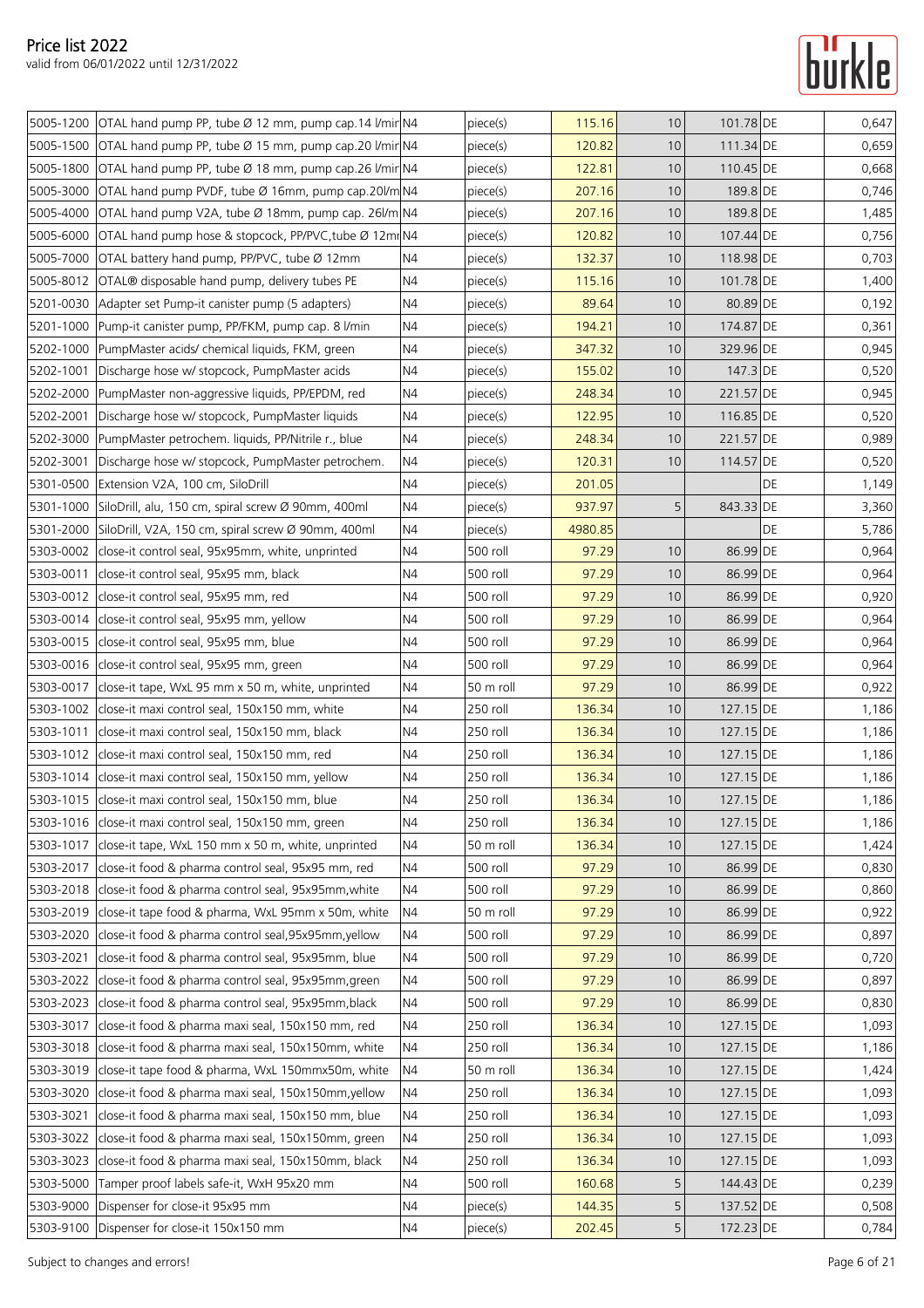## **Gurkle**

|           | 5304-0040 Cleaning brush, Länge 40 cm, Ø 25 mm, PVC/V2A           | N <sub>4</sub> | piece(s)   | 71.33  | 10             | 67.65 DE  |           | 0,093 |
|-----------|-------------------------------------------------------------------|----------------|------------|--------|----------------|-----------|-----------|-------|
| 5304-0060 | Cleaning brush, length 60 cm, Ø 25 mm, PVC/V2A                    | N4             | piece(s)   | 71.33  | 10             | 67.65 DE  |           | 0,117 |
| 5304-0080 | Cleaning brush, length 80 cm, Ø 25 mm, PVC/V2A                    | N <sub>4</sub> | piece(s)   | 71.33  | 10             | 67.65 DE  |           | 0,161 |
| 5304-0100 | Cleaning brush, length 100 cm, Ø 25 mm, PVC/V2A                   | N <sub>4</sub> | piece(s)   | 71.33  | 10             | 67.65 DE  |           | 0,168 |
| 5304-5100 | Cleaning brush, length 100 cm, Ø 50 mm, PVC/V2A                   | N <sub>4</sub> | piece(s)   | 78.24  | 5              | 70.52 DE  |           | 0,203 |
| 5304-5300 | Cleaning brush, length 300 cm, Ø 50 mm, PVC/V2A                   | N4             |            | 159.5  | 5              | 143.62 DE |           |       |
|           |                                                                   | N <sub>4</sub> | piece(s)   |        |                | 109.57 SE |           | 0,436 |
|           | 5305-0010 MiniSampler pump with adapter, PP                       |                | piece(s)   | 134.13 | 5              |           |           | 0,141 |
| 5305-0011 | MiniSampler pump w/o adapter                                      | N4             | piece(s)   | 85.45  | 5              | 79.86 SE  |           | 0,085 |
|           | 5305-0100 MiniSampler PE, complete                                | N4             | piece(s)   | 309.74 | 5              | 275.18 SE |           | 1,560 |
|           | 5305-0110 MiniSampler PTFE, complete                              | N <sub>4</sub> | piece(s)   | 540.94 | 5              | 491.6 SE  |           | 1,447 |
|           | 5305-0209   Adapter for glass thread GL 45, MiniSampler           | N <sub>4</sub> | piece(s)   | 238.11 |                |           | DE        | 0,140 |
|           | 5305-1000   Profi Sampler PP, complete                            | N <sub>4</sub> | piece(s)   | 708.98 |                |           | DE        | 1,208 |
|           | 5305-1020 Adapter for sample tubes PFA, MiniSampler               | N <sub>2</sub> | piece(s)   | 145.68 |                |           | DE        | 0,091 |
|           | 5305-1022 Straight suction tube, PE, 200 cm, ProfiSampler         | N4             | pack of 10 | 198.92 | 5              | 176.05 DE |           | 0,410 |
|           | 5305-1024 Straight suction tube, PA electr.conductive, 220cm      | N4             | pack of 10 | 270.47 | 5              | 260.54 DE |           | 0,620 |
|           | 5305-1029 Transport case f.straight suct.tubes, ProfiSampler      | N <sub>4</sub> | piece(s)   | 228.78 | 10             | 201.35 DE |           | 2,225 |
|           | 5305-1100 Profi Sampler Aluminium, complete                       | N <sub>4</sub> | piece(s)   | 917.16 | 5              | 833.92 DE |           | 3,989 |
|           | 5307-0102   Head, volume 0,2 ml, MicroSampler tube-Ø 12 mm        | N <sub>4</sub> | piece(s)   | 120.23 |                |           | DE        | 0,036 |
|           | 5307-0105   Head, volume 0,5 ml, MicroSampler tube-Ø 12 mm        | N <sub>4</sub> | piece(s)   | 120.23 |                |           | DE        | 0,035 |
|           | 5307-0110 Head, volume 1 ml, MicroSampler tube-Ø 12 mm            | N4             | piece(s)   | 120.23 |                |           | DE        | 0,030 |
|           | 5307-0202 Head, volume 2 ml, MicroSampler tube-Ø 25 mm            | N4             | piece(s)   | 164.21 |                |           | <b>DE</b> | 0,345 |
| 5307-0205 | Head, volume 5 ml, MicroSampler tube-Ø 25 mm                      | N <sub>4</sub> | piece(s)   | 164.21 |                |           | <b>DE</b> | 0,327 |
| 5307-0210 | Head, volume 10 ml, MicroSampler tube-Ø 25 mm                     | N <sub>4</sub> | piece(s)   | 164.21 |                |           | <b>DE</b> | 0,283 |
|           | 5307-1055 MicroSampler, V4A, tube-Ø 12 mm, length 55 cm           | N <sub>4</sub> | piece(s)   | 399.75 |                |           | DE        | 0,345 |
|           | 5307-1085   MicroSampler, V4A, tube-Ø 12 mm, length 85 cm         | N <sub>4</sub> | piece(s)   | 443.65 | 5              | 421.59 DE |           | 0,510 |
|           | 5307-1120 MicroSampler, V4A, tube-Ø 12 mm, length 120 cm          | N <sub>4</sub> | piece(s)   | 482.92 |                |           | DE        | 0,691 |
| 5307-2055 | MicroSampler, V4A, tube-Ø 25 mm, length 55 cm                     | N4             | piece(s)   | 519.91 |                |           | DE        | 0,771 |
|           | 5307-2085   MicroSampler, V4A, tube-Ø 25 mm, length 85 cm         | N <sub>4</sub> | piece(s)   | 561.68 |                |           | <b>DE</b> | 1,231 |
|           | 5307-2120 MicroSampler, V4A, tube-Ø 25 mm, length 120 cm          | N <sub>4</sub> | piece(s)   | 598.52 |                |           | DE        | 1,673 |
|           | 5308-0350 AquaSampler, FEP/PTFE, 350ml, Lxouter-Ø 40cm x46mm N4   |                | piece(s)   | 528.37 | 5              | 457.84 DE |           | 0,460 |
|           | 5308-0700   AquaSampler, FEP/PTFE, 700ml, Lxouter-Ø 76cm x46mm N4 |                | piece(s)   | 597.64 | 5 <sub>l</sub> | 556.16 DE |           | 1,126 |
|           | 5308-1050 AquaSampler, FEP/PTFE, 1050ml, Lxouter-Ø107cm x46mr N4  |                | piece(s)   | 690.66 | $\mathsf S$    | 611.61 DE |           | 1,050 |
|           | 5309-0010 Manually-operated reel PP, green                        | N4             | piece(s)   | 134.13 | 5              | 118.32 DE |           | 0,514 |
| 5309-0020 | Manually-operated reel PA, electrically conductive                | N <sub>4</sub> | piece(s)   | 228.78 | 10             | 205.83 DE |           | 0,495 |
| 5309-0030 | Manually-operated reel EX w/ grounding cable                      | N <sub>4</sub> | piece(s)   | 358.5  |                |           | DE        | 0,691 |
|           | 5309-0110 Lowering cable V2A/PTFE, length 10 m, Ø 2 mm            | N <sub>4</sub> | piece(s)   | 71.26  | $\mathsf S$    | 67.65 DE  |           | 0,157 |
| 5309-0125 | Lowering cable V2A/PTFE, length 25 m, Ø 2 mm                      | N4             | piece(s)   | 169.28 | 5              | 161.27 DE |           | 0,328 |
|           | 5309-0150 Lowering cable V2A/PTFE, length 50 m, Ø 2 mm            | N <sub>4</sub> | piece(s)   | 327.83 | 5              | 309 DE    |           | 0,616 |
| 5309-0201 | Lowering cable PP, length 10 m, Ø 2 mm                            | N4             | piece(s)   | 18.97  | 10             | 18.09 DE  |           | 0,052 |
| 5309-0202 | Lowering cable PP, length 25 m, Ø 2 mm                            | N4             | piece(s)   | 43.24  | 10             | 41.18 DE  |           | 0,075 |
| 5309-0205 | Lowering cable PP, length 50 m, Ø 2 mm                            | N4             | piece(s)   | 83.24  | 10             | 78.54 DE  |           | 0,112 |
| 5309-0301 | Lowering cable V4A, length 10 m, Ø 1,25 mm                        | N4             | piece(s)   | 48.61  | 10             | 45.23 DE  |           | 0,113 |
| 5309-0302 | Lowering cable V4A, length 25 m, Ø 1,25 mm                        | N <sub>4</sub> | piece(s)   | 101.7  | 10             | 94.86 DE  |           | 0,214 |
| 5309-0305 | Lowering cable V4A, length 50 m, Ø 1,25 mm                        | N4             | piece(s)   | 187.37 | 10             | 178.33 DE |           | 0,395 |
| 5309-0410 | Copper lowering cable, length 10 m, Ø 4,5 mm                      | N <sub>4</sub> | piece(s)   | 166.86 |                |           | DE        | 0,902 |
| 5309-0425 | Copper lowering cable, length 25 m, Ø 4,5 mm                      | N4             | piece(s)   | 369.75 |                |           | DE        | 2,491 |
| 5309-0450 | Copper lowering cable, length 50 m, Ø 4,5 mm                      | N4             | piece(s)   | 716.26 |                |           | DE        | 4,800 |
| 5309-0510 | Stainless steel chain V4A, length 10 m, Ø 2,3mm                   | N <sub>4</sub> | piece(s)   | 178.33 | 10             | 164.21 CN |           | 1,491 |
| 5309-0525 | Stainless steel chain V4A, length 25 m, Ø 2,3mm                   | N4             | piece(s)   | 423.06 | 10             | 397.62 CN |           | 1,490 |
|           |                                                                   | N <sub>4</sub> |            |        |                |           |           |       |
|           | 5309-0550 Stainless steel chain V4A, length 100 m, Ø 2,3mm        |                | piece(s)   | 741.99 | 10             | 690.96 CN |           | 5,950 |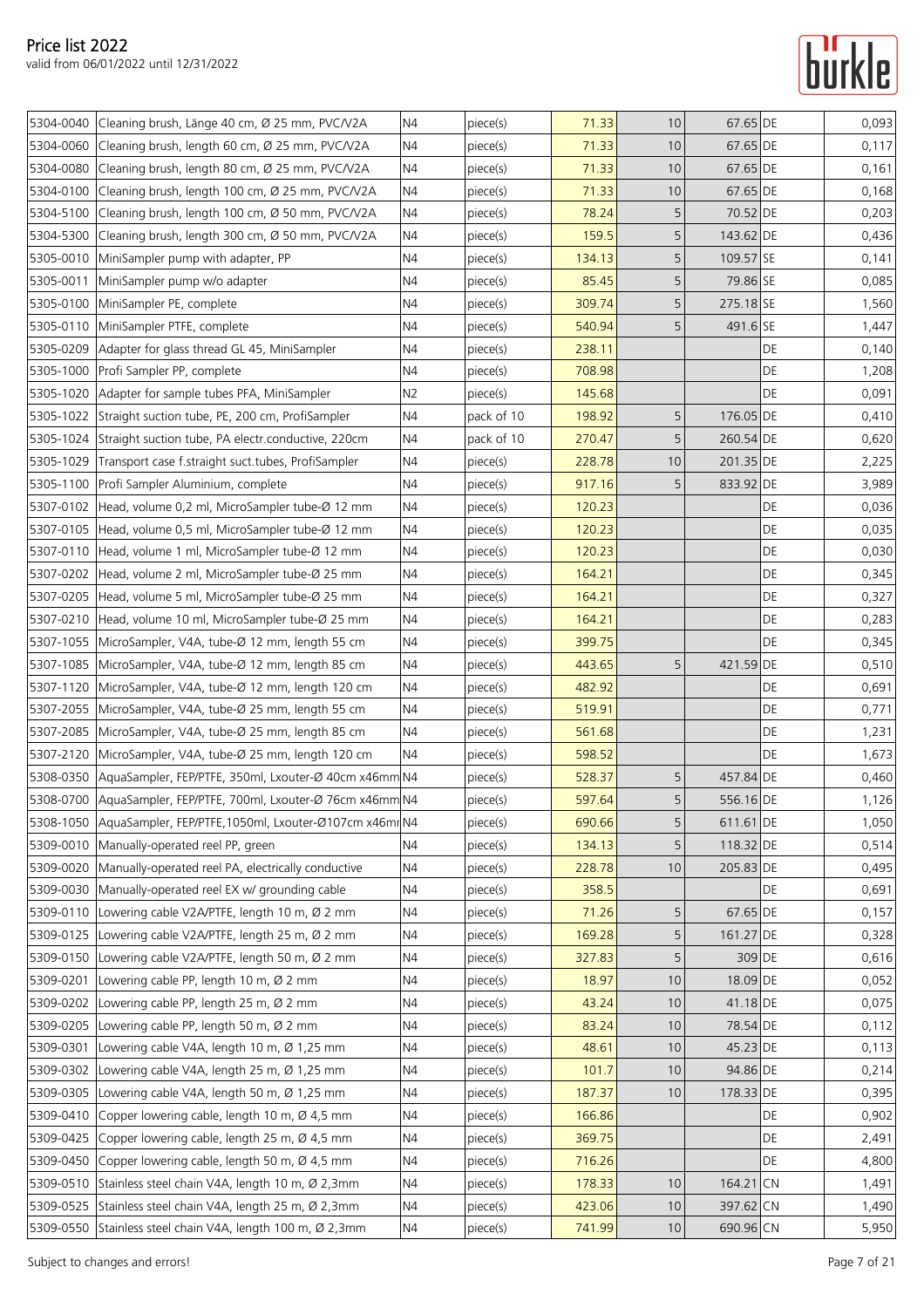|           | 5310-0001 Core Sampler, V4A, length 200mm, Ø 15mm             | N4             | piece(s)   | 777.73  | 10              | 716.33 DE   |    | 0,370 |
|-----------|---------------------------------------------------------------|----------------|------------|---------|-----------------|-------------|----|-------|
|           | 5310-0002 Core Sampler, V4A, length 400mm, Ø 25mm             | N4             | piece(s)   | 845.9   | 10              | 777.73 DE   |    | 1,080 |
| 5310-0003 | Core Sampler, V4A, length 800mm, Ø 25mm                       | N4             | piece(s)   | 917.6   | 10              | 844.21 DE   |    | 1,680 |
| 5310-0150 | All-layer drill, V4A, length 150 cm, volume 260 ml            | N4             | piece(s)   | 2045.67 |                 |             | DE | 3,460 |
| 5311-0001 | QualiRod conical, drill. d. 110mm, EN/ISO 707                 | N <sub>4</sub> | piece(s)   | 97.8    | 5               | 92.07 IT    |    | 0,097 |
|           | 5311-0002 QualiRod conical, drill. d. 150mm, EN/ISO 707       | N4             | piece(s)   | 157.44  | 5               | $150.83$ IT |    | 0,128 |
| 5311-0101 | QualiRod cylindrical, V2A, drilling depth 20 cm               | N4             | piece(s)   | 214.66  | 5               | 193.99 DE   |    | 0,250 |
| 5314-0010 | Glas sampling bottle, GL45, 100 ml, m.V.                      | N3             | piece(s)   | 12.5    | 10              | $10.81$ TW  |    | 0,174 |
| 5314-0025 | Glas sampling bottle, GL45, 250 ml, m.V.                      | N <sub>3</sub> | piece(s)   | 21.25   | 10              | 17.13 TW    |    | 0,236 |
| 5314-0050 | Glas sampling bottle, GL45, 500 ml, m.V.                      | N3             | piece(s)   | 20      | 10              | 17.72 TW    |    | 0,357 |
|           | 5314-0100 Glas sampling bottle, GL45, 1000 ml, m.V.           | N <sub>3</sub> | piece(s)   | 23.46   | 10              | 20.37 TW    |    | 0,572 |
| 5314-1000 | UniSampler w/ lance, PP/PVC, suction tube 1 m                 | N4             | piece(s)   | 376.95  | 5               | 335.18 DE   |    | 0,951 |
| 5314-2000 | UniSampler w/ hose, PVC/V2A, complete                         | N4             | piece(s)   | 312.76  | 5               | 279.44 DE   |    | 1,321 |
|           | 5314-2002 Replacement hose PVC, 2,5 m, UniSampler             | N4             | piece(s)   | 3.44    | 10              | 3.07 DE     |    | 0,126 |
| 5314-3000 | UniSampler "EX", complete                                     | N4             | piece(s)   | 576.17  | 5               | 545.21 DE   |    | 2,944 |
|           | 5315-0050 Dip Sampler, PP transparent, volume 140 ml, 50 cm   | N4             | piece(s)   | 73.17   | 5               | 66.48 DE    |    | 0,141 |
|           | 5315-0100 Dip Sampler, PP transparent, volume 280 ml, 100 cm  | N <sub>4</sub> | piece(s)   | 78.46   | 5               | 71.55 DE    |    | 0,243 |
|           | 5315-0200 Dip Sampler, PP, volume 500 ml, length 100-200 cm   | N4             | piece(s)   | 94.28   | 5               | 84.79 DE    |    | 0,177 |
|           | 5316-0055 Multi sampler, V4A/PTFE, 55cm, 3 chambers per 14ml  | N <sub>4</sub> | piece(s)   | 715.45  | $5\overline{)}$ | 641.98 DE   |    | 1,080 |
| 5316-0085 | Multi sampler, V4A/PTFE, 85cm, 3 chambers per 17ml            | N4             | piece(s)   | 802.74  | 5               | 767.36 DE   |    | 1,527 |
| 5316-0150 | Multi sampler, V4A/PTFE, 150cm, 5 chambers/ 17 ml             | N4             | piece(s)   | 1172.26 |                 |             | DE | 2,591 |
| 5316-1055 | Uno sampler, V4A/PTFE, 55cm, 1 chamber 17ml volume N4         |                | piece(s)   | 729.49  |                 |             | DE | 1,125 |
| 5316-1085 | Uno sampler, V4A/PTFE, 85cm, 1 chamber 17ml volume N4         |                | piece(s)   | 817.08  | 10              | 801.93 DE   |    | 1,686 |
| 5316-1150 | Uno sampler, V4A/PTFE, 150cm, 1 chamber 17 ml vol.            | N <sub>4</sub> | piece(s)   | 1195.87 |                 |             | DE | 2,781 |
|           | 5316-2055   All-layer-sampler, V4A, 55 cm, 3 openings, 70 ml  | N4             | piece(s)   | 982.54  |                 |             | DE | 1,210 |
| 5316-2085 | All-layer-sampler, V4A, 85 cm, 3 openings, 130 ml             | N <sub>4</sub> | piece(s)   | 1132.92 |                 |             | DE | 1,704 |
| 5316-2150 | All-layer-sampler, V4A, 150 cm, 5 openings, 260ml             | N4             | piece(s)   | 1363.9  |                 |             | DE | 2,775 |
|           | 5316-3055 Multi sampler, V4A, 55cm, 3 chambers per 14ml vol.  | N <sub>4</sub> | piece(s)   | 1072.62 | 10              | 1021.73 DE  |    | 1,442 |
|           | 5316-3085 Multi sampler, V4A, 85cm, 3 chambers per 17ml vol.  | N4             | piece(s)   | 1148.88 | 10              | 1100.34 DE  |    | 2,117 |
|           | 5316-3150 Multi sampler, V4A, 150cm, 5 chambers per 17 ml     | N4             | piece(s)   | 1453.84 | 10              | 1403.17 DE  |    | 3,534 |
|           | 5317-0001 Quali-Paper, LxW 89x23 cm, for zone sampler         | N4             | pack of 50 | 56.84   | 10              | 50.96 DE    |    | 0,647 |
|           | 5317-0010 Zone sampler sealing sleeves, PP, Ø 50 mm           | N4             | piece(s)   | 36.99   |                 |             | DE | 0,125 |
|           | 5317-0011 Zone sampler sealing sleeves, PP, Ø 25 mm           | N <sub>4</sub> | set        | 43.24   | 10              | 38.9 DE     |    | 0,033 |
|           | 5317-0030 Emptying device, V2A, length 100 cm, complete       | N4             | piece(s)   | 630     | 5               | 576.76 CH   |    | 3,036 |
|           | 5317-0033 Emptying funnel separate, V2A                       | N <sub>4</sub> | piece(s)   | 98.1    | 3               | 88.83 CH    |    | 0,267 |
|           | 5317-1058 Multi sampler, Alu, 55 cm, 3 chambers per 14 ml     | N <sub>4</sub> | piece(s)   | 376.88  | 5               | 326.51 DE   |    | 0,738 |
| 5317-1085 | Multi sampler, Alu, 85 cm, 3 chambers per 17 ml               | N4             | piece(s)   | 419.24  | 5               | 355.41 DE   |    | 1,142 |
|           | 5317-1150 Multi sampler, Alu, 150cm, 5 chambers per 17 ml     | N <sub>4</sub> | piece(s)   | 541.16  | 5               | 458.65 DE   |    | 1,874 |
| 5317-2055 | All-layer-sampler, Alu, 55 cm, 3 openings, 70 ml              | N4             | piece(s)   | 331.36  | 5               | 286.58 DE   |    | 0,558 |
|           | 5317-2085   All-layer-sampler, Alu, 85 cm, 3 openings, 130 ml | N4             | piece(s)   | 368.72  | 5               | 312.83 DE   |    | 0,773 |
| 5317-2150 | All-layer-sampler, Alu, 150 cm, 5 openings, 260ml             | N4             | piece(s)   | 468.8   | 5               | 401.44 DE   |    | 1,205 |
|           | 5318-0145 Zone sampler Spiralus, Alu/PA, 145cm, 770ml volume  | N4             | piece(s)   | 741.99  |                 |             | DK | 1,858 |
|           | 5318-0200 Zone sampler Spiralus, Alu/PA, 200cm, 1100 ml vol.  | N4             | piece(s)   | 996.14  |                 |             | DK | 2,581 |
| 5319-1085 | Jumbo sampler, all layer, Alu, 85cm, 880 ml volume            | N4             | piece(s)   | 732.65  | 10              | 693.61 DE   |    | 1,810 |
| 5319-1150 | Jumbo sampler, all layer, Alu, 150 cm, 1700ml vol.            | N <sub>4</sub> | piece(s)   | 1037.54 | 9               | 869.07 DE   |    | 2,851 |
| 5319-1250 | Jumbo sampler, all layer, Alu, 250 cm, 2900ml vol.            | N4             | piece(s)   | 1326.69 | 5               | 1258.37 DE  |    | 4,323 |
| 5319-2085 | Jumbo sampler, closed chambers, Alu/PTFE, 85 cm               | N <sub>4</sub> | piece(s)   | 1132.55 | 5               | 1037.54 DE  |    | 2,200 |
| 5319-2150 | Jumbo sampler, closed chambers, Alu/PTFE, 150 cm              | N4             | piece(s)   | 1331.03 | 5               | 1220.36 DE  |    | 3,300 |
| 5319-2250 | Jumbo sampler, closed chambers, Alu/PTFE, 250 cm              | N4             | piece(s)   | 1799.83 | 5               | 1645.48 DE  |    | 4,367 |
|           | 5320-0150 Sample-spoon, V2A, 150 mm, 2 ml, autoclavable       | N <sub>4</sub> | piece(s)   | 8.53    | $10$            | 8.02 PK     |    | 0,020 |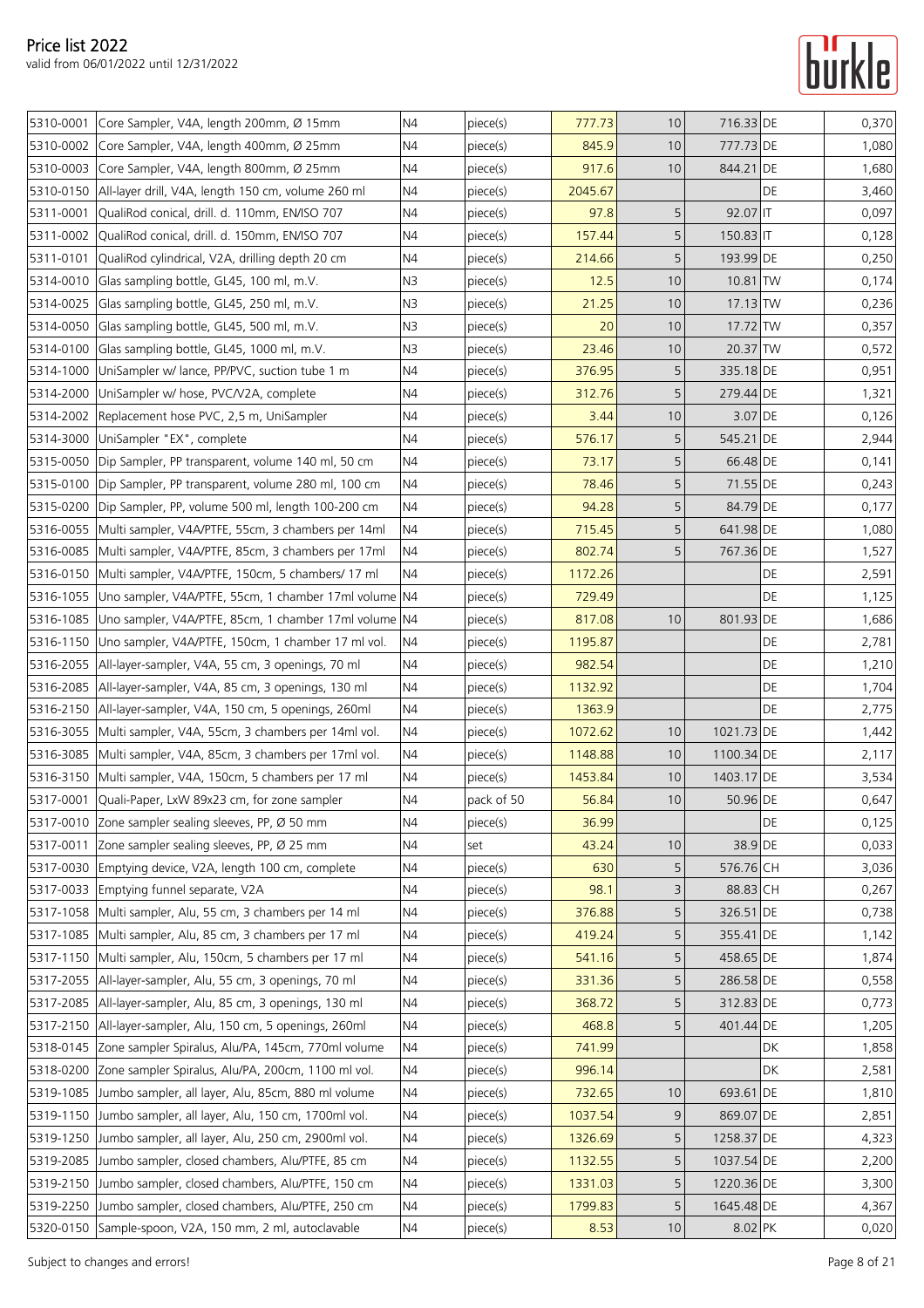|           | 5320-0180 Sample-spoon, V2A, 180 mm, 2 ml, autoclavable         | N <sub>4</sub> | piece(s) | 9.12    | 10              | 8.53 PK   |    | 0,022 |
|-----------|-----------------------------------------------------------------|----------------|----------|---------|-----------------|-----------|----|-------|
|           | 5320-0210 Sample-spoon, V2A, 210 mm, 2 ml, autoclavable         | N4             | piece(s) | 9.71    | 10              | 9.12 PK   |    | 0,070 |
| 5320-0300 | Sample-spoon, V2A, 300 mm, 9 ml, autoclavable                   | N4             | piece(s) | 16.1    | 10              | 15.15 PK  |    | 0,106 |
| 5320-0400 | Sample-spoon, V2A, 400 mm, 9 ml, autoclavable                   | N4             | piece(s) | 20.88   | 10              | 19.71 PK  |    | 0,146 |
|           | 5320-0500 Sample-spoon, stainless steel, V2A, 500 mm, 9 ml      | N4             | piece(s) | 24.19   | 10              | 22.8 PK   |    | 0,190 |
|           | 5321-0300 Sampling lance Milky, V4A, 480 mm, 150 ml, Ø 28 mm    | N4             | piece(s) | 289.08  | 5               | 256.65 DE |    | 0,536 |
|           | 5322-0300 QuickPicker PP, 300 mm, 75 ml volume, ISTA-Norm       | N <sub>4</sub> | piece(s) | 231.86  | 5               | 209.95 DE |    | 0,636 |
| 5322-1300 | QuickPicker V4A, 300 mm, 75 ml volume, ISTA-Norm                | N4             | piece(s) | 368.57  | 5               | 333.27 DE |    | 1,044 |
| 5323-0190 | Ice borer, V4A, inner-xouter-Ø 8x10mm, depth 10cm               | N4             | piece(s) | 187.37  |                 |           | DE | 0,170 |
| 5323-0200 | Ice borer, V4A, inner-xouter-Ø 16x21mm, depth 20cm              | N4             | piece(s) | 476.08  |                 |           | DE | 0,544 |
| 5323-2010 | Ice borer, V4A, inner-xouter-Ø 50x54mm, depth 20cm              | N <sub>4</sub> | piece(s) | 828.62  | 5               | 703.83 DE |    | 1,370 |
| 5324-0001 | PharmaSpoon, V4A, length 650 mm, hand polished                  | N2             | piece(s) | 844.51  | 5               | 675.59 DE |    | 0,520 |
| 5324-0010 | PharmaScoop, V4A, 10 ml vol., Ø 25 mm, length 45mm N4           |                | piece(s) | 105.16  | 10              | 97.8 PK   |    | 0,030 |
| 5324-0011 | PharmaScoop, V4A, 50 ml vol., Ø 38 mm, length 70mm N4           |                | piece(s) | 178.11  | 10              | 165.75 PK |    | 0,081 |
| 5324-0012 | PharmaScoop, V4A, 100ml vol., Ø 50mm, length 100mn N4           |                | piece(s) | 242.16  | 10              | 225.17 PK |    | 0,126 |
|           | 5324-0013 PharmaScoop, V4A, 750ml vol., Ø 95mm, length 210mn N4 |                | piece(s) | 250.25  | 10              | 232.82 PK |    | 0,409 |
|           | 5324-0014 PharmaScoop, V4A, 1000 ml vol., Ø110 mm, 235 mm       | N4             | piece(s) | 277.02  | 10              | 257.6 PK  |    | 0,458 |
|           | 5324-0015 PharmaScoop, V4A, 1250 ml vol., Ø125 mm, 195 mm       | N <sub>4</sub> | piece(s) | 285.77  | 10              | 265.76 PK |    | 0,546 |
|           | 5324-0016 PharmaScoop, V4A, 1700 ml vol., Ø135 mm, 230 mm       | N4             | piece(s) | 296.8   | 10 <sup>°</sup> | 276.06 PK |    | 0,595 |
| 5324-0017 | PharmaScoop, V4A, 2500 ml vol., Ø185 mm, 215 mm                 | N <sub>4</sub> | piece(s) | 354.08  | 10              | 329.23 PK |    | 0,957 |
|           | 5324-0018 PharmaScoop, V4A, 500ml vol., Ø 95mm, length 140mn N4 |                | piece(s) | 243.04  | 10              | 226.05 PK |    | 0,335 |
| 5324-0019 | PharmaScoop with long handle, V4A, 1000 ml                      | N4             | piece(s) | 337.68  | 10              | 314.08 PK |    | 1,420 |
| 5326-0001 | Liquid-Sampler, open with thumb, V4A, 50 ml                     | N <sub>4</sub> | piece(s) | 326.14  | 5               | 319.3 DE  |    | 0,297 |
| 5326-0002 | Liquid-Sampler, open with thumb, V4A, 100 ml                    | N <sub>4</sub> | piece(s) | 359.6   | 5               | 345.77 DE |    | 0,391 |
|           | 5326-0003 Liquid-Sampler, place onto bottle, V4A, 50 ml         | N4             | piece(s) | 380.12  | 5               | 350.63 DE |    | 0,249 |
|           | 5326-0004 Liquid-Sampler, place onto bottle, V4A, 100 ml        | N <sub>4</sub> | piece(s) | 439.09  | 5               | 399.31 DE |    | 0,338 |
| 5330-1000 | QualiSampler set PP, complete with carrying case                | N4             | piece(s) | 908.26  |                 |           | DE | 3,585 |
| 5330-1001 | QualiSampler set PTFE/FEP, compl. w/ carrying case              | N4             | piece(s) | 1299.78 |                 |           | DE | 4,290 |
|           | 5330-1060 LiquiSampler, PP, 150 ml volume, 60 cm, Ø 32 mm       | N <sub>4</sub> | piece(s) | 261.28  | 10              | 237.67 DE |    | 0,229 |
|           | 5330-1100 LiquiSampler, PP, 250 ml volume, 100 cm, Ø 32 mm      | N <sub>4</sub> | piece(s) | 347.83  | 10              | 310.99 DE |    | 0,338 |
|           | 5330-1200 LiquiSampler, PP, 500 ml volume, 200 cm, Ø 32 mm      | N <sub>4</sub> | piece(s) | 520.35  | 10              | 470.71 DE |    | 0,591 |
|           | 5330-2060 LiquiSampler, PTFE/FEP, 150 ml vol., 60cm, Ø 32mm     | N4             | piece(s) | 411.59  | 10              | 372.03 DE |    | 0,474 |
| 5330-2100 | LiquiSampler, PTFE/FEP, 250ml vol., 100cm, Ø 32mm               | N <sub>4</sub> | piece(s) | 549.84  | 10              | 490.5 DE  |    | 0,700 |
| 5330-2200 | LiquiSampler, PTFE/FEP, 500ml vol., 200cm, Ø 32mm               | N4             | piece(s) | 758.98  | 10              | 681.69 DE |    | 1,268 |
| 5331-1060 | ViscoSampler, PP, volume 160 ml, 60 cm, Ø 32 mm                 | N <sub>4</sub> | piece(s) | 403.94  | 10              | 365.11 DE |    | 0,346 |
| 5331-1100 | ViscoSampler, PP, volume 300 ml, 100 cm, Ø 32 mm                | N4             | piece(s) | 476.96  | 10              | 431.67 DE |    | 0,507 |
| 5331-1200 | ViscoSampler, PP, volume 650 ml, 200 cm, Ø 32 mm                | N4             | piece(s) | 708.02  | 10              | 639.12 DE |    | 0,924 |
| 5331-2060 | ViscoSampler, PTFE/FEP, vol. 160 ml, 60 cm, Ø 32mm              | N4             | piece(s) | 552.05  | 10              | 501.45 DE |    | 0,544 |
| 5331-2100 | ViscoSampler, PTFE/FEP, vol. 300 ml, 100cm, Ø 32mm              | N4             | piece(s) | 626.76  | 10              | 563.15 DE |    | 0,804 |
|           | 5331-2200 ViscoSampler, PTFE/FEP, vol. 650 ml, 200cm, Ø 32mm    | N <sub>4</sub> | piece(s) | 886.13  | 10              | 796.26 DE |    | 1,466 |
| 5336-0100 | Extension rod, 100 cm, ChemoSampler                             | N4             | piece(s) | 67.73   | 5               | 62.36 DE  |    | 0,237 |
| 5336-1000 | ChemoSampler, PP grey, 1000 ml, 100 cm                          | N4             | piece(s) | 136.41  | 5               | 119.5 DE  |    | 0,535 |
| 5338-0001 | Clamp for sampling bags, Ø 25 StickProof                        | N2             | piece(s) | 26.55   | 5               | 25.08 DE  |    | 0,028 |
|           | 5338-0410 StickProof, V4A, lentgth 410 mm, Ø 25mm, ISTA-Norm    | <b>N4</b>      | piece(s) | 588.82  | 5               | 531.53 DE |    | 0,547 |
|           | 5338-1100 StickProof, V4A, lentgth 1100mm, Ø 25mm, ISTA-Norm N4 |                | piece(s) | 789.79  | 5               | 711.03 DE |    | 0,964 |
|           | 5340-1100 SiloPicker, V4A, vol. 100 ml, 130 cm, outer-Ø 50mm    | N4             | piece(s) | 677.21  | 5               | 608.6 DE  |    | 2,417 |
|           | 5341-1002 Suction head, suction drill 2mm, Mini ViscoSampler    | N <sub>4</sub> | piece(s) | 71.11   | 5               | 64.27 DE  |    | 0,012 |
|           | 5341-1004 Suction head, suction drill 4mm, Mini ViscoSampler    | N <sub>4</sub> | piece(s) | 71.11   | 5               | 64.27 DE  |    | 0,012 |
|           | 5341-1006 Suction head, suction drill 6mm, Mini ViscoSampler    | N4             | piece(s) | 71.11   | 5               | 64.27 DE  |    | 0,012 |
|           | 5341-1060 Mini ViscoSampler, V4A, 60 cm, vol. 30 ml, Ø 15 mm    | N4             | piece(s) | 457.55  | 5               | 409.9 DE  |    | 0,526 |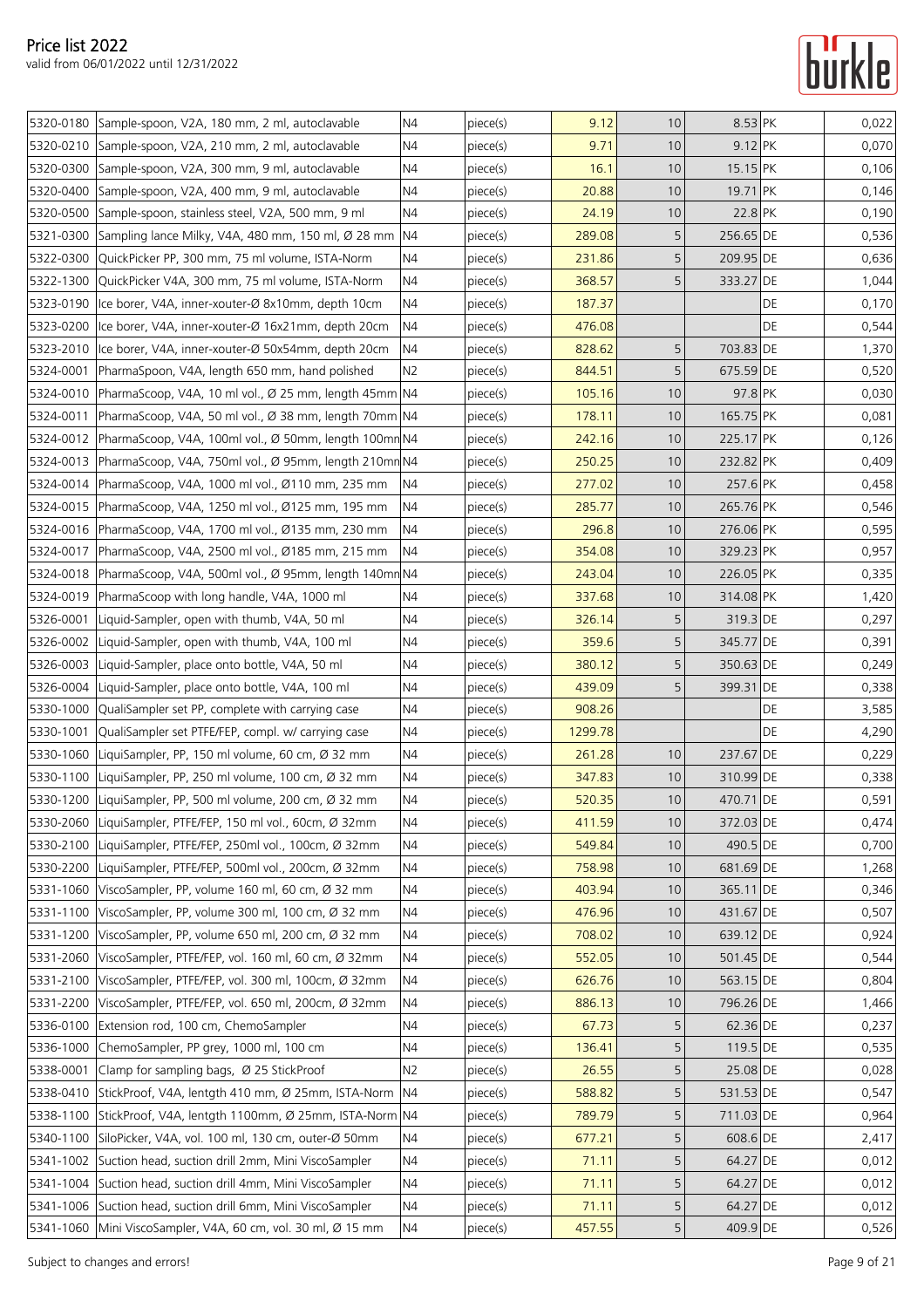### **Turkle**

|           | 5341-1100 Mini ViscoSampler, V4A, 100 cm, vol. 50 ml, Ø 15mm        | N <sub>4</sub> | piece(s) | 531.09  | 5               | 478.8 DE   |    | 0,768 |
|-----------|---------------------------------------------------------------------|----------------|----------|---------|-----------------|------------|----|-------|
|           | 5341-1150 Mini ViscoSampler, V4A, 150 cm, vol. 75 ml, Ø 15mm        | N4             | piece(s) | 649.34  | 5               | 592.49 DE  |    | 1,114 |
| 5344-0060 | Sampling bag SteriBag, 60ml, w/o lab.area, 127x76mm                 | N3             | 500 pack | 210.69  | 6               | 199.36 CA  |    | 0,943 |
| 5344-0061 | Sampling bag SteriBag, 60ml, w/ lab.area, 127x76mm                  | N <sub>3</sub> | 500 pack | 228.78  | 6               | 217.45 CA  |    | 0,971 |
| 5344-0180 | Sampling bag SteriBag, 150ml, w/o lab.area, 178x76mm                | N <sub>3</sub> | 500 pack | 217.45  | 6               | 203.77 CA  |    | 1,215 |
| 5344-0181 | Sampling bag SteriBag, 150ml, w/lab.area, 178x76mm                  | N <sub>3</sub> | 500 pack | 235.69  | 6               | 224.29 CA  |    | 1,199 |
|           | 5344-0400 Sampling bag SteriBag StandUp, 400 ml, w/lab.area         | N <sub>3</sub> | 250 pack | 172.96  | 5               | 164.21 CA  |    | 2,590 |
| 5344-0540 | Sampling bag SteriBag,450ml,w/o lab.area,229x114mm N3               |                | 500 pack | 255.84  | 6               | 244.66 CA  |    | 2,072 |
| 5344-0541 | Sampling bag SteriBag, 450ml, w/lab.area, 229x114mm                 | N <sub>3</sub> | 500 pack | 271.72  | 6               | 255.84 CA  |    | 2,001 |
| 5344-0600 | Sampling bag SteriBag StandUp, 600ml, w lab.area                    | N <sub>3</sub> | 250 pack | 180.76  | 5               | 171.71 CA  |    | 2,450 |
|           | 5344-0720 Sampling bag SteriBag, 650ml, w/o lab. area, 229x140mm N3 |                | 500 pack | 285.4   | 6               | 269.37 CA  |    | 2,756 |
| 5344-0721 | Sampling bag SteriBag, 650ml, w/lab.area, 229x140mm                 | N <sub>3</sub> | 500 pack | 326.07  | 6               | 312.53 CA  |    | 2,773 |
|           | 5344-0810 Sampling bag SteriBag, 800ml, w/o lab. area, 305x114mm N3 |                | 500 pack | 296.72  | 6               | 283.05 CA  |    | 2,712 |
| 5344-0811 | Sampling bag SteriBag, 800ml, w/lab.area, 305x114mm   N3            |                | 500 pack | 314.67  | 6               | 299.08 CA  |    | 2,608 |
| 5344-1650 | Sampl. bag SteriBag, 1650ml, w/o lab.area, 305x178mm N3             |                | 250 pack | 226.5   | 12              | 217.45 CA  |    | 2,369 |
| 5344-1651 | Sampling bag SteriBag, 1650ml, w/lab.area, 305x178mm   N3           |                | 250 pack | 255.84  | 12              | 235.69 CA  |    | 2,364 |
|           | 5344-7008 Sampling bag SteriBag blue, 650ml, 229x140mm              | N3             | 500 pack | 352.1   | 6               | 331.07 CA  |    | 2,940 |
|           | 5344-7012 Sampling bag SteriBag blue, 1650ml, 305x178mm             | N3             | 250 pack | 255.84  | 12              | 235.69 CA  |    | 2,340 |
|           | 5344-8000 SteriBag Premium                                          | N4             | 100 pack | 256.5   | 10 <sup>°</sup> | 238.41 GB  |    | 0,600 |
|           | 5344-8010 Sampling bag SteriBag cleanroom, 800ml, 305x114mm N3      |                | 500 pack | 569.4   | 6               | 535.13 CA  |    | 2,860 |
|           | 5344-8012 Sampling bag SteriBag cleanroom, 1650ml, 305x178mm N3     |                | 250 pack | 352.98  | 12              | 332.02 CA  |    | 2,460 |
|           | 5347-0005 Scratcher, V4A, 5 ml, flute length 22 mm, Ø 25 mm         | N2             | piece(s) | 1644.15 |                 |            | PL | 2,450 |
|           | 5347-0010 Scratcher, V4A, 10 ml, flute length 45 mm, Ø 25 mm        | N2             | piece(s) | 1722.03 |                 |            | DE | 2,500 |
|           | 5347-0025 Scratcher, V4A, 25 ml, flute length 110 mm, Ø 25mm        | N2             | piece(s) | 1803.95 |                 |            | DE | 2,400 |
|           | 5350-1005 Handle with rod, w/o drill bit, 75 cm, Mole               | N4             | piece(s) | 399.97  | 5               | 379.97 NL  |    | 1,387 |
|           | 5350-1010 Extension, 100 cm, Mole                                   | N <sub>4</sub> | piece(s) | 224.73  | 5               | 213.48 NL  |    | 1,136 |
|           | 5350-1015 Mole drill bit, clay and wet soils                        | N4             | piece(s) | 323.64  | 5               | 307.53 NL  |    | 0,803 |
|           | 5350-1020 Mole drill bit, sand                                      | N4             | piece(s) | 399.97  | 5               | 379.97 NL  |    | 0,869 |
|           | 5350-1025 Mole drill bit, coarse sand                               | N4             | piece(s) | 552.93  | 5               | 525.35 NL  |    | 1,024 |
|           | 5350-1030 Mole drill bit, combination                               | N4             | piece(s) | 328.71  | 5               | 311.87 NL  |    | 0,841 |
|           | 5350-1035 Mole drill bit, riverside                                 | N <sub>4</sub> | piece(s) | 479.83  | 5               | 455.86 NL  |    | 1,628 |
|           | 5350-1040 Mole drill bit, gravel drill                              | N4             | piece(s) | 413.58  | 5               | 392.98 NL  |    | 1,282 |
|           | 5350-1045 Mole drill bit, stone catcher                             | N4             | piece(s) | 620.36  | 5               | 589.18 NL  |    | 0,846 |
|           | 5350-5003 Soil sampler GeoSampler, 56 cm, flute length 300mm        | N2             | piece(s) | 161.27  | 5               | 145.68 DE  |    | 0,860 |
|           | 5350-5006 Soil sampler GeoSampler, 81 cm, flute length 300mm        | N2             | piece(s) | 206.13  |                 |            | DE | 1,347 |
|           | 5350-5012 Soil sampler Puerckhauer, 81cm, flute length 600mm        | N <sub>2</sub> | piece(s) | 524.98  | 5               | 495.2 DE   |    | 2,411 |
|           | 5350-5018 Soil sampler Puerckhauer, 117,5 cm, flute 100 cm          | N2             | piece(s) | 1162.41 | 5               | 1133.14 DE |    | 4,418 |
|           | 5351-1000   All-layer-scratcher, V4A, Ø 25mm, 100cm, vol.180ml      | N2             | piece(s) | 974.23  | 5               | 906.87 DE  |    | 3,072 |
| 5353-0250 | Chemistry scoop, PP, vol. 250 ml, rod 100cm Ø 20mm                  | N4             | piece(s) | 97.51   | 10              | 88.1 DE    |    | 0,340 |
|           | 5353-0500 Chemistry scoop, PP, vol. 600 ml, rod 100cm Ø 20mm        | N4             | piece(s) | 100.97  | 10              | 90.75 DE   |    | 0,368 |
| 5353-1000 | Chemistry scoop, PP, vol.1000 ml, rod 100cm Ø 20mm                  | N4             | piece(s) | 103.47  | 10              | 92.73 DE   |    | 0,395 |
|           | 5354-0050 Scoop angular beaker, PP, 600 ml, TeleScoop               | N4             | piece(s) | 78.46   | 10              | 71.11 DE   |    | 0,192 |
|           | 5354-0100 Scoop angular beaker, PP, 1000 ml, TeleScoop              | N4             | piece(s) | 80.01   | 10              | 71.92 DE   |    | 0,229 |
|           | 5354-0200 Scoop angular beaker, PP, 2000 ml, TeleScoop              | N4             | piece(s) | 88.02   | 10              | 78.98 DE   |    | 0,327 |
|           | 5354-1000 Stainless steel scoop, V2A, 115cm, capacity 1000ml        | N <sub>4</sub> | piece(s) | 468.73  |                 |            | DE | 1,564 |
|           | 5354-2000 Stainless steel beaker, V2A, 1000 ml, TeleScoop           | N4             | piece(s) | 257.97  | 5               | 231.13 DE  |    | 0,583 |
|           | 5354-2010 Stainless steel beaker, extended, 1000ml, TeleScoop       | N <sub>4</sub> | piece(s) | 481.38  | 5               | 452.48 DE  |    | 0,583 |
| 5354-3000 | Pendulum beaker V2A, capacity 1000 ml, TeleScoop                    | N4             | piece(s) | 289.37  | 5               | 267.01 IN  |    | 0,538 |
|           | 5354-4100 Bottle holder, bottles up to Ø 88 mm, TeleScoop           | N <sub>4</sub> | piece(s) | 91.55   | $10$            | 82.22 DE   |    | 0,270 |
|           | 5354-5010   Depth catch net, PP/PA, LxW 190x430 mm, TeleScoop       | N4             | piece(s) | 100.08  | 5               | 94.05 CN   |    | 0,431 |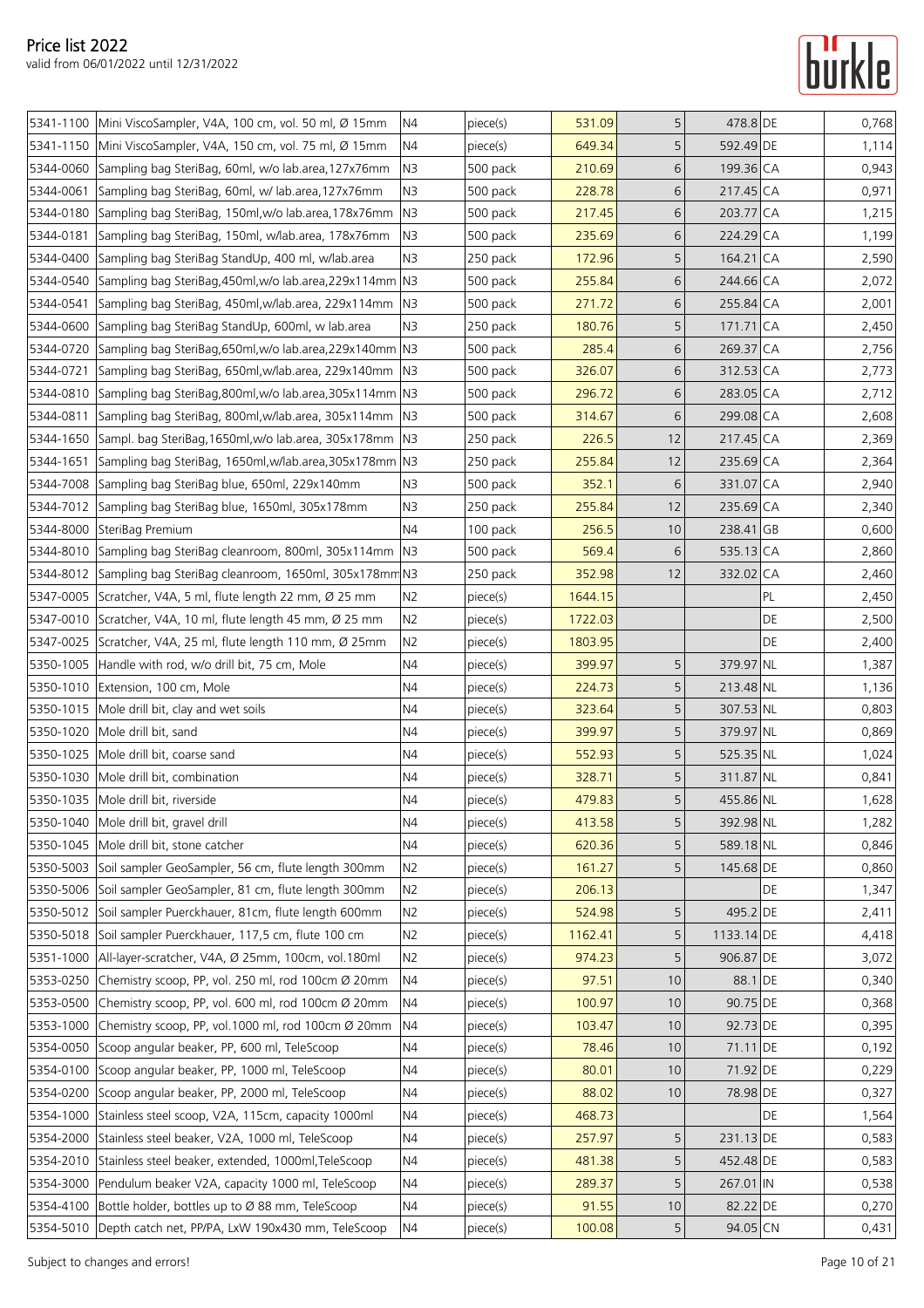|           | 5354-5020 Surface catch net, LxW 310x280 mm, TeleScoop           | N <sub>4</sub> | piece(s) | 91.63   | 5    | 86.19 CN  |           | 1,157  |
|-----------|------------------------------------------------------------------|----------------|----------|---------|------|-----------|-----------|--------|
|           | 5354-5050 Pendulum beaker PP, capacity 600 ml, TeleScoop         | N4             | piece(s) | 73.24   | 10   | 66.04 DE  |           | 0,076  |
|           | 5354-5100 Pendulum beaker PP, capacity 1000 ml, TeleScoop        | N <sub>4</sub> | piece(s) | 76.85   | $10$ | 68.83 DE  |           | 0,108  |
|           | 5354-5200 Pendulum beaker PP, capacity 2000 ml, TeleScoop        | N4             | piece(s) | 83.61   | 10   | 75.52 DE  |           | 0,205  |
| 5355-0120 | Telescopic rod, infinitely adj. 65-120 cm, 2 rods                | N4             | piece(s) | 41.4    | 10   | 37.65 DE  |           | 0,295  |
|           | 5355-0180 Telescopic rod, infinitely adj. 70-180 cm, 4 rods      | N4             | piece(s) | 70.08   | 10   | 64.71 DE  |           | 0,595  |
| 5355-0250 | Telescopic rod, infinitely adj. 125-250 cm, 2 rods               | N4             | piece(s) | 53.02   | 10   | 49.34 DE  |           | 0,493  |
| 5355-0280 | Telescopic rod, infinitely adj. 95-280 cm, 4 rods                | N4             | piece(s) | 82.73   | 10   | 74.79 DE  |           | 0,866  |
| 5355-0300 | Telescopic rod, infinitely adj. 115-300 cm, 3 rods               | N <sub>4</sub> | piece(s) | 82.73   | 10   | 74.79 DE  |           | 0,741  |
| 5355-0450 | Telescopic rod, infinitely adj. 165-450 cm, 3 rods               | N <sub>4</sub> | piece(s) | 115.45  | 10   | 103.47 DE |           | 1,013  |
|           | 5355-0600 Telescopic rod, infinitely adj. 175-600 cm, 4 rods     | N4             | piece(s) | 141.63  | 10   | 131.34 DE |           | 1,510  |
|           | 5356-1500 EasyScoop, aluminium, 1500 ml, inner grip              | N <sub>2</sub> | piece(s) | 46.4    |      |           | CN        | 0,3975 |
|           | 5356-2000 EasyScoop, aluminium, 2000 ml, inner grip              | N2             | piece(s) | 61.11   |      |           | CN        | 0,604  |
| 5357-0001 | Sampler Liquid CupSampler, V4A, 100 ml, 100 cm                   | N4             | piece(s) | 1254.77 |      |           | DE        | 0,975  |
|           | 5358-0000 Sample insert, 0,0 ml, Novartos Multi                  | N4             | piece(s) | 162.15  |      |           | DE        | 0,0525 |
|           | 5358-0005 Sample insert, 0,5 ml, Novartos Multi                  | N4             | piece(s) | 188.48  |      |           | DE        | 0,048  |
|           | 5358-0010 Sample insert, 1 ml, Novartos Multi                    | N4             | piece(s) | 188.48  |      |           | DE        | 0,044  |
|           | 5358-0015 Sample insert, 1,5 ml, Novartos Multi                  | N4             |          | 188.48  |      |           | DE        | 0,042  |
| 5358-0020 |                                                                  | N4             | piece(s) |         |      |           | DE        |        |
|           | Sample insert, 2 ml, Novartos Multi                              |                | piece(s) | 188.48  |      |           |           | 0,038  |
|           | 5358-0100 Sample insert, 0,0 ml, Novartos Uno                    | N <sub>4</sub> | piece(s) | 162.15  |      |           | DE        | 0,081  |
|           | 5358-0105 Sample insert, 0,5 ml, Novartos Uno                    | N4             | piece(s) | 188.48  |      |           | DE        | 0,075  |
|           | 5358-0110 Sample insert, 1 ml, Novartos Uno                      | N <sub>4</sub> | piece(s) | 188.48  |      |           | DE        | 0,074  |
|           | 5358-0120 Sample insert, 2 ml, Novartos Uno                      | N4             | piece(s) | 188.48  |      |           | DE        | 0,063  |
|           | 5358-0130 Sample insert, 3 ml, Novartos Uno                      | N4             | piece(s) | 188.48  |      |           | DE        | 0,057  |
|           | 5358-0140 Sample insert, 4 ml, Novartos Uno                      | N4             | piece(s) | 188.48  |      |           | DE        | 0,048  |
|           | 5358-0600 Novartos Uno, 60cm, double, 2 chambers, w/o inserts    | N4             | piece(s) | 2058.76 |      |           | DE        | 1,811  |
|           | 5358-0602 Novartos Multi, 60cm, double, 8 chambers, w/o inserts  | N4             | piece(s) | 2623.45 |      |           | DE        | 2,685  |
|           | 5358-0603 Novartos Multi, 60cm, triple, 12 chambers, w/o inserts | N4             | piece(s) | 2977.76 |      |           | DE        | 2,685  |
|           | 5358-0630 Novartos Uno, 60cm, triple, 3 chambers, w/o inserts    | N <sub>4</sub> | piece(s) | 2367.25 |      |           | DE        | 0,000  |
|           | 5358-1000 Novartos Multi, 100cm, double, 14 chambers, w/o inser. | N4             | piece(s) | 3166.38 |      |           | DE        | 3,020  |
|           | 5358-1001 Novartos Uno, 100cm, double, 2 chambers, w/o inser.    | N4             | piece(s) | 2154.43 |      |           | DE        | 2,685  |
|           | 5358-1003 Novartos Multi, 100cm, triple, 21 chambers, w/o inser. | N <sub>4</sub> | piece(s) | 3539.8  |      |           | DE        | 2,685  |
| 5358-1011 | Novartos V4A, head                                               | N4             | piece(s) | 143.1   |      |           | DE        | 0,093  |
|           | 5358-1030 Novartos Uno, 100cm, triple, 3 chambers, w/o inser.    | N <sub>4</sub> | piece(s) | 2476.38 |      |           | DE        | 3,080  |
|           | 5358-1400 Novartos Uno, 140cm, double, 2 chambers, w/o inser.    | N4             | piece(s) | 2204.73 |      |           | DE        | 3,364  |
|           | 5358-1402 Novartos Multi, 140cm, double, 18 chambers, w/o inser. | N4             | piece(s) | 3467    |      |           | DE        | 2,685  |
|           | 5358-1403 Novartos Multi, 140cm, triple, 27 chambers, w/o inser. | N4             | piece(s) | 3945.66 |      |           | DE        | 2,685  |
|           | 5358-1430 Novartos Uno, 140cm, triple, 3 chambers, w/o inser.    | N4             | piece(s) | 2554.84 |      |           | DE        | 0,000  |
| 5359-1600 | Valve lance, V4A, length 550 mm, Ø 32 mm                         | N <sub>4</sub> | piece(s) | 2188.55 |      |           | PL        | 1,330  |
| 5359-1800 | Valve lance, V4A, length 800 mm, Ø 32 mm                         | N4             | piece(s) | 2735.01 |      |           | DE        | 2,040  |
|           | 5360-0600 EasySampler, V4A, length 100 cm, volume 60 ml          | N4             | piece(s) | 981.65  | 5    | 926.35 DE |           | 1,060  |
|           | 5360-1000 EasySampler, V4A, length 104,5 cm, volume 200 ml       | N4             | piece(s) | 981.65  | 5    | 926.35 DE |           | 1,488  |
| 5365-1000 | Dipping vessel, brass, 1000ml, hxØ 427x82mm, 2,3kg               | N <sub>4</sub> | piece(s) | 855.17  | 3    | 827.22 DE |           | 2,280  |
| 5365-2000 | Dipping vessel, V2A, 1000 ml, hxØ 427x82mm, 2 kg                 | N4             | piece(s) | 1682.02 |      |           | DE        | 1,960  |
| 5365-3000 | Dipping bottle EX, MS, 1000 ml, Ø 89 mm, 3,3 kg                  | N <sub>4</sub> | piece(s) | 785.82  |      |           | DE        | 3,270  |
|           | 5365-4000 Dipping bottle, 1000 ml, hxØ 330x148 mm, 3,2 kg        | N <sub>4</sub> | piece(s) | 769.42  | 3    | 738.61 DE |           | 3,230  |
|           | 5365-5000 Mini immersion cylinder, V2A, 50 ml, hxØ 180x32 mm     | N4             | piece(s) | 471.45  |      |           | DE        | 0,330  |
|           | 5365-6000 Target immersion cylinder, 500ml, Ø 75mm, hose 5 m     | N4             | piece(s) | 682.36  |      |           | <b>DE</b> | 3,245  |
|           | 5365-7000   Immersion cylinder, brass, 1000 ml, hxØ 450x75 mm    | N4             | piece(s) | 982.46  | 5    | 906.79 DE |           | 4,250  |
|           | 5365-7500   Immersion cylinder, brass, 500 ml, hxØ 300x75 mm     | $\mathsf{N}4$  | piece(s) | 943.78  | 5    | 887.23 DE |           | 3,025  |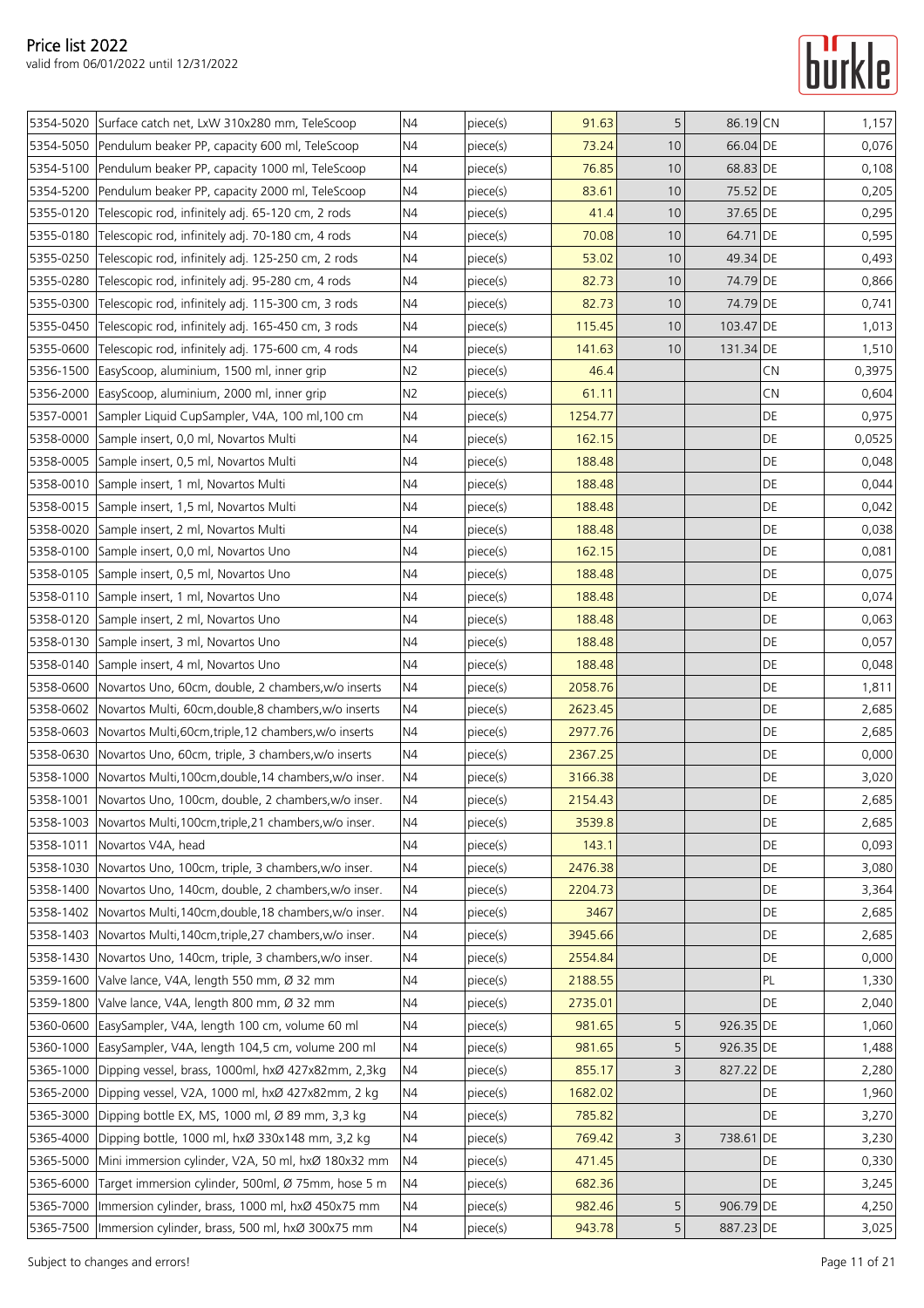|           | 5369-0300 Pigment lance, flute open.25%, length 300mm, 145ml N4    |                | piece(s)   | 335.18 | 5               | 307.61 DE |         | 0,640 |
|-----------|--------------------------------------------------------------------|----------------|------------|--------|-----------------|-----------|---------|-------|
|           | 5369-0310 Pigment lance, flute open. 50%, flute 300mm, 85 ml       | N4             | piece(s)   | 365.11 | 5               | 332.9 DE  |         | 0,557 |
|           | 5369-0600 Pigment lance, flute open. 25%, flute 600mm, 312ml       | N4             | piece(s)   | 482.92 | 5               | 441.74 DE |         | 0,996 |
|           | 5369-0610 Pigment lance, flute open. 50%, flute 600mm, 179ml       | N4             | piece(s)   | 524.54 | 5               | 480.79 DE |         | 0,750 |
|           | 5369-0900 Pigment lance, flute open. 25%, flute 900mm, 480ml       | N <sub>4</sub> | piece(s)   | 649.48 | 5               | 594.04 DE |         | 1,281 |
|           |                                                                    | N4             |            | 702.73 | 5               | 642.57 DE |         | 0,933 |
|           | 5369-0910   Pigment lance, flute open. 50%, flute 900mm, 273ml     |                | piece(s)   |        |                 |           |         |       |
|           | 5370-0120 Scoop AISI 304, V2A, capacity 120 ml, Ø 50 mm            | N <sub>3</sub> | piece(s)   | 38.17  | 5               |           | $35$ PK | 0,089 |
|           | 5370-0450 Scoop AISI 304, V2A, capacity 450 ml, Ø 75 mm            | N <sub>3</sub> | piece(s)   | 43.02  | 5               | 39.56 PK  |         | 0,260 |
|           | 5370-1000 Scoop AISI 304, V2A, capacity 1000 ml, Ø 100 mm          | N <sub>3</sub> | piece(s)   | 51.11  | 5               | 46.99 PK  |         | 0,425 |
|           | 5370-1500 Scoop AISI 304, V2A, capacity 1500 ml, Ø 120 mm          | N <sub>3</sub> | piece(s)   | 58.46  | 5               | 53.76 PK  |         | 0,530 |
|           | 5370-2000 Scoop AISI 304, V2A, capacity 2500 ml, Ø 150 mm          | N <sub>3</sub> | piece(s)   | 76.85  | 5               | 70.67 PK  |         | 0,676 |
|           | 5371-0100   FoodScoop, V2A, 100ml, total l:215mm, LxW 120x60mn N3  |                | piece(s)   | 38.46  | 5               | 35.22 PK  |         | 0,153 |
|           | 5371-0200   FoodScoop, V2A, 200ml, total l:230mm, LxW 140x75mn N3  |                | piece(s)   | 52.43  | 5               | 48.09 PK  |         | 0,199 |
|           | 5371-0250 FoodScoop, V2A, 250ml, total l:245mm, LxW 155x85mn N3    |                | piece(s)   | 57.8   | 5               | 53.39 PK  |         | 0,229 |
|           | 5371-0350   FoodScoop, V2A, 350ml, total: 290mm, LxW 180x100m   N3 |                | piece(s)   | 64.93  | 5               | 59.71 PK  |         | 0,308 |
|           | 5371-0500 FoodScoop, V2A, 500ml, total: 350mm, LxW 220x130m N3     |                | piece(s)   | 85.82  | 5               | 78.83 PK  |         | 0,444 |
| 5378-0001 | Scoop LaboPlast, single-use, PS, 25 ml                             | N4             | pack of 10 | 25.15  | 10 <sup>°</sup> | 23.09 DE  |         | 0,160 |
| 5378-0002 | Scoop LaboPlast, single-use, PS, 25 ml, with cover                 | N4             | pack of 10 | 39.34  | 10              | 36.18 DE  |         | 0,19  |
|           | 5378-0003 Scoop LaboPlast, single-use, PS, 50 ml                   | N4             | pack of 10 | 26.03  | 10              | 23.75 DE  |         | 0,230 |
|           | 5378-0004 Scoop LaboPlast, single-use, PS, 50 ml, with cover       | N4             | pack of 10 | 40.59  | 10              | 37.28 DE  |         | 0,290 |
|           | 5378-0005 Scoop LaboPlast, single-use, PS, 100 ml                  | N4             | pack of 10 | 26.99  | 10              | 24.71 DE  |         | 0,390 |
|           | 5378-0006 Scoop LaboPlast, single-use, PS, 100ml, with cover       | N4             | pack of 10 | 41.7   | 10              | 38.39 DE  |         | 0,460 |
| 5378-0007 | Scoop LaboPlast, single-use, PS, 150 ml                            | N4             | pack of 10 | 27.5   | 10              | 25.44 DE  |         | 0,430 |
|           | 5378-0008 Scoop LaboPlast, single-use, PS, 150ml, with cover       | N <sub>4</sub> | pack of 10 | 42.5   | 10              | 39.12 DE  |         | 0,530 |
|           | 5378-0009 Spatula LaboPlast, single-use, PS, 150 mm                | N4             | pack of 10 | 22.72  | 10              | $20.3$ DE |         | 0,170 |
|           | 5378-0010 Spatula LaboPlast, PS, 150 mm, with cover                | N4             | pack of 10 | 35     | 10              | 31.55 DE  |         | 0,310 |
| 5378-0011 | Spoon LaboPlast single-use, PS, 2,5 ml                             | N <sub>4</sub> | 100 pack   | 58.02  | 10              | 54.56 DE  |         | 0,590 |
| 5378-0012 | Spoon LaboPlast single-use, PS, 10 ml                              | N4             | 100 pack   | 61.85  | 10              | 58.02 DE  |         | 1,120 |
|           | 5378-0013 Scoop LaboPlast, single-use, PS, 250 ml                  | N4             | pack of 10 | 33.61  | 10              | 30.89 DE  |         | 0,620 |
|           | 5378-0014 Scoop LaboPlast, single-use, PS, 250ml, with cover       | N4             | pack of 10 | 56.99  | 10              | 52.58 DE  |         | 0,842 |
|           | 5378-0015 Scoop LaboPlast, single-use, PS, 500 ml                  | N <sub>4</sub> | pack of 10 | 59.57  | 10              | 54.79 DE  |         | 0,970 |
|           | 5378-0016 Scoop LaboPlast, single-use, PS, 500ml, with cover       | N4             | pack of 10 | 101.11 | $10$            | 93.1 DE   |         | 1,330 |
| 5378-0019 | Scoop LaboPlast, single-use, PS, 1000 ml                           | N4             | pack of 10 | 77.14  | 10              | 71.04 DE  |         | 1,800 |
|           | 5378-0020 Scoop LaboPlast, single-use, PS, 2000 ml                 | N4             | pack of 10 | 88.32  | 10              | 81.26 DE  |         | 2,528 |
|           | 5378-0030 Scraper LaboPlast, single-use, PS, 80 mm                 | N4             | pack of 10 | 26.99  | 10              | 24.71 DE  |         | 0,320 |
| 5378-0031 | Spoon spatula, LaboPlast, PS, 0.5 ml/17 mm                         | N4             | 100 pack   | 32.43  | 10 <sup>°</sup> | 29.93 DE  |         | 0,400 |
| 5378-0032 | Micro spatula, LaboPlast, PS, 1,0/0,25 ml                          | N4             | 100 pack   | 32.43  | 10              | 29.93 DE  |         | 0,340 |
|           | 5378-0035 Palette knife spatula, LxW 192x20mm, PS, white           | N4             | 100 pack   | 35.52  | 10              | 32.72 DE  |         | 0,532 |
| 5378-0040 | Forceps, disposable, pointed/angled, 130mm, PS                     | N4             | 100 pack   | 50.89  | 10              | 46.7 DE   |         | 0,533 |
| 5378-0041 | Forceps, disposable, pointed, 130mm, PS                            | N4             | 100 pack   | 50.89  | 10              | 46.7 DE   |         | 0,548 |
|           | 5378-0042 Forceps, disposable, broad tip, 130mm, PS                | N4             | 100 pack   | 50.89  | 10              | 46.7 DE   |         | 0,578 |
| 5378-1001 | Sampling scoop SteriPlast, PS, sterile, 25 ml                      | N4             | pack of 10 | 27.87  | 10              | 25.66 DE  |         | 0,160 |
| 5378-1002 | Scoop SteriPlast, PS, sterile, 25 ml, with cover                   | N4             | pack of 10 | 42.36  | 10              | 39.05 DE  |         | 0,19  |
| 5378-1003 | Sampling scoop SteriPlast, PS, sterile, 50 ml                      | N4             | pack of 10 | 28.9   | 10              | 26.4 DE   |         | 0,230 |
| 5378-1004 | Scoop SteriPlast, PS, sterile, 50 ml, with cover                   | N4             | pack of 10 | 43.53  | 10              | 40.3 DE   |         | 0,290 |
|           | 5378-1005 Sampling scoop SteriPlast, PS, sterile, 100 ml           | N4             | pack of 10 | 29.86  | 10              | 27.43 DE  |         | 0,380 |
|           | 5378-1006 Scoop SteriPlast, PS, sterile, 100 ml, with cover        | N4             | pack of 10 | 44.86  | 10              | $41.4$ DE |         | 0,460 |
| 5378-1007 | Sampling scoop SteriPlast, PS, sterile, 150 ml                     | N4             | pack of 10 | 30.52  | 10 <sup>°</sup> | 28.02 DE  |         | 0,430 |
|           | 5378-1008 Scoop SteriPlast, PS, sterile, 150ml, with cover         | N4             | pack of 10 | 45.89  | 10              | 42.28 DE  |         | 0,530 |
|           | 5378-1009 Sampling spatula SteriPlast, PS, sterile, 150 mm         | N4             | pack of 10 | 25.15  | 10 <sub>1</sub> | 22.72 DE  |         | 0,170 |
|           |                                                                    |                |            |        |                 |           |         |       |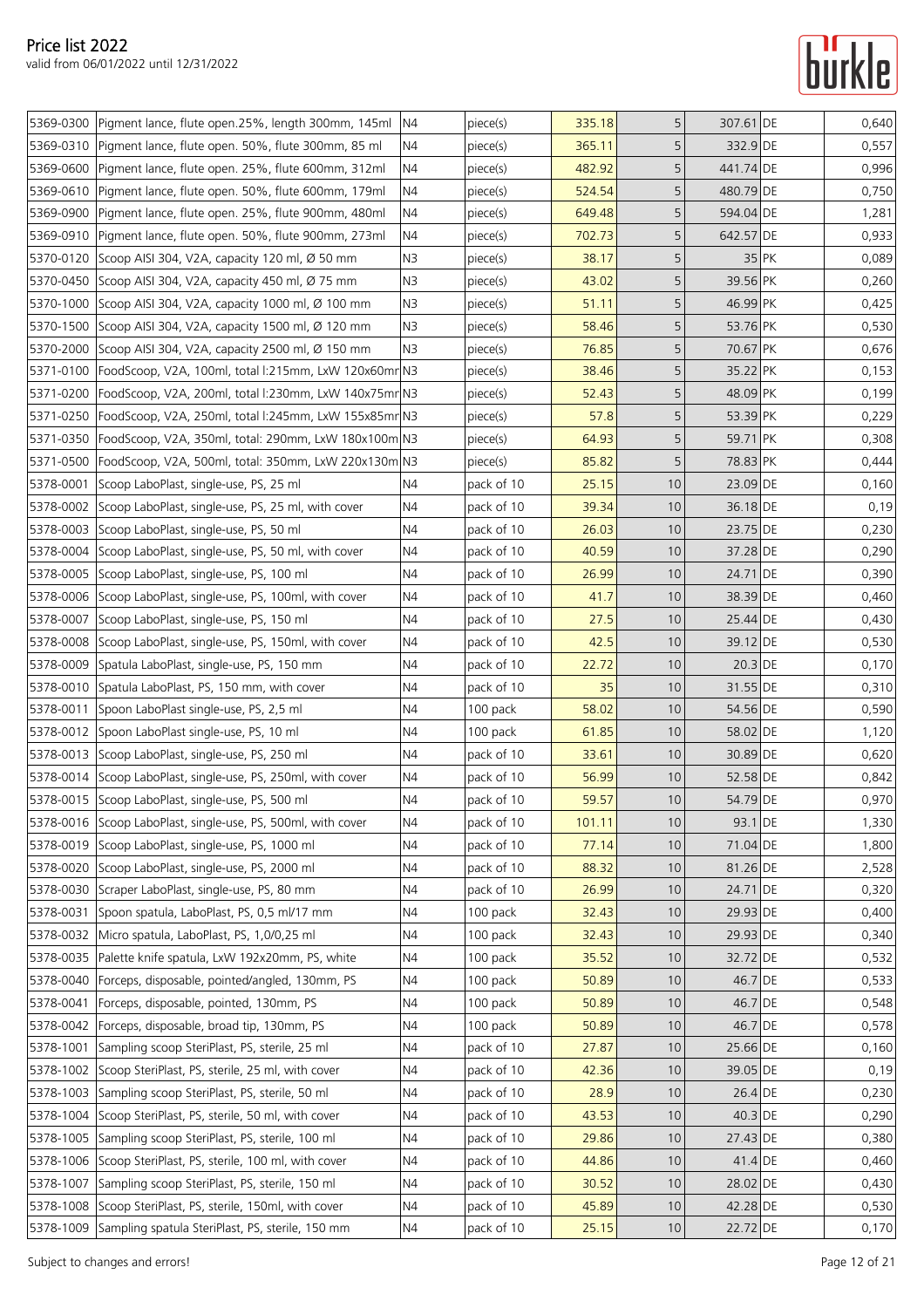

|           | 5378-1010 Spatula SteriPlast, PS, sterile, 150mm, with cover     | N4             | pack of 10 | 37.95  | 10 | 34.12 DE   | 0,310 |
|-----------|------------------------------------------------------------------|----------------|------------|--------|----|------------|-------|
| 5378-1011 | Sampling spoon SteriPlast, PS, sterile, 2,5 ml                   | N4             | 100 pack   | 61.7   | 10 | 57.87 DE   | 0,601 |
|           | 5378-1012 Sampling spoon SteriPlast, PS, sterile, 10 ml          | N4             | 100 pack   | 65.6   | 10 | 61.77 DE   | 1,041 |
| 5378-1013 | Sampling scoop SteriPlast, PS, sterile, 250 ml                   | N4             | pack of 10 | 37.28  | 10 | 34.27 DE   | 0,620 |
|           | 5378-1014 Scoop SteriPlast, PS, sterile, 250 ml, with cover      | N4             | pack of 10 | 63.46  | 10 | 58.24 DE   | 0,842 |
|           | 5378-1015 Sampling scoop SteriPlast, PS, sterile, 500 ml         | N4             | pack of 10 | 65.96  | 10 | 60.74 DE   | 0,960 |
|           | 5378-1016 Scoop SteriPlast, PS, sterile, 500 ml, with cover      | N4             | pack of 10 | 112.07 | 10 | $103.1$ DE | 1,330 |
| 5378-1019 | Sampling scoop SteriPlast, PS, sterile, 1000 ml                  | N4             | pack of 10 | 101.63 | 10 | 93.47 DE   | 1,800 |
| 5378-1020 | Sampling scoop SteriPlast, PS, sterile, 2000 ml                  | N4             | pack of 10 | 117.51 | 10 | 108.17 DE  | 2,527 |
|           | 5378-1030 Scraper SteriPlast, PS, sterile, 80 mm                 | N <sub>4</sub> | pack of 10 | 29.86  | 10 | 27.43 DE   | 0,32  |
| 5378-1031 | Spoon spatula, SteriPlast, PS, sterile, 0,5ml/17mm               | N4             | 100 pack   | 80.82  | 10 | 74.49 DE   | 0,400 |
|           | 5378-1032   Micro-spatula, SteriPlast, PS, sterile, 1,0/0,25ml   | N4             | 100 pack   | 80.82  | 10 | 74.49 DE   | 0,6   |
| 5378-1035 | Palette knife spatula, LxW192x20mm, PS, white, sterile           | N4             | 100 pack   | 88.17  | 10 | 81.11 DE   | 0,825 |
| 5378-1040 | Forceps, disposable, pointed/angled, PS, sterile                 | N4             | 100 pack   | 84.64  | 10 | 77.88 DE   | 0,790 |
| 5378-1041 | Forceps, disposable, pointed, 130mm, PS, sterile                 | N <sub>4</sub> | 100 pack   | 84.64  | 10 | 77.88 DE   | 0,830 |
|           | 5378-1042   Forceps, disposable, broad tip, 130mm, PS, sterile   | N4             | 100 pack   | 84.64  | 10 | 77.88 DE   | 0,841 |
|           | 5378-1050 Single-use tweezers, pointed/angled, blue, sterile     | N4             | 100 pack   | 84.64  | 10 | 77.88 DE   | 0,767 |
| 5378-1051 | Single-use tweezers, pointed, PS, blue, sterile                  | N4             | 100 pack   | 84.64  | 10 | 77.88 DE   | 0,769 |
| 5378-1052 | Single-use tweezers, broad tip, PS, blue, sterile                | N4             | 100 pack   | 84.64  | 10 | 77.88 DE   | 0,838 |
| 5378-3001 | Food scoops, blue, PS, sterile, 25 ml                            | N4             | pack of 10 | 27.87  | 10 | 25.66 DE   | 0,160 |
|           | 5378-3003 Food scoops, blue, PS, sterile, 50 ml                  | N4             | pack of 10 | 28.9   | 10 | 26.4 DE    | 0,230 |
| 5378-3005 | Food scoops, blue, PS, sterile, 100 ml                           | N <sub>4</sub> | pack of 10 | 29.86  | 10 | 27.43 DE   | 0,390 |
| 5378-3007 | Food scoops, blue, PS, sterile, 150 ml                           | N4             | pack of 10 | 30.52  | 10 | 28.02 DE   | 0,430 |
|           | 5378-3009   Food spatulas, blue, PS, sterile, 150 mm             | N4             | pack of 10 | 25.15  | 10 | 22.72 DE   | 0,170 |
|           | 5378-3011   Food spoons, blue, PS, sterile, 2,5 ml               | N4             | 100 pack   | 61.7   | 10 | 57.87 DE   | 0,590 |
|           | 5378-3012 Food spoons, blue, PS, sterile 10 ml                   | N4             | 100 pack   | 65.6   | 10 | 61.77 DE   | 1,020 |
|           | 5378-3013   Food scoops, blue, PS, sterile, 250 ml               | N4             | pack of 10 | 37.28  | 10 | 34.27 DE   | 0,620 |
|           | 5378-3015   Food scoops, blue, PS, sterile, 500 ml               | N4             | pack of 10 | 65.96  | 10 | 60.74 DE   | 0,970 |
|           | 5378-3019 Food scoops, blue, PS, sterile, 1000 ml                | N4             | pack of 10 | 101.63 | 10 | 93.47 DE   | 1,800 |
|           | 5378-3020 Food scoops, blue, PS, sterile, 2000 ml                | N4             | pack of 10 | 117.51 | 10 | 108.17 DE  | 2,512 |
|           | 5378-3030 Food scrapers, blue, PS, sterile, 80 mm                | N4             | pack of 10 | 29.86  | 10 | 27.43 DE   | 0,320 |
|           | 5378-3035   Palette knife spatula food, 192x20, PS blue, sterile | N4             | 100 pack   | 88.17  | 10 | 81.11 DE   | 0,833 |
| 5378-4004 | Dosing spoons 0.5 ml, PS, white                                  | N4             | 100 pack   | 32.43  | 10 | 29.93 DE   | 0,088 |
| 5378-4005 | Dosing spoons 0.5 ml, PS, white, sterile                         | N4             | 100 pack   | 63.46  | 10 | 58.24 DE   | 0,234 |
| 5378-4006 | Dosing spoons 1.0 ml, PS, white                                  | N4             | 100 pack   | 35.74  | 10 | 33.02 DE   | 0,119 |
| 5378-4007 | Dosing spoons 1.0 ml, PS, white, sterile                         | N4             | 100 pack   | 66.99  | 10 | 61.77 DE   | 0,240 |
| 5378-4008 | Dosing spoons 2.5 ml, PS, white                                  | N4             | 100 pack   | 39.56  | 10 | 36.4 DE    | 0,196 |
| 5378-4009 | Dosing spoons 2.5 ml, PS, white, sterile                         | N4             | 100 pack   | 70.67  | 10 | 65.01 DE   | 0,317 |
| 5378-4010 | Dosing spoons 5.0 ml, PS, white                                  | N4             | 100 pack   | 43.31  | 10 | 39.93 DE   | 0,324 |
| 5378-4011 | Dosing spoons 5.0 ml, PS, white, sterile                         | N4             | 100 pack   | 76.33  | 10 | 70.23 DE   | 0,518 |
| 5378-4012 | Dosing spoons 10 ml, PS, white                                   | N <sub>4</sub> | 100 pack   | 46.84  | 10 | 43.17 DE   | 0,480 |
| 5378-4013 | Dosing spoons 10 ml, PS, white, sterile                          | N4             | 100 pack   | 80.3   | 10 | 73.91 DE   | 0,638 |
| 5378-4014 | Dosing spoons 15 ml, PS, white                                   | N4             | 100 pack   | 49.93  | 10 | 45.89 DE   | 0,570 |
| 5378-4015 | Dosing spoons 15 ml, PS, white, sterile                          | N4             | 100 pack   | 84.05  | 10 | 77.36 DE   | 0,900 |
| 5378-4016 | Dosing spoons 25 ml, PS, white                                   | N4             | 100 pack   | 57.29  | 10 | 52.58 DE   | 0,841 |
| 5378-4017 | Dosing spoons 25 ml, PS, white, sterile                          | N <sub>4</sub> | 100 pack   | 97.44  | 10 | 89.72 DE   | 1,307 |
|           | 5378-4018 Dosing spoons 50 ml, PS, white                         | N4             | 100 pack   | 82.22  | 10 | 75.6 DE    | 1,48  |
| 5378-4019 | Dosing spoons 50 ml, PS, white, sterile                          | N4             | 100 pack   | 161.05 | 10 | 148.25 DE  | 1,99  |
| 5378-4044 | Measuring spoons 0.5 ml, PS, blue                                | N4             | 100 pack   | 32.43  | 10 | 29.93 DE   | 0,088 |
|           | 5378-4045   Measuring spoons 0.5 ml, PS, blue, sterile           | N4             | 100 pack   | 63.46  | 10 | 58.24 DE   | 0,234 |
|           |                                                                  |                |            |        |    |            |       |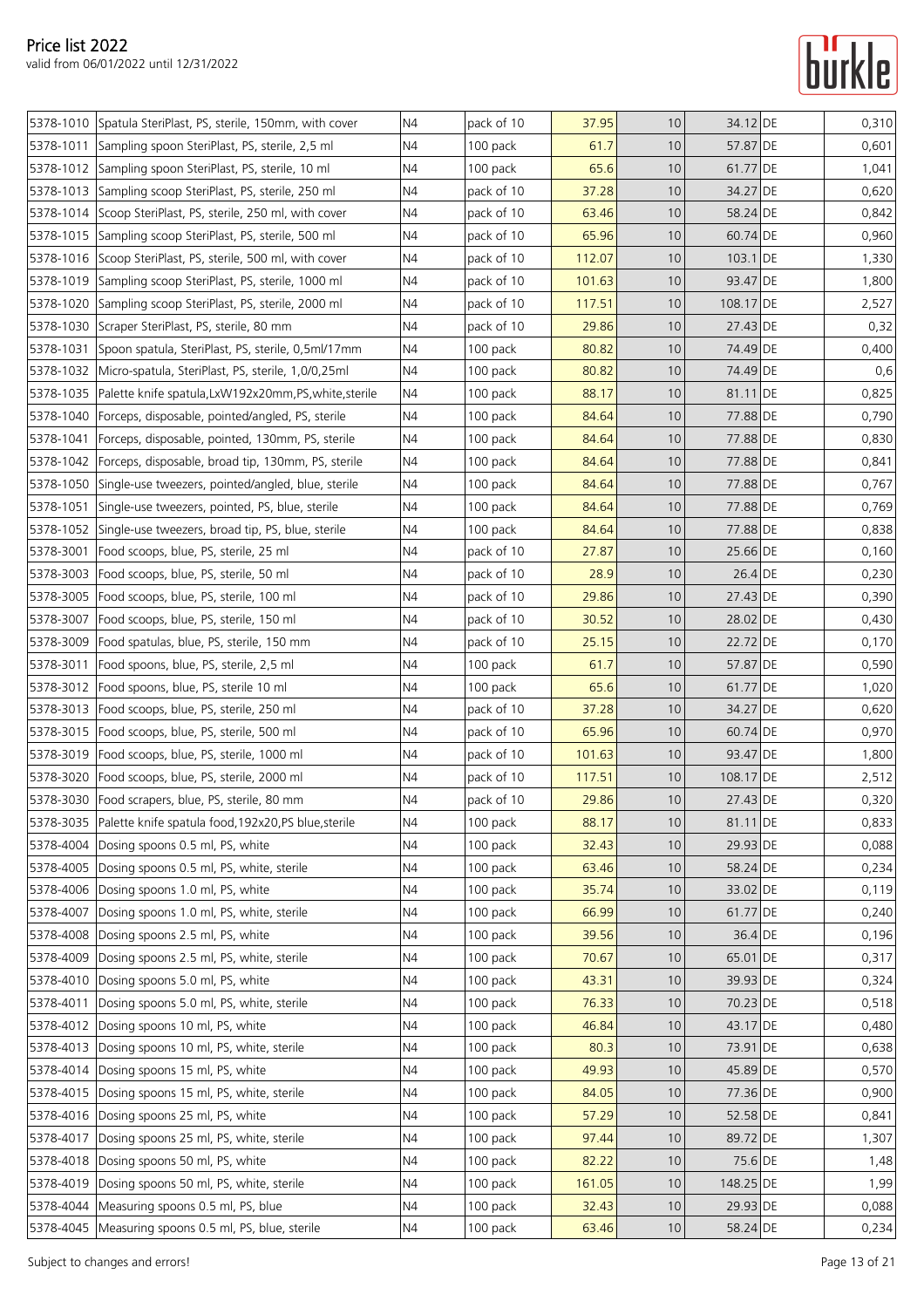|           | 5378-4046 Measuring spoons 1.0 ml, PS, blue                      | N4             | 100 pack   | 35.74  | 10 | 33.02 DE  | 0,117 |
|-----------|------------------------------------------------------------------|----------------|------------|--------|----|-----------|-------|
| 5378-4047 | Measuring spoons 1.0 ml, PS, blue, sterile                       | N4             | 100 pack   | 66.99  | 10 | 61.77 DE  | 0,254 |
| 5378-4048 | Measuring spoons 2.5 ml, PS, blue                                | N <sub>4</sub> | 100 pack   | 39.56  | 10 | 36.4 DE   | 0,163 |
| 5378-4049 | Measuring spoons 2.5 ml, PS, blue, sterile                       | N <sub>4</sub> | 100 pack   | 70.67  | 10 | 65.01 DE  | 0,312 |
| 5378-4050 | Measuring spoons 5.0 ml, PS, blue                                | N4             | 100 pack   | 43.31  | 10 | 39.93 DE  | 0,331 |
| 5378-4051 | Measuring spoons 5.0 ml, PS, blue, sterile                       | N <sub>4</sub> | 100 pack   | 76.33  | 10 | 70.23 DE  | 0,514 |
| 5378-4052 | Measuring spoons 10 ml, PS, blue                                 | N4             | 100 pack   | 46.84  | 10 | 43.17 DE  | 0,48  |
|           | 5378-4053 Measuring spoons 10 ml, PS, blue, sterile              | N4             | 100 pack   | 80.3   | 10 | 73.91 DE  | 0,612 |
| 5378-4054 | Measuring spoons 15 ml, PS, blue                                 | N <sub>4</sub> | 100 pack   | 49.93  | 10 | 45.89 DE  | 0,57  |
| 5378-4055 | Measuring spoons 15 ml, PS, blue, sterile                        | N4             | 100 pack   | 84.05  | 10 | 77.36 DE  | 0,9   |
| 5378-4056 | Measuring spoons 25 ml, PS, blue                                 | N4             | 100 pack   | 57.29  | 10 | 52.58 DE  | 0,84  |
| 5378-4057 | Measuring spoons 25 ml, PS, blue, sterile                        | N4             | 100 pack   | 97.44  | 10 | 89.72 DE  | 1,26  |
|           | 5378-4058   Measuring spoons 50 ml, PS, blue                     | N <sub>4</sub> | 100 pack   | 82.22  | 10 | 75.6 DE   | 1,48  |
| 5378-4059 | Measuring spoons 50 ml, PS, blue, sterile                        | N4             | 100 pack   | 161.05 | 10 | 148.25 DE | 1,99  |
| 5378-4120 | Dosing spoon set, PS, white (8 spoons 0,5-50 ml)                 | N4             | piece(s)   | 13.53  | 10 | $12.5$ DE | 0,050 |
| 5378-4125 | Measuring spoon set, PS, blue (8 spoons 0,5-50 ml)               | N <sub>4</sub> | piece(s)   | 13.53  | 10 | $12.5$ DE | 0,050 |
| 5378-5001 | Sampling spoon, long handle, 5ml, PS, white                      | N4             | pack of 10 | 24.56  | 10 | 22.65 DE  | 0,353 |
| 5378-5002 | Sampling spoon, long handle, 5ml, PS, white, sterile             | N <sub>4</sub> | pack of 10 | 30.52  | 10 | 28.02 DE  | 0,353 |
|           | 5378-5003   Food spoons, long handle, 5ml, PS blue, sterile      | N4             | pack of 10 | 30.52  | 10 | 28.02 DE  | 0,353 |
| 5378-5005 | Sampling spoon, long handle, 20ml, PS, white                     | N4             | pack of 10 | 25.96  | 10 | 23.9 DE   | 0,391 |
| 5378-5006 | Sampling spoon, long handle, 20ml, PS, white, sterile            | N4             | pack of 10 | 32.06  | 10 | 29.49 DE  | 0,389 |
| 5378-5007 | Food spoons, long handle, 20ml, PS blue, sterile                 | N4             | pack of 10 | 32.06  | 10 | 29.49 DE  | 0,383 |
| 5378-5009 | Sampling spoon curved, l.h., 10ml, PS, white                     | N4             | pack of 10 | 25.96  | 10 | $23.9$ DE | 0,379 |
|           | 5378-5010 Sampling spoon curved, I.h., 10ml, PS, white, sterile  | N4             | pack of 10 | 32.06  | 10 | 29.49 DE  | 0,379 |
| 5378-5011 | Sampling spoon curved, l.h., 10ml, PS blue, sterile              | N <sub>4</sub> | pack of 10 | 32.06  | 10 | 29.49 DE  | 0,369 |
| 5378-5013 | Sampling scoop, long handle, 50ml, PS, white                     | N4             | pack of 10 | 32.21  | 10 | 29.71 DE  | 0,473 |
| 5378-5014 | Sampling scoop, long handle, 50ml, PS, white, sterile            | N4             | pack of 10 | 40.08  | 10 | 36.77 DE  | 0,473 |
| 5378-5015 | Food scoops, long handle, 50ml, PS blue, sterile                 | N4             | pack of 10 | 40.08  | 10 | 36.77 DE  | 0,472 |
| 5378-5017 | Sampling scoop, long handle, 100ml, PS, white                    | N4             | pack of 10 | 33.39  | 10 | 30.74 DE  | 0,564 |
|           | 5378-5018 Sampling scoop, long handle, 100ml, PS, white, sterile | N4             | pack of 10 | 41.48  | 10 | 38.09 DE  | 0,564 |
|           | 5378-5019   Food scoops, long handle, 100ml, PS blue, sterile    | N <sub>4</sub> | pack of 10 | 41.48  | 10 | 38.09 DE  | 0,750 |
|           | 5378-5021 Ladle, long handle, 30ml, PS, white                    | N4             | pack of 10 | 27.14  | 10 | 24.93 DE  | 0,443 |
| 5378-5022 | Ladle, long handle, 30ml, PS, white, sterile                     | N4             | pack of 10 | 33.75  | 10 | 31.03 DE  | 0,443 |
| 5378-5023 | Ladle, long handle, 30ml, PS blue, sterile                       | N4             | pack of 10 | 33.75  | 10 | 31.03 DE  | 0,438 |
| 5378-6001 | Disposable liquid funnel PS, Ø 100 mm, white                     | N <sub>4</sub> | pack of 10 | 23.97  | 10 | 22.58 DE  |       |
| 5378-6002 | Disposable liquid funnel PS, Ø100mm, white, sterile              | N4             | pack of 10 | 36.55  | 10 | 34.42 DE  |       |
| 5378-6003 | Blue disposable liquid funnel PS, Ø100mm, sterile                | N4             | pack of 10 | 36.55  | 10 | 34.42 DE  |       |
| 5378-6005 | Disposable powder funnel PS, Ø 100 mm, white                     | N4             | pack of 10 | 23.97  | 10 | 22.58 DE  |       |
| 5378-6006 | Disposable powder funnel PS, Ø100mm, white, sterile              | N4             | pack of 10 | 36.55  | 10 | 34.42 DE  |       |
| 5378-6007 | Blue disposable powder funnel PS, Ø100mm, sterile                | N4             | pack of 10 | 36.55  | 10 | 34.42 DE  |       |
| 5378-8003 | SteriPlast Kit = sterile sampling set, scoop + bag               | N4             | pack of 10 | 51.04  | 10 | 47.14 DE  | 0,3   |
| 5378-8009 | SteriPlast Kit = sterile sampling set, spatula+bag               | N4             | pack of 10 | 47.73  | 10 | 43.53 DE  | 0,25  |
| 5379-0001 | Scoop LaboPlast Bio, single-use, Bio-PE, 25 ml                   | N4             | pack of 10 | 28.75  | 10 | 26.55 DE  | 0,15  |
| 5379-0003 | Scoop LaboPlast Bio, single-use, Bio-PE, 50 ml                   | N4             | pack of 10 | 29.71  | 10 | 27.36 DE  | 0,21  |
| 5379-0005 | Scoop LaboPlast Bio, single-use, Bio-PE, 100 ml                  | N4             | pack of 10 | 30.67  | 10 | 28.24 DE  | 0,350 |
| 5379-0007 | Scoop LaboPlast Bio, single-use, Bio-PE, 150 ml                  | N4             | pack of 10 | 31.47  | 10 | 28.9 DE   | 0,390 |
| 5379-0009 | Spatula LaboPlast Bio, single-use, Bio-PE, 150 mm                | N4             | pack of 10 | 25.96  | 10 | 23.38 DE  | 0,170 |
| 5379-0011 | Spoon LaboPlast Bio, single-use, Bio-PE, 2,5 ml                  | N4             | 100 pack   | 66.26  | 10 | 62.36 DE  | 0,610 |
| 5379-0012 | Spoon LaboPlast Bio, single-use, Bio-PE, 10 ml                   | N4             | 100 pack   | 70.6   | 10 | 66.33 DE  | 0,985 |
| 5379-0021 | Sampling spoon, long handle, 5ml, Bio-PE                         | N4             | pack of 10 | 27.94  | 10 | 25.74 DE  | 0,335 |
|           |                                                                  |                |            |        |    |           |       |

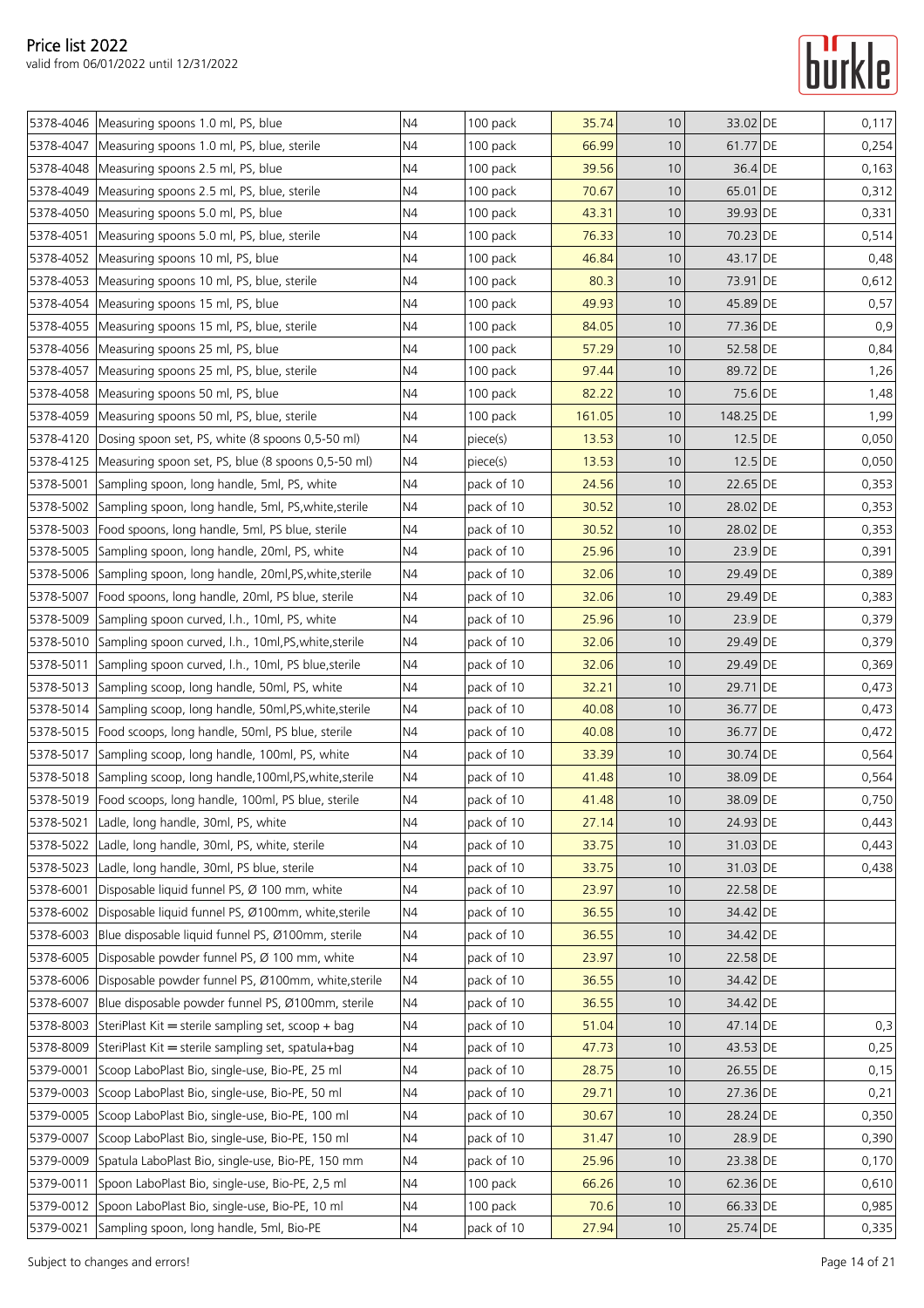|           | 5379-0022 Sampling spoon, long handle, 20ml, Bio-PE              | N4             | pack of 10 | 29.56  | 10 | 27.14 DE   |       | 0,160 |
|-----------|------------------------------------------------------------------|----------------|------------|--------|----|------------|-------|-------|
|           | 5379-0023 Sampling spoon curved, I.h., 10ml, Bio-PE              | N4             | pack of 10 | 29.56  | 10 | 27.14 DE   |       | 0,346 |
|           | 5379-0024 Sampling scoop, long handle, 50ml, Bio-PE              | N4             | pack of 10 | 36.77  | 10 | 33.9 DE    |       | 0,438 |
|           | 5379-0025 Sampling scoop, long handle, 100ml, Bio-PE             | N4             | pack of 10 | 38.09  | 10 |            | 35 DE | 0,520 |
|           | 5379-0026 Ladle, long handle, 30ml, Bio-PE                       | N4             | pack of 10 | 31.03  | 10 | 28.53 DE   |       | 0,411 |
| 5379-0035 | Palette knife spatula, LxW 192x20mm, Bio-PE                      | N4             | 100 pack   | 40.52  | 10 | 37.28 DE   |       | 0,479 |
|           | 5379-0040 Single-use liquid funnel Bio-PE, Ø 100 mm, white       | N4             | pack of 10 | 27.36  | 10 | 25.74 DE   |       |       |
| 5379-0041 | Single-use powder funnel Bio-PE, Ø 100 mm, white                 | N <sub>4</sub> | pack of 10 | 27.36  | 10 | 25.74 DE   |       |       |
| 5379-1001 | Sampling scoop SteriPlast Bio-PE, sterile, 25 ml                 | N4             | pack of 10 | 31.99  | 10 | 29.34 DE   |       | 0,141 |
|           | 5379-1003 Sampling scoop SteriPlast Bio-PE, sterile, 50 ml       | N4             | pack of 10 | 32.94  | 10 | 30.37 DE   |       | 0,213 |
|           | 5379-1005 Sampling scoop SteriPlast Bio-PE, sterile, 100 ml      | N4             | pack of 10 | 33.97  | 10 | 31.33 DE   |       | 0,348 |
|           | 5379-1007 Sampling scoop SteriPlast Bio-PE, sterile, 150 ml      | N4             | pack of 10 | 34.86  | 10 | 32.06 DE   |       | 0,399 |
| 5379-1009 | Sampling spatula SteriPlast Bio-PE, sterile, 150mm               | N4             | pack of 10 | 28.75  | 10 | 25.81 DE   |       | 0,166 |
| 5379-1011 | Sampling spoon SteriPlast Bio-PE, sterile, 2,5 ml                | N4             | 100 pack   | 73.61  | 10 | 68.98 DE   |       | 0,593 |
|           | 5379-1012 Sampling spoon SteriPlast Bio-PE, sterile, 10 ml       | N <sub>4</sub> | 100 pack   | 78.32  | 10 | 73.68 DE   |       | 0,993 |
| 5379-1021 | Sampling spoon, long handle, 5ml, Bio-PE, sterile                | N4             | pack of 10 | 34.86  | 10 | 32.14 DE   |       | 0,335 |
|           | 5379-1022 Sampling spoon, long handle, 20ml, Bio-PE, sterile     | N4             | pack of 10 | 36.62  | 10 | 33.75 DE   |       | 0,369 |
|           | 5379-1023 Sampling spoon curved, I.h., 10ml, Bio-PE, sterile     | N4             | pack of 10 | 36.62  | 10 | 33.75 DE   |       | 0,346 |
|           | 5379-1024 Sampling scoop, long handle, 50ml, Bio-PE, sterile     | N <sub>4</sub> | pack of 10 | 45.81  | 10 | 42.21 DE   |       | 0,402 |
|           | 5379-1025 Sampling scoop, long handle, 100ml, Bio-PE, sterile    | N <sub>4</sub> | pack of 10 | 47.43  | 10 | 43.61 DE   |       | 0,520 |
|           | 5379-1026 Ladle, long handle, 30ml, Bio-PE, sterile              | N4             | pack of 10 | 38.24  | 10 | 35.52 DE   |       | 0,411 |
|           | 5379-1035   Palette knife spatula, LxW 192x20mm, Bio-PE, sterile | N <sub>4</sub> | 100 pack   | 100.75 | 10 | 92.66 DE   |       | 0,782 |
| 5379-1040 | Single-use liquid funnel Bio-PE, white, sterile                  | N4             | pack of 10 | 41.7   | 10 | 39.2 DE    |       |       |
| 5379-1041 | Single-use powder funnel Bio-PE, white, sterile                  | N4             | pack of 10 | 41.7   | 10 | 39.2 DE    |       |       |
|           | 5380-0508 Extension rod, 500 mm, M8 thread, SiloPicker           | N4             | piece(s)   | 90.75  | 5  | 82.58 DE   |       | 0,309 |
|           | 5380-1008 Extension rod, 1000 mm, M8 thread, SiloPicker          | N4             | piece(s)   | 114.06 | 5  | 102.58 DE  |       | 0,619 |
|           | 5382-0040 Sampler Tubus, V4A, 40 cm, Ø 40 mm, ISTA standard      | N4             | piece(s)   | 199.8  | 10 | 191.93 DE  |       | 0,358 |
|           | 5382-0080 Sampler Tubus, V4A, 80 cm, Ø 40 mm, ISTA standard      | N4             | piece(s)   | 260.32 | 10 | 237.67 DE  |       | 0,709 |
|           | 5383-1000 Spatula stainless steel, V4A, 300 mm                   | N4             | piece(s)   | 269.29 | 5  | 250.84 DE  |       | 0,300 |
|           | 5386-0001 Micro spatula stainless steel, V2A, length 170 mm      | N4             | piece(s)   | 5.91   | 10 | 5.37 PK    |       | 0,020 |
|           | 5386-0010 Palette knife spatula stainl. steel, LxW 200x21 mm     | N4             | piece(s)   | 12.57  | 10 | $11.25$ PK |       | 0,060 |
|           | 5386-0012 Palette knife spatula stainl. steel, LxW 250x25 mm     | N <sub>4</sub> | piece(s)   | 14.34  | 10 | 12.94 PK   |       | 0,070 |
| 5386-0022 | Spoon spatula stainless steel, length 180 mm, 4 ml               | N4             | piece(s)   | 6.37   | 10 | 6.04 PK    |       | 0,040 |
|           | 5386-0025 Spoon spatula stainless steel, length 300 mm, 11ml     | N <sub>4</sub> | piece(s)   | 19.78  | 10 | 18.83 PK   |       | 0,090 |
| 5386-0030 | Scraper stainless steel, AISI 316, LxW 230 x 75mm                | N4             | piece(s)   | 82.8   | 10 | 74.49 PK   |       | 0,000 |
|           | 5386-0035 Scraper stainless steel, AISI 316, LxW 270 x 100mm     | N <sub>4</sub> | piece(s)   | 97.22  | 10 | 87.44 PK   |       | 0,000 |
|           | 5386-0100 Forceps, stainless steel, sharp, bent form, 105 mm     | N4             | piece(s)   | 4.72   | 10 | 4.37 PK    |       | 0,010 |
| 5386-0102 | Forceps, stainless steel, sharp, bent form, 130 mm               | N <sub>4</sub> | piece(s)   | 5.44   | 10 | 4.99 PK    |       | 0,020 |
| 5386-0104 | Forceps, stainless steel, sharp, bent form, 160 mm               | N4             | piece(s)   | 6.28   | 10 | 5.82 PK    |       | 0,030 |
| 5386-0200 | Forceps, stainless steel, sharp, straight, 105 mm                | N4             | piece(s)   | 4.72   | 10 | 4.37 PK    |       | 0,010 |
|           | 5386-0202   Forceps, stainless steel, sharp, straight, 130 mm    | N <sub>4</sub> | piece(s)   | 5.44   | 10 | 4.99 PK    |       | 0,020 |
|           | 5386-0204 Forceps, stainless steel, sharp, straight, 160 mm      | N4             | piece(s)   | 6.28   | 10 | 5.82 PK    |       | 0,030 |
|           | 5386-0300 Forceps, stainless steel, blunt, straight, 105 mm      | N <sub>4</sub> | piece(s)   | 4.72   | 10 | 4.37 PK    |       | 0,010 |
| 5386-0302 | Forceps, stainless steel, blunt, straight, 130 mm                | N4             | piece(s)   | 5.44   | 10 | 4.99 PK    |       | 0,020 |
| 5386-0304 | Forceps, stainless steel, blunt, straight, 160 mm                | N4             | piece(s)   | 6.28   | 10 | 5.82 PK    |       | 0,030 |
|           | 5388-1000 BeefSteaker, V2A, Ø 25mm                               | N4             | piece(s)   | 359.23 |    |            | DE    | 0,324 |
|           | 5388-1010 Drill head for carcass sampling                        | N4             | piece(s)   | 159.06 | 10 | 146.34 DE  |       | 0,120 |
| 5389-0001 | Extension rod, 60 cm, PTFE scoop                                 | N2             | piece(s)   | 173.92 | 5  | 158.84 GB  |       | 0,330 |
|           | 5389-0010 PTFE Scoop, 10 ml, ØxH 25x34 mm, length 155 mm         | N2             | piece(s)   | 99.5   |    |            | GВ    | 0,035 |
|           | 5389-0100 PTFE Scoop, 100 ml, ØxH 55x65 mm, length 60 cm         | N2             | piece(s)   | 220.47 | 5  | 193.77 GB  |       | 0,447 |
|           |                                                                  |                |            |        |    |            |       |       |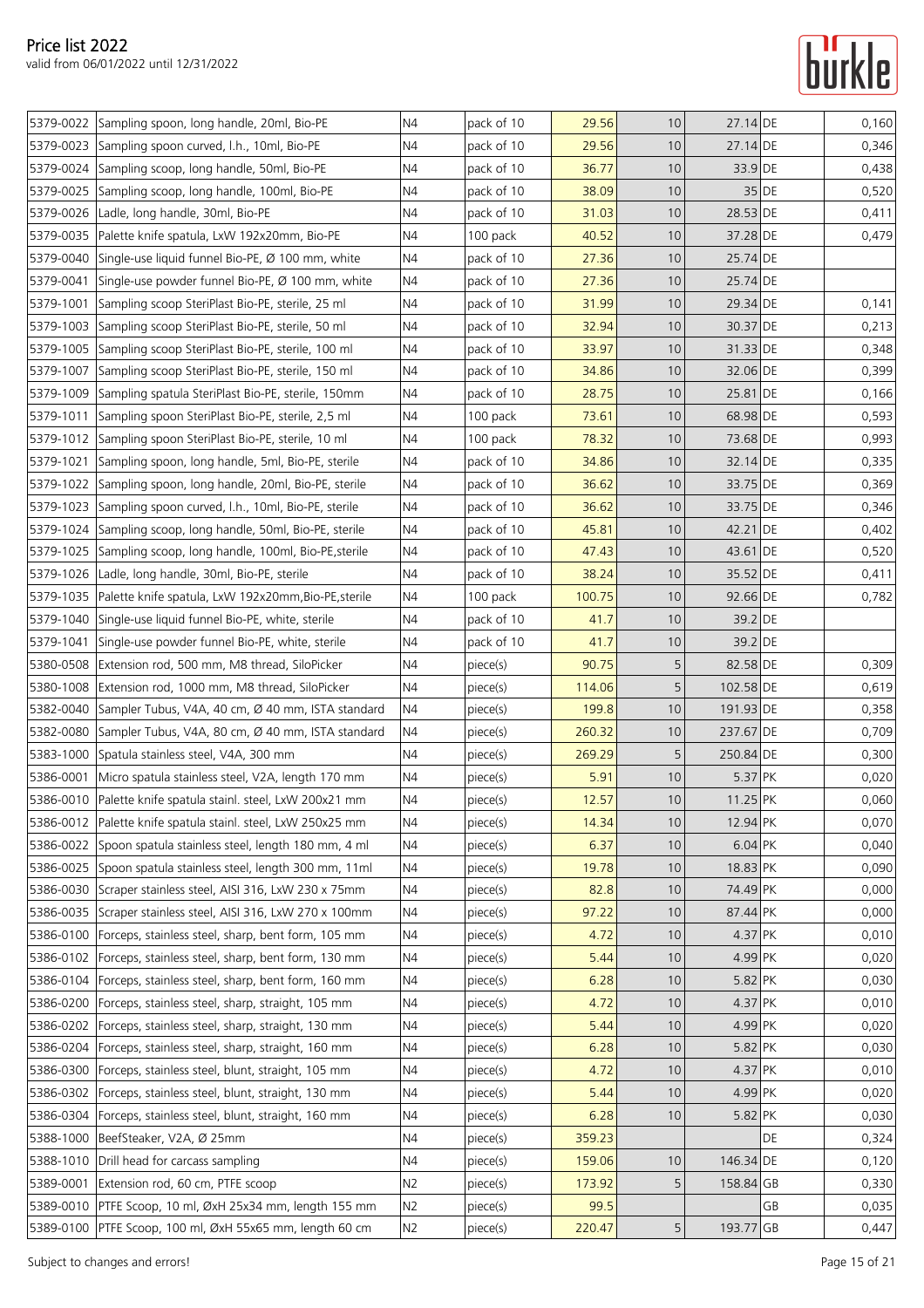|           | 5389-0250 PTFE Scoop, 250 ml, ØxH 70x95 mm, length 60 cm     | N2             | piece(s)   | 247.53 | 5               | 217.74 GB | 0,518 |
|-----------|--------------------------------------------------------------|----------------|------------|--------|-----------------|-----------|-------|
|           | 5389-0500 PTFE Scoop, 500 ml, ØxH 80x125 mm, length 60 cm    | N2             | piece(s)   | 302.68 | 5               | 266.28 GB | 0,696 |
| 5389-1000 | PTFE Scoop, 1000 ml, ØxH 105x155 mm, length 60cm             | N2             | piece(s)   | 385.63 | 5               | 339.38 GB | 0,855 |
|           | 5393-1120 LiquiDispo LaboPlast, HDPE, 500 mm, 100 ml         | N4             | pack of 20 | 201.35 | 10              | 191.2 DE  | 2,910 |
| 5393-1121 | LiquiDispo SteriPlast, HDPE, sterile, 500mm, 100ml           | N4             | pack of 20 | 237.89 | 10              | 226.05 DE | 2,910 |
| 5393-1130 | LiquiDispo LaboPlast, HDPE, 1000 mm, 200 ml                  | N4             | pack of 20 | 247.01 | 10              | 234.73 DE | 5,210 |
| 5393-1131 | LiquiDispo SteriPlast, HDPE sterile, 1000mm, 200ml           | N <sub>4</sub> | pack of 20 | 312.61 | 10              | 296.94 DE | 5,150 |
| 5393-2240 | MicroDispo LaboPlast, HDPE, 500 mm, 10 ml                    | N4             | pack of 20 | 223.48 | 10              | 212.08 DE | 2,960 |
| 5393-2241 | MicroDispo SteriPlast, HDPE, sterile, 500 mm, 10ml           | N4             | pack of 20 | 264.15 | 10              | 250.98 DE | 2,960 |
| 5393-2250 | MicroDispo LaboPlast, HDPE, 1000 mm, 10 ml                   | N <sub>4</sub> | pack of 20 | 274.37 | 10              | 260.47 DE | 4,834 |
| 5393-2251 | MicroDispo SteriPlast, HDPE, sterile, 1000mm, 10ml           | N4             | pack of 20 | 347.54 | 10              | 329.67 DE | 4,348 |
| 5393-3320 | ViscoDispo LaboPlast, HDPE, 500 mm, 100 ml                   | N <sub>4</sub> | pack of 20 | 201.35 | 10              | 191.2 DE  | 2,910 |
| 5393-3321 | ViscoDispo SteriPlast, HDPE, sterile, 500mm, 100ml           | N <sub>4</sub> | pack of 20 | 237.89 | 10              | 226.05 DE | 2,910 |
| 5393-3330 | ViscoDispo LaboPlast, HDPE, 1000 mm, 200 ml                  | N <sub>4</sub> | pack of 20 | 247.01 | 10              | 234.66 DE | 5,530 |
| 5393-3331 | ViscoDispo SteriPlast, HDPE sterile, 1000mm, 200ml           | N4             | pack of 20 | 312.61 | 10              | 296.94 DE | 5,530 |
| 5393-4420 | ZoneDispo LaboPlast, HDPE, 500 mm, 100 ml                    | N <sub>4</sub> | pack of 20 | 298.86 | 10              | 284 DE    | 3,580 |
| 5393-4421 | ZoneDispo SteriPlast, HDPE, sterile, 500 mm, 100ml           | N <sub>4</sub> | pack of 20 | 338.2  | 10              | 321.21 DE | 3,570 |
| 5393-4430 | ZoneDispo LaboPlast, HDPE, 1000 mm, 200 ml                   | N <sub>4</sub> | pack of 20 | 352.76 | 10              | 335.04 DE | 6,600 |
| 5393-4431 | ZoneDispo SteriPlast, HDPE, sterile, 1000mm, 200ml           | N <sub>4</sub> | pack of 20 | 404.24 | 10              | 384.09 DE | 6,650 |
| 5393-4440 | MultiDispo LaboPlast, HDPE, 500 mm, 100 ml                   | N4             | pack of 20 | 328.86 | 10              | 312.53 DE | 3,950 |
| 5393-4441 | MultiDispo SteriPlast, HDPE, sterile, 500mm, 100ml           | N4             | pack of 20 | 372.03 | 10              | 353.35 DE | 3,910 |
| 5393-4450 | MultiDispo LaboPlast, HDPE, 1000 mm, 200 ml                  | N4             | pack of 20 | 399.82 | 10              | 379.75 DE | 6,150 |
| 5393-4451 | MultiDispo SteriPlast, HDPE sterile, 1000mm, 200ml           | N <sub>4</sub> | pack of 20 | 445.12 | 10              | 422.91 DE | 6,150 |
| 5393-4460 | TargetDispo LaboPlast, HDPE, 500 mm, 100 ml                  | N4             | pack of 20 | 285.69 | 10              | 271.21 DE | 4,060 |
| 5393-4461 | TargetDispo SteriPlast, HDPE sterile, 500mm, 100ml           | N4             | pack of 20 | 320.48 | 10              | 304.52 DE | 4,060 |
| 5393-4470 | TargetDispo LaboPlast, HDPE, 1000 mm, 200 ml                 | N <sub>4</sub> | pack of 20 | 345.92 | 10              | 328.71 DE | 7,340 |
| 5393-4471 | TargetDispo SteriPlast, HDPE sterile, 1000mm,200ml           | N4             | pack of 20 | 388.13 | 10              | 368.64 DE | 7,330 |
| 5393-5500 | DispoPipette LaboPlast, HDPE, 500 mm, 100 ml                 | N <sub>4</sub> | pack of 20 | 132.59 | 10              | 125.97 DE | 1,820 |
| 5393-5501 | DispoPipette SteriPlast, HDPE sterile, 500mm, 100ml          | N <sub>4</sub> | pack of 20 | 158.62 | 10              | 150.6 DE  | 1,820 |
|           | 5393-5510 PowderDispo LaboPlast, HDPE, 300 mm, 60 ml         | N <sub>4</sub> | pack of 20 | 169.28 | 10              | 160.9 DE  | 2,050 |
|           | 5393-5511 PowderDispo SteriPlast, HDPE, sterile, 300mm, 60ml | N <sub>4</sub> | pack of 20 | 195.9  | 10              | 186.27 DE | 2,050 |
| 5393-5521 | PowderDispo SteriPlast, HDPE sterile, 500mm, 100ml           | N <sub>4</sub> | pack of 20 | 219.22 | 10 <sup>°</sup> | 208.41 DE | 2,500 |
| 5393-5522 | PowderDispo LaboPlast, HDPE, 500 mm, 100 ml                  | N <sub>4</sub> | pack of 20 | 196.79 | 10              | 186.79 DE | 2,610 |
| 5393-5531 | DispoPipette LaboPlast, HDPE, 1000 mm, 200 ml                | N4             | pack of 20 | 155.61 | 10              | 147.66 DE | 3,930 |
| 5393-5532 | DispoPipette SteriPlast, HDPE sterile, 1000mm, 200ml         | N <sub>4</sub> | pack of 20 | 195.9  | 10              | 186.2 DE  | 3,920 |
| 5393-5540 | DispoPicker LaboPlast, HDPE, 300 mm, 60 ml                   | N4             | pack of 20 | 151.05 | 10              | 143.32 DE | 2,000 |
| 5393-5541 | DispoPicker SteriPlast, HDPE, sterile, 300mm, 60ml           | N <sub>4</sub> | pack of 20 | 177.3  | 10              | 168.4 DE  | 2,000 |
| 5393-5550 | DispoPicker LaboPlast, HDPE, 500 mm, 100 ml                  | N <sub>4</sub> | pack of 20 | 173.84 | 10 <sup>°</sup> | 165.24 DE | 2,450 |
| 5393-5551 | DispoPicker SteriPlast, HDPE sterile, 500mm, 100ml           | N4             | pack of 20 | 200.68 | 10              | 190.46 DE | 2,450 |
| 5393-5560 | DispoLance LaboPlast, HDPE, 300 mm                           | N <sub>4</sub> | pack of 20 | 155.61 | 10              | 147.66 DE | 2,250 |
| 5393-5561 | DispoLance SteriPlast, HDPE, sterile, 300 mm                 | N4             | pack of 20 | 181.93 | 10              | 172.96 DE | 2,250 |
| 5393-5570 | DispoLance LaboPlast, HDPE, 500 mm                           | N4             | pack of 20 | 187.52 | 10              | 178.18 DE | 2,890 |
| 5393-5571 | DispoLance SteriPlast, HDPE, sterile, 500 mm                 | N4             | pack of 20 | 214.51 | 10              | 203.92 DE | 2,900 |
| 5393-6620 | DispoTube LaboPlast, HDPE, 500 mm, 100 ml                    | N4             | pack of 20 | 151.05 | 10              | 143.32 DE | 2,440 |
| 5393-6621 | DispoTube SteriPlast, HDPE, sterile, 500 mm, 100ml           | N <sub>4</sub> | pack of 20 | 177.3  | 10 <sup>°</sup> | 168.4 DE  | 2,440 |
| 5393-6630 | DispoTube LaboPlast, HDPE, 1000 mm, 200 ml                   | N4             | pack of 20 | 182.96 | 10              | 173.92 DE | 4,490 |
| 5393-6631 | DispoTube SteriPlast, HDPE, sterile, 1000mm, 200ml           | N <sub>4</sub> | pack of 20 | 217.82 | 10              | 206.79 DE | 4,490 |
| 5393-6640 | DispoLadle LaboPlast, HDPE, 500 mm                           | N4             | pack of 20 | 154.06 | 10              | 146.41 DE | 2,580 |
| 5393-6641 | DispoLadle SteriPlast, HDPE, sterile, 500 mm                 | N4             | pack of 20 | 200.9  | 10              | 190.68 DE | 2,58  |
|           | 5393-6650 DispoLadle LaboPlast, HDPE, 1000 mm                | N4             | pack of 20 | 188.33 | 10 <sup>°</sup> | 178.84 DE | 3,720 |
|           |                                                              |                |            |        |                 |           |       |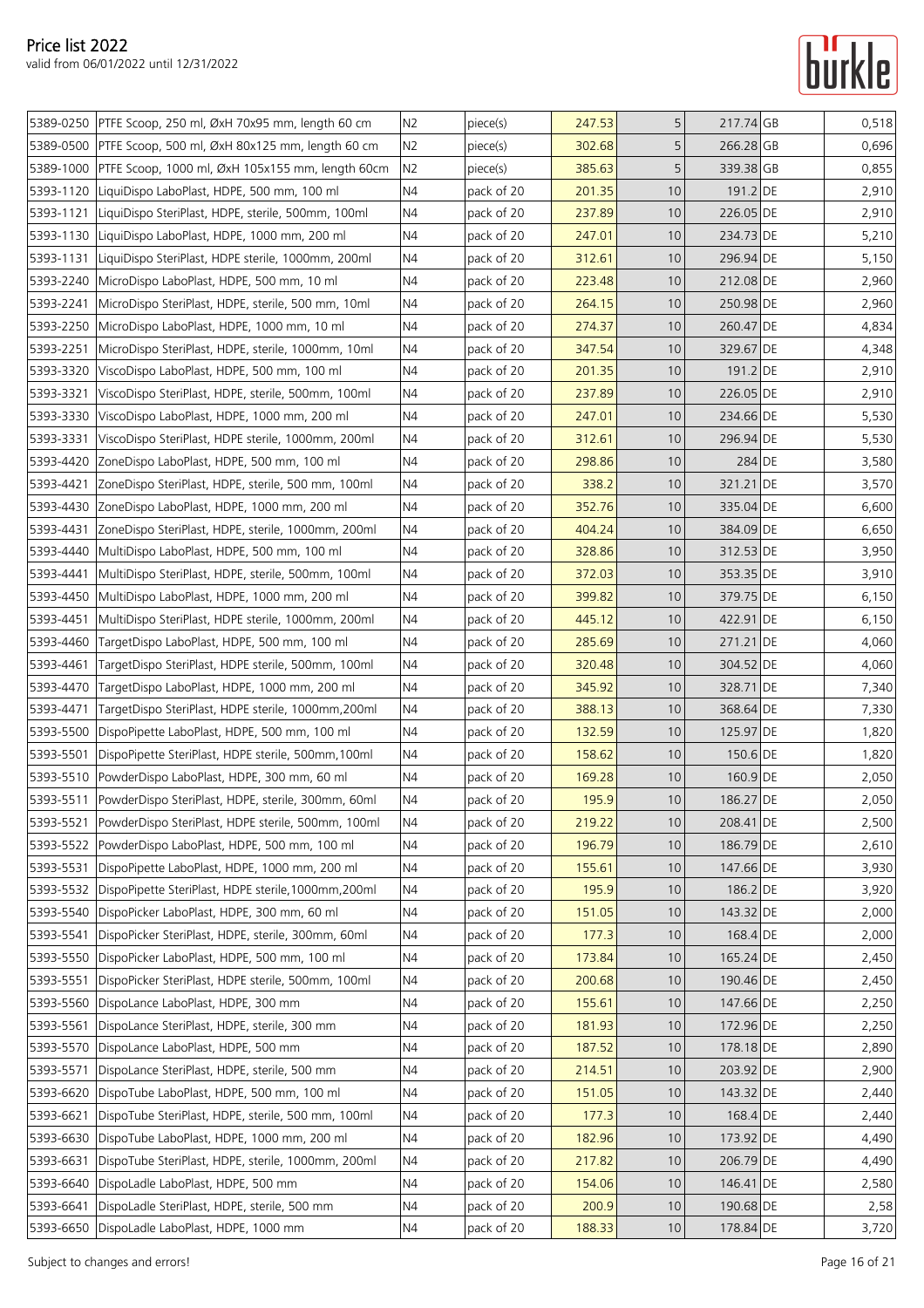| 5393-6651 | DispoLadle SteriPlast, HDPE, sterile, 1000 mm                   | N <sub>4</sub> | pack of 20 | 267.75  | 10             | 254.29 DE |    | 3,720  |
|-----------|-----------------------------------------------------------------|----------------|------------|---------|----------------|-----------|----|--------|
| 5393-7000 | DispoDipper LaboPlast, PP, blue, 50 ml                          | N4             | pack of 20 | 35.08   | $\overline{7}$ | 33.39 DE  |    | 0,700  |
| 5393-7001 | DispoDipper SteriPlast, PP, blue, sterile, 50ml                 | N4             | pack of 20 | 45.3    | $\overline{7}$ | 43.09 DE  |    | 0,700  |
| 5393-7010 | DispoDipper LaboPlast, PP, blue, 100 ml                         | N4             | pack of 20 | 50.59   | 5              | 47.95 DE  |    | 0,700  |
| 5393-7011 | DispoDipper SteriPlast, PP, blue, sterile, 100 ml               | N4             | pack of 20 | 64.35   | 5              | 61.04 DE  |    | 1,050  |
| 5393-7020 | DispoDipper LaboPlast, PP, blue, 250 ml                         | N4             | pack of 20 | 57.29   | $\mathsf 3$    | 54.42 DE  |    | 1,600  |
| 5393-7021 | DispoDipper SteriPlast, PP, blue, sterile, 250 ml               | N4             | pack of 20 | 73.02   | 3              | 69.27 DE  |    | 1,600  |
| 5399-0003 | Seal-it security seal, red, LxW 178x30 mm                       | N4             | 500 roll   | 202.89  | 5              | 195.46 DE |    | 0,608  |
| 5399-2902 | SampleSafe seal, PP/steel, red, LxØ 260x2 mm                    | N4             | 100 pack   | 120.31  | 10             | 113.91 ES |    | 0,307  |
| 5600-0501 | PP barrel pump w/discharge tube, 50cm, 200ml/ str.              | N4             | piece(s)   | 221.79  | 5              | 203.92 DE |    | 1,328  |
| 5600-0502 | PP barrel pump w/discharge hose/stopcock, 50 cm                 | N4             | piece(s)   | 221.79  | 5              | 203.92 DE |    | 1,343  |
|           | 5600-0651  PP barrel pump w/discharge tube, 65 cm, 230ml/str.   | N4             | piece(s)   | 221.79  | 5              | 203.92 DE |    | 1,249  |
| 5600-0652 | PP barrel pump w/discharge hose/stopcock, 65 cm                 | N4             | piece(s)   | 221.79  | 5              | 203.92 DE |    | 1,418  |
| 5600-0801 | PP barrel pump w/discharge tube, 80cm, 260ml/ str.              | N4             | piece(s)   | 229.58  | 5              | 210.02 DE |    | 1,340  |
| 5600-0802 | PP barrel pump w/discharge hose/stopcock, 80 cm                 | N <sub>4</sub> | piece(s)   | 229.58  | 5              | 210.02 DE |    | 1,543  |
|           | 5600-1001 PP barrel pump w/discharge tube, 100cm, 300ml/str.    | N4             | piece(s)   | 241.5   | 5              | 215.83 DE |    | 1,387  |
|           | 5600-1002 PP barrel pump w/discharge hose/stopcock, 100 cm      | N <sub>4</sub> | piece(s)   | 241.5   | 5              | 215.83 DE |    | 1,564  |
| 5600-1251 | PP barrel pump w/discharge tube, 125cm, 300ml/str.              | N4             | piece(s)   | 291.65  | 5              | 272.82 DE |    | 1,327  |
|           | 5600-1252  PP barrel pump w/discharge hose/stopcock, 125 cm     | N <sub>4</sub> | piece(s)   | 291.65  | 5              | 272.82 DE |    | 1,481  |
|           | 5600-1501  PP barrel pump w/discharge tube, 150cm, 300ml/str.   | N <sub>4</sub> | piece(s)   | 306.5   | 5              | 295.84 DE |    | 1,401  |
|           | 5600-1502 PP barrel pump w/discharge hose/stopcock, 150 cm      | N4             | piece(s)   | 306.5   | 5              | 295.84 DE |    | 1,553  |
| 5600-3130 | Barrel screw joint PP R 2" steel fine thread, out.              | N4             | piece(s)   | 50.3    | 5              | 45.45 DE  |    | 0,065  |
| 5600-3140 | Container screw joint w/ lock nut R2", PP, Ø 60 mm              | N4             | piece(s)   | 58.98   | 5              | 56.62 DE  |    | 0,098  |
|           | 5600-3150 PVC barrel plug for openenings Ø 40-70 mm             | N4             | piece(s)   | 36.62   | 5              | 32.58 DE  |    | 0,219  |
| 5600-3170 | PP barrel screw joint, Mauser 2" coarse thr., outer             | N4             | piece(s)   | 62.73   | 5              | 56.55 DE  |    | 0,111  |
|           | 5600-3180   PP barrel screw joint, Tri-Sure, coarse thr., outer | N4             | piece(s)   | 68.61   | 5              | 61.85 DE  |    | 0,105  |
| 5601-0080 | Discharge tube w/ cap nut, stainl. st. barrel pump              | N <sub>4</sub> | piece(s)   | 115.82  | 10             | 104.2 DE  |    | 0,161  |
| 5601-0090 | Discharge hose 1.2 m w/ stop cock, SS barrel pump               | N4             | piece(s)   | 323.71  | 10             | 298.49 DE |    | 0,760  |
|           | 5601-0100 Brass barrel screw joint, R2" steel fine, outer       | N <sub>4</sub> | piece(s)   | 81.92   | 5              | 72.51 DE  |    | 0,4415 |
|           | 5601-0120 Universal thread adapter, for barrel and canister     | N4             | piece(s)   | 337.68  |                |           | DE | 0,781  |
|           | 5601-0130 Gastight barrel connector, R2" steel fine, outer      | N4             | piece(s)   | 224.66  | 5              | 197.45 DE |    | 1,004  |
|           | 5601-0400 Stainless steel barrel pump w/discharge tube, 36cm    | N <sub>4</sub> | piece(s)   | 370.26  | 5              | 332.24 DE |    | 1,691  |
| 5601-0401 | Stainless steel barrel pump w/d. hose/stopc., 36cm              | N <sub>4</sub> | piece(s)   | 603.16  | 5              | 577.78 DE |    | 2,336  |
| 5601-0500 | Stainless steel barrel pump w/discharge tube, 57cm              | N <sub>4</sub> | piece(s)   | 379.38  | 5              | 340.48 DE |    | 1,969  |
| 5601-0501 | Stainless steel barrel pump w/d. hose/stopc.,57cm               | N4             | piece(s)   | 617.72  | 5              | 591.76 DE |    | 2,609  |
| 5601-0800 | Stainless steel barrel pump w/discharge tube, 91cm              | N <sub>4</sub> | piece(s)   | 396     | 5              | 359.67 DE |    | 2,423  |
| 5601-0801 | Stainless steel barrel pump w/d. hose/stopc.,91cm               | N4             | piece(s)   | 636.61  | 5              | 606.02 DE |    | 3,067  |
| 5602-1000 | Anti-static set in case (3 copper cable w/ clamps)              | N4             | piece(s)   | 79.2    | 5              | 71.33 DE  |    | 0,500  |
| 5603-1000 | Solvent pump hand operated, 60 cm, 2" fine thread               | N <sub>4</sub> | piece(s)   | 706.99  | 5              | 672.65 DE |    | 2,052  |
| 5603-1100 | Solvent pump foot operated w/ discharge tube, 95cm              | N <sub>4</sub> | piece(s)   | 774.13  | 5              | 734.79 DE |    | 4,480  |
| 5603-2000 | Solvent pump hand operated for tin-foil can., 60cm              | N <sub>4</sub> | piece(s)   | 762.58  |                |           | DE | 2,052  |
| 5603-3000 | Solvent pump foot operated w/ d. hose/stopc., 95cm              | N4             | piece(s)   | 1037.54 |                |           | DE | 4,398  |
| 5603-4000 | Mini solvent pump, 1,8 l/min, connection GL45                   | N <sub>4</sub> | piece(s)   | 728.46  |                |           | DE | 1,200  |
| 5605-1000 | Siphon with stopcok, LDPE/PVC, 100 cm, 9 l/min                  | N4             | piece(s)   | 83.24   | 10             | 75.45 DE  |    | 0,570  |
| 5606-0400 | PTFE barrel pump Ultrapure w/discharge tube, 40 cm              | N <sub>4</sub> | piece(s)   | 773.32  | 10             | 742.58 DE |    | 1,528  |
| 5606-0401 | PTFE barrel pump Ultrapure w/ d. hose/stopc., 40cm              | N <sub>4</sub> | piece(s)   | 773.32  | 10             | 742.58 DE |    | 1,373  |
| 5606-0600 | PTFE barrel pump Ultrapure w/discharge tube, 60 cm              | N <sub>4</sub> | piece(s)   | 773.32  | 10             | 742.58 DE |    | 1,528  |
| 5606-0601 | PTFE barrel pump Ultrapure w/ d. hose/stopc., 60cm              | N <sub>4</sub> | piece(s)   | 773.32  | 10             | 742.58 DE |    | 1,373  |
| 5606-1000 | PTFE barrel pump Ultrapure w/discharge tube, 95 cm              | N4             | piece(s)   | 838.48  | 10             | 806.12 DE |    | 1,667  |
| 5606-1001 | PTFE barrel pump Ultrapure w/ d. hose/stopc., 95cm              | N4             | piece(s)   | 838.48  | 10             | 806.12 DE |    | 1,602  |
|           |                                                                 |                |            |         |                |           |    |        |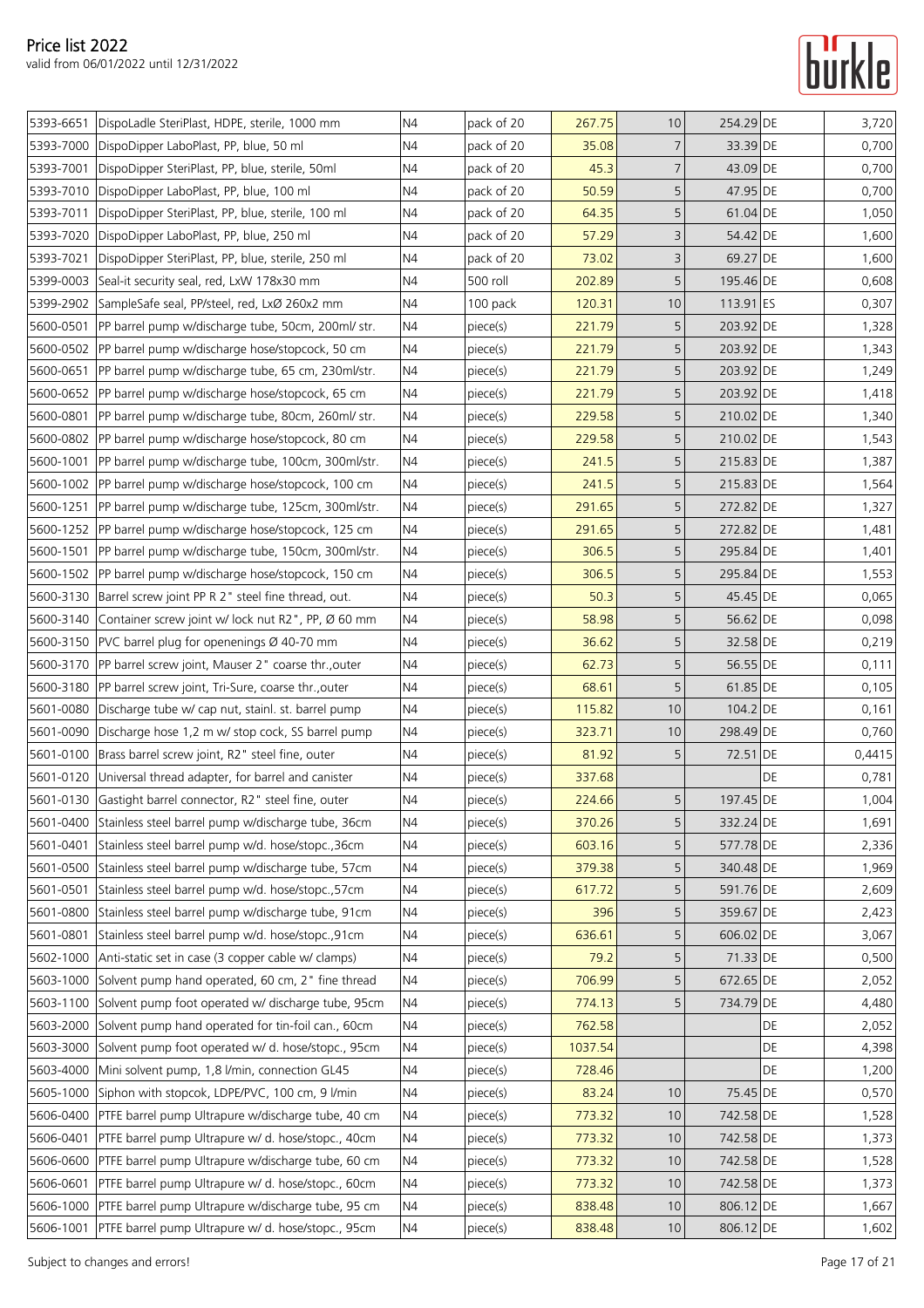## **Turkle**

|           | 5607-1004 Dosing pump Dosi-Pump, 4ml/str., imm. depth 25 cm    | N <sub>3</sub> | piece(s) | 14.05   | 100 | $11.1$ GB  |    | 0,022 |
|-----------|----------------------------------------------------------------|----------------|----------|---------|-----|------------|----|-------|
| 5607-2030 | Dosing pump Dosi-Pump, 30ml/str., imm.depth 38 cm              | N <sub>3</sub> | piece(s) | 22.28   | 100 | 17.87 GB   |    | 0,050 |
| 5607-3030 | Dosing pump Dosi-Pump, 30 ml/str., fix. feed. tube             | N3             | piece(s) | 38.09   | 100 | 30.52 GB   |    | 0,095 |
| 5607-4100 | Dosing pump Dosi-Pump, 100 ml/str., fix. feed.tube             | N <sub>3</sub> | piece(s) | 120.38  | 100 | 96.48 GB   |    | 0,127 |
| 5607-5250 | Dosing pump Dosi-Pump, 250 ml/str., fix. feed.tube             | N <sub>3</sub> | piece(s) | 150.02  | 100 | 120.01 GB  |    | 0,171 |
| 5610-1030 | Gas-tight barrel pump PP, connection Ø 34-70 mm                | N4             | piece(s) | 413.58  |     |            | DE | 2,110 |
| 5610-1040 | Gas-tight barrel pump PP, connection 2x3/4"                    | N <sub>4</sub> | piece(s) | 446.01  |     |            | DE | 2,110 |
| 5611-0090 | Gas-tight barrel pump V2A w/hose, imm. depth 91 cm             | N4             | piece(s) | 1374.86 | 5   | 1259.48 DE |    | 5,927 |
| 5611-1090 | Gas-tight barrel pump V2A w/hose, imm. depth 57 cm             | N <sub>4</sub> | piece(s) | 1331.03 | 5   | 1217.78 DE |    | 5,474 |
| 5618-0200 | Drum holder for placing filling containers, V2A                | N4             | piece(s) | 262.82  |     |            | DE | 0,420 |
| 5618-1000 | Drain safety stand, 117 cm, inner-Ø 35 mm                      | N4             | piece(s) | 90.6    | 5   | 81.7 DE    |    | 0,420 |
| 6205-0180 | Sample container, round, PFA, 180 ml, w/ closure               | N <sub>3</sub> | piece(s) | 146.41  | 10  | 130.75 DE  |    | 0,140 |
| 7118-2000 | Stand for Imhoff sedimentation funnels, from Ø90mm             | N4             | piece(s) | 126.34  | 3   | 118.84 DE  |    | 0,899 |
| 7118-2001 | Sedimentation funnel holder for Imhoff funnel                  | N <sub>4</sub> | piece(s) | 24.34   |     |            | DE | 0,100 |
| 8605-0060 | Two-way valve, PP/PE, Ø 5-7 mm, NW 4 mm, red/white             | N <sub>4</sub> | piece(s) | 10.07   | 50  | 8.97 DE    |    | 0,008 |
| 8605-0080 | Two-way valve, PP/PE, Ø 7-9 mm, NW 6 mm, red/white             | IN4            | piece(s) | 11.62   | 50  | 10.52 DE   |    | 0,008 |
| 8605-0100 | Two-way valve, PP/PE, Ø 9-11 mm, NW 8mm, red/white  N4         |                | piece(s) | 13.31   | 50  | 11.91 DE   |    | 0,014 |
| 8605-0120 | Two-way valve, PP/PE, Ø 11-13mm, NW 8mm, red/white N4          |                | piece(s) | 13.31   | 50  | 11.91 DE   |    | 0,015 |
| 8606-0060 | Three-way valve, PP/PE, Ø 5-7mm, NW 4mm, red/white             | N <sub>4</sub> | piece(s) | 16.77   | 50  | 15.22 DE   |    | 0,008 |
| 8606-0080 | Three-way valve, PP/PE, Ø 7-9mm, NW 6mm, red/white             | N4             | piece(s) | 19.78   | 50  | 17.87 DE   |    | 0,008 |
| 8606-0100 | Three-way valve, PP/PE, Ø9-11mm, NW 8mm, red/white N4          |                | piece(s) | 22.72   | 50  | 20.44 DE   |    | 0,015 |
| 8606-0120 | Three-way valve, PP/PE, Ø11-13mm, NW 8mm,red/white N4          |                | piece(s) | 22.72   | 50  | 20.44 DE   |    | 0,015 |
| 8607-0060 | Two-way valve, PVDF, Ø 5-7 mm, NW 4 mm, white                  | N4             | piece(s) | 16.91   | 50  | $15.3$ DE  |    | 0,012 |
| 8607-0080 | Two-way valve, PVDF, Ø 7-9 mm, NW 6 mm, white                  | N <sub>4</sub> | piece(s) | 20      | 50  | 18.09 DE   |    | 0,013 |
| 8607-0100 | Two-way valve, PVDF, $\varnothing$ 9-11 mm, NW 8 mm, white     | N4             | piece(s) | 22.87   | 50  | 20.59 DE   |    | 0,024 |
| 8607-0120 | Two-way valve, PVDF, Ø 11-13 mm, NW 8 mm, white                | N <sub>4</sub> | piece(s) | 22.87   | 50  | 20.59 DE   |    | 0,013 |
| 8608-0060 | Three-way valve, PVDF, $\varnothing$ 5-7 mm, NW 4 mm, white    | N4             | piece(s) | 26.25   | 50  | 23.9 DE    |    | 0,012 |
| 8608-0080 | Three-way valve, PVDF, Ø 7-9 mm, NW 6 mm, white                | N <sub>4</sub> | piece(s) | 29.71   | 50  | 26.47 DE   |    | 0,013 |
| 8608-0100 | Three-way valve, PVDF, $\varnothing$ 9-11 mm, NW 8 mm, white   | N <sub>4</sub> | piece(s) | 31.99   | 50  | 29.34 DE   |    | 0,025 |
| 8608-0120 | Three-way valve, PVDF, Ø 11-13 mm, NW 8 mm, white              | N4             | piece(s) | 31.99   | 50  | 29.34 DE   |    | 0,025 |
|           | 8610-0001   PTFE-valve, three-way, Ø 4,5 mm, NW 2mm, autoklav. | <b>N4</b>      | piece(s) | 97.66   | 10  | 88.1 GB    |    | 0,047 |
|           | 8610-0003 PTFE-valve, three-way, Ø 6,8 mm, NW 3mm, autoklav.   | N <sub>4</sub> | piece(s) | 97.66   | 10  | 88.1 GB    |    | 0,050 |
| 8610-0006 | PTFE-valve, three-way, Ø 10 mm, NW 4mm, autoklav.              | N4             | piece(s) | 126.56  | 10  | 110.45 GB  |    | 0,053 |
|           | 8610-0010 PTFE-valve, two-way, Ø 4,5 mm, NW 2mm, autoklav.     | N4             | piece(s) | 58.61   | 10  | 53.02 GB   |    | 0,045 |
| 8610-0012 | PTFE-valve, two-way, Ø 6,8 mm, NW 3mm, autoklav.               | N4             | piece(s) | 58.61   | 10  | 53.02 GB   |    | 0,049 |
| 8610-0015 | PTFE-valve, two-way, Ø 10 mm, NW 4mm, autoklav.                | N <sub>4</sub> | piece(s) | 78.32   | 10  | 70.3 GB    |    | 0,050 |
| 8619-0102 | stop-it hose clamp, Easy-Click, Ø 10 mm, red                   | N <sub>4</sub> | piece(s) | 3.74    | 50  | $3.38$ DE  |    | 0,007 |
| 8619-0104 | stop-it hose clamp, Easy-Click, Ø 10 mm, yellow                | N <sub>4</sub> | piece(s) | 3.74    | 50  | 3.38 DE    |    | 0,007 |
|           | 8619-0105 stop-it hose clamp, Easy-Click, Ø 10 mm, blue        | N4             | piece(s) | 3.74    | 50  | 3.38 DE    |    | 0,007 |
|           | 8619-0106 stop-it hose clamp, Easy-Click, Ø 10 mm, green       | N <sub>4</sub> | piece(s) | 3.74    | 50  | 3.38 DE    |    | 0,007 |
| 8619-0152 | stop-it hose clamp, Easy-Click, Ø 15 mm, red                   | N4             | piece(s) | 6.25    | 50  | $5.81$ DE  |    | 0,016 |
| 8619-0154 | stop-it hose clamp, Easy-Click, Ø 15 mm, yellow                | N4             | piece(s) | 6.25    | 50  | 5.81 DE    |    | 0,016 |
| 8619-0155 | stop-it hose clamp, Easy-Click, Ø 15 mm, blue                  | N <sub>4</sub> | piece(s) | 6.25    | 50  | 5.81 DE    |    | 0,016 |
| 8619-0156 | stop-it hose clamp, Easy-Click, Ø 15 mm, green                 | N4             | piece(s) | 6.25    | 50  | 5.81 DE    |    | 0,016 |
|           | 8619-0202 stop-it hose clamp, Easy-Click, Ø 20 mm, red         | N <sub>4</sub> | piece(s) | 7.87    | 50  | 7.18 DE    |    | 0,030 |
| 8619-0204 | stop-it hose clamp, Easy-Click, Ø 20 mm, yellow                | N4             | piece(s) | 7.87    | 50  | 7.18 DE    |    | 0,030 |
|           | 8619-0205 stop-it hose clamp, Easy-Click, Ø 20 mm, blue        | N4             | piece(s) | 7.87    | 50  | $7.18$ DE  |    | 0,030 |
| 8619-0206 | stop-it hose clamp, Easy-Click, Ø 20 mm, green                 | N4             | piece(s) | 7.87    | 50  | 7.18 DE    |    | 0,030 |
| 8619-0510 | stop-it hose clamp metal, Schlauch-Ø to 10mm                   | N4             | piece(s) | 4.69    | 50  | 4.28 DE    |    | 0,008 |
|           | 8619-0515 stop-it hose clamp metal, Schlauch-Ø to 15mm         | N <sub>4</sub> | piece(s) | 7.5     | 50  | $6.68$ DE  |    | 0,019 |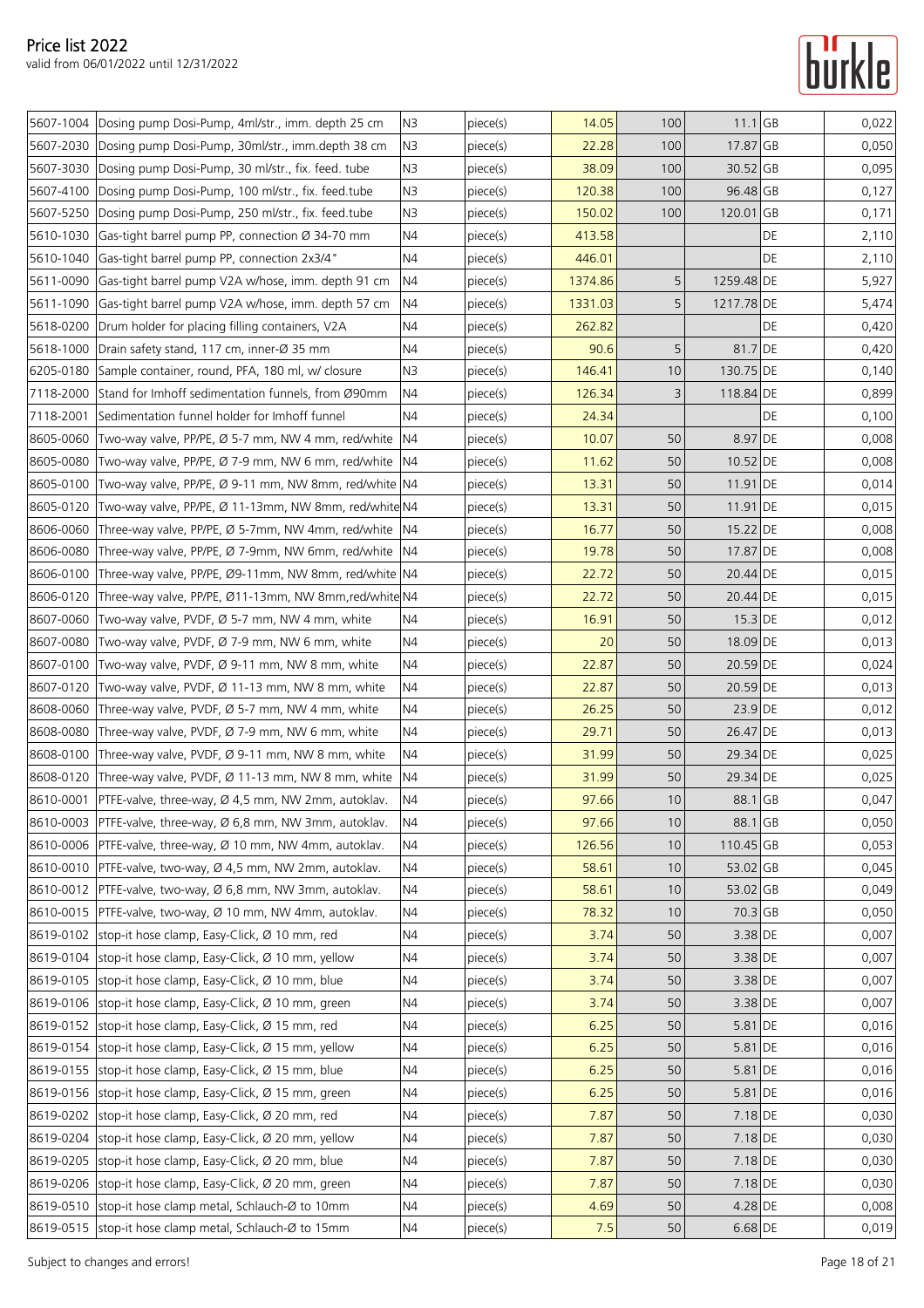|           | 8619-0520 stop-it hose clamp metal, Schlauch-Ø to 20mm         | N <sub>4</sub> | piece(s)   | 8.16  | 50     | 7.27 DE   |       | 0,035 |
|-----------|----------------------------------------------------------------|----------------|------------|-------|--------|-----------|-------|-------|
|           | 8619-0530 stop-it hose clamp metal, Schlauch-Ø to 30mm         | N <sub>4</sub> | piece(s)   | 12.5  | 50     | 11.1 DE   |       | 0,100 |
| 8700-0417 | Universal hose tubing connector, PP, for Ø 4-17 mm             | N4             | pack of 10 | 28.97 | 20     | 26.25 DE  |       | 0,071 |
| 8701-0004 | Connector straight, cylindrical nozzle, PP, Ø3-5mm             | N4             | pack of 10 | 5.71  | 20     | 5.32 DE   |       | 0,004 |
|           | 8701-0006 Connector straight, cylindric. nozzle, PP, Ø 5-7mm   | N <sub>4</sub> | pack of 10 | 7.29  | 20     | $6.56$ DE |       | 0,008 |
|           | 8701-0008 Connector straight, cylindric. nozzle, PP, Ø 7-9mm   | N4             | pack of 10 | 8.24  | 20     | $7.5$ DE  |       | 0,014 |
| 8701-0010 | Connector straight, cylindric.nozzle, PP, Ø 9-11mm             | N4             | pack of 10 | 9.27  | 20     | 8.38 DE   |       | 0,018 |
| 8701-0012 | Connector straight, cylindric.nozzle, PP, Ø11-13mm             | N <sub>4</sub> | pack of 10 | 10.52 | 20     | 9.71 DE   |       | 0,022 |
|           | 8701-0014 Connector straight, cylindric.nozzle, PP, Ø13-15mm   | N4             | pack of 10 | 12.06 | 20     | 11.03 DE  |       | 0,028 |
|           | 8705-0004 T-connector, PP, for Ø 3-5 mm, cylindrical nozzles   | N <sub>4</sub> | pack of 10 | 8.24  | 20     | $7.5$ DE  |       | 0,004 |
|           | 8705-0006 T-connector, PP, for Ø 5-7 mm, cylindrical nozzles   | N4             | pack of 10 | 10.22 | 20     | $9.05$ DE |       | 0,013 |
|           | 8705-0008 T-connector, PP, for Ø 7-9 mm, cylindrical nozzles   | N4             | pack of 10 | 11.91 | 20     | 10.52 DE  |       | 0,017 |
|           | 8705-0010 T-connector, PP, f. Ø 9-11 mm, cylindrical nozzles   | N4             | pack of 10 | 13.68 | 20     | $12.5$ DE |       | 0,021 |
|           | 8705-0012 T-connector, PP, f. Ø 11-13mm, cylindrical nozzles   | N4             | pack of 10 | 15.96 | 20     | 13.9 DE   |       | 0,026 |
|           | 8705-0014 T-connector, PP, f. Ø 13-15mm, cylindrical nozzles   | N <sub>4</sub> | pack of 10 | 18.46 | 20     | 16.77 DE  |       | 0,033 |
|           | 8706-0004 Y-connector, PP, for Ø 3-5 mm, cylindrical nozzles   | N4             | pack of 10 | 11.91 | 20     | 10.52 DE  |       | 0,004 |
|           | 8706-0006 Y-connector, PP, for Ø 5-7 mm, cylindrical nozzles   | N <sub>4</sub> | pack of 10 | 13.68 | 20     | 12.5 DE   |       | 0,015 |
| 8706-0007 | Y-connector, PP, for Ø 6-8 mm, cylindrical nozzles             | N4             | pack of 10 | 15.88 | 20     | 14.27 DE  |       | 0,022 |
| 8706-0008 | Y-connector, PP, for Ø 7-9 mm, cylindrical nozzles             | N <sub>4</sub> | pack of 10 | 17.43 | 20     | 15.96 DE  |       | 0,022 |
|           | 8706-0010 Y-connector, PP, f. Ø 9-11 mm, cylindrical nozzles   | N <sub>4</sub> | pack of 10 | 19.86 | 20     | 18.09 DE  |       | 0,029 |
|           | 8706-0012 Y-connector, PP, f. Ø 11-13mm, cylindrical nozzles   | N4             | pack of 10 | 22.8  | 20     | 20.52 DE  |       | 0,039 |
|           | 8706-0014 Y-connector, PP, f. Ø 13-15mm, cylindrical nozzles   | N <sub>4</sub> | pack of 10 | 26.33 | 20     | 23.97 DE  |       | 0,046 |
|           | 8707-0004   Angled connector, PP, for Ø 3-5 mm, cylindrical    | N4             | pack of 10 | 6.56  | 20     | 5.97 DE   |       | 0,005 |
|           | 8707-0006 Angled connector, PP, for Ø 5-7 mm, cylindrical      | N <sub>4</sub> | pack of 10 | 7.29  | 20     | 6.56 DE   |       | 0,008 |
|           | 8707-0008 Angled connector, PP, for Ø 7-9 mm, cylindrical      | N4             | pack of 10 | 7.72  | 20     | 6.94 DE   |       | 0,010 |
|           | 8707-0010 Angled connector, PP, for Ø 9-11 mm, cylindrical     | N <sub>4</sub> | pack of 10 | 9.05  | 20     | 8.24 DE   |       | 0,016 |
|           | 8707-0012 Angled connector, PP, for Ø 11-13 mm, cylindrical    | N <sub>4</sub> | pack of 10 | 10.81 | 20     | 9.93 DE   |       | 0,020 |
|           | 8707-0014   Angled connector, PP, for Ø 13-15 mm, cylindrical  | N <sub>4</sub> | pack of 10 | 12.94 | 20     | 11.69 DE  |       | 0,024 |
|           | 8708-0004 Four-way connector, PP, for Ø 3-5 mm, cylindrical    | N <sub>4</sub> | pack of 10 | 12.21 | 20     | 10.81 DE  |       | 0,006 |
|           | 8708-0006   Four-way connector, PP, for Ø 5-7 mm, cylindrical  | N4             | pack of 10 | 14.12 | 20     | $12.8$ DE |       | 0,017 |
|           | 8708-0008 Four-way connector, PP, for Ø 7-9 mm, cylindrical    | N4             | pack of 10 | 17.87 | 20     | 16.4 DE   |       | 0,015 |
|           | 8708-0010   Four-way connector, PP, for Ø 9-11mm, cylindrical  | N4             | pack of 10 | 20.37 | $20\,$ | 18.61 DE  |       | 0,027 |
|           | 8708-0012 Four-way connector, PP, for Ø 11-13mm, cylindrical   | N <sub>4</sub> | pack of 10 | 23.38 | 20     | 21.18 DE  |       | 0,044 |
|           | 8708-0014   Four-way connector, PP, for Ø 13-15mm, cylindrical | N <sub>4</sub> | pack of 10 | 27.14 | 20     | 24.56 DE  |       | 0,061 |
| 8710-0004 | Connector straight, cylindrical, PVDF, Ø 3-5 mm                | N4             | pack of 10 | 8.82  | 20     | 7.72 DE   |       | 0,007 |
|           | 8710-0006 Connector straight, cylindrical, PVDF, Ø 5-7 mm      | N <sub>4</sub> | pack of 10 | 10.96 | 20     |           | 10 DE | 0,015 |
| 8710-0008 | Connector straight, cylindrical, PVDF, Ø 7-9 mm                | N4             | pack of 10 | 12.65 | 20     | 11.32 DE  |       | 0,025 |
|           | 8710-0010 Connector straight, cylindrical, PVDF, Ø 9-11 mm     | N4             | pack of 10 | 14.19 | 20     | 12.65 DE  |       | 0,034 |
| 8710-0012 | Connector straight, cylindrical, PVDF, Ø 11-13 mm              | N <sub>4</sub> | pack of 10 | 15.88 | 20     | 14.49 DE  |       | 0,044 |
| 8710-0014 | Connector straight, cylindrical, PVDF, Ø 13-15 mm              | N <sub>4</sub> | pack of 10 | 19.27 | 20     | 17.06 DE  |       | 0,054 |
| 8710-0417 | Universal hose tubing connector, PVDF, for Ø4-17mm             | N <sub>4</sub> | pack of 10 | 43.39 | 20     | 39.49 DE  |       | 0,136 |
|           | 8711-0004 T-connector, PVDF, f. Ø 3-5mm, cylindrical           | N4             | pack of 10 | 11.99 | 20     | 11.03 DE  |       | 0,009 |
|           | 8711-0006 T-connector, PVDF, f. Ø 5-7mm, cylindrical           | N <sub>4</sub> | pack of 10 | 14.63 | 20     | 13.38 DE  |       | 0,021 |
|           | 8711-0008 T-connector, PVDF, f. Ø 7-9mm, cylindrical           | N4             | pack of 10 | 17.87 | 20     | 15.88 DE  |       | 0,032 |
|           | 8711-0010 T-connector, PVDF, Ø 9-11 mm, cylindrical            | N <sub>4</sub> | pack of 10 | 20    | 20     | 18.31 DE  |       | 0,039 |
|           | 8711-0012 T-connector, PVDF, Ø 11-13 mm, cylindrical           | N <sub>4</sub> | pack of 10 | 22.65 | 20     | 20.37 DE  |       | 0,052 |
|           | 8711-0014 T-connector, PVDF, Ø 13-15 mm, cylindrical           | N4             | pack of 10 | 26.55 | 20     | 23.9 DE   |       | 0,065 |
|           | 8712-0004 Y-connector, PVDF, f. Ø 3-5mm, cylindrical nozzles   | N <sub>4</sub> | pack of 10 | 17.5  | 20     | 15.52 DE  |       | 0,011 |
|           | 8712-0006 Y-connector, PVDF, f. Ø 5-7mm, cylindrical nozzles   | N4             | pack of 10 | 19.56 | 20     | 17.8 DE   |       | 0,027 |
| 8712-0008 | Y-connector, PVDF, f. Ø 7-9mm, cylindrical nozzles             | N4             | pack of 10 | 24.86 | 20     | 22.58 DE  |       | 0,042 |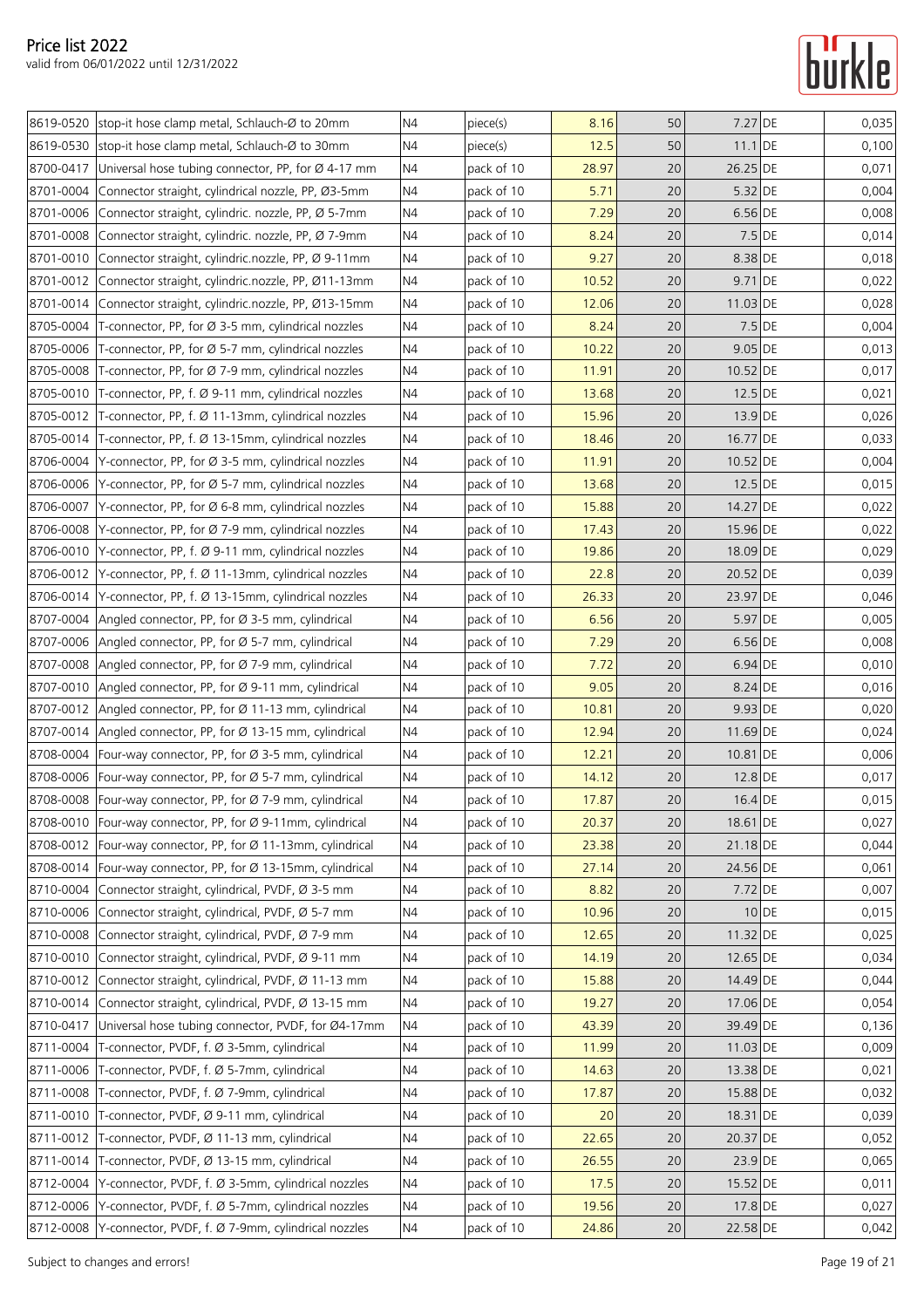|           | 8712-0010 Y-connector, PVDF, for Ø 9-11 mm, cylindrical        | N <sub>4</sub> | pack of 10 | 28.68  | 20  | 25.81 DE  |           | 0,055 |
|-----------|----------------------------------------------------------------|----------------|------------|--------|-----|-----------|-----------|-------|
|           | 8712-0012 Y-connector, PVDF, for Ø 11-13 mm, cylindrical       | N <sub>4</sub> | pack of 10 | 32.72  | 20  | 29.42 DE  |           | 0,074 |
|           | 8712-0014   Y-connector, PVDF, for Ø 13-15 mm, cylindrical     | N <sub>4</sub> | pack of 10 | 37.5   | 20  | 33.83 DE  |           | 0,087 |
|           | 8713-0004   Angled connector, PVDF, for Ø 3-5 mm, cylindrical  | N <sub>4</sub> | pack of 10 | 10.22  | 20  | 9.27 DE   |           | 0,005 |
|           | 8713-0006 Angled connector, PVDF, for Ø 5-7 mm, cylindrical    | N <sub>4</sub> | pack of 10 | 11.18  | 20  | 10.22 DE  |           | 0,015 |
|           | 8713-0008 Angled connector, PVDF, for Ø 7-9 mm, cylindrical    | N4             | pack of 10 | 11.69  | 20  | 10.74 DE  |           | 0,025 |
|           | 8713-0010 Angled connector, PVDF, for Ø 9-11 mm, cylindrical   | N <sub>4</sub> | pack of 10 | 14.12  | 20  | 12.87 DE  |           | 0,028 |
|           | 8713-0012 Angled connector, PVDF, f. Ø 11-13 mm, cylindrical   | N4             | pack of 10 | 16.91  | 20  |           | $15$ DE   | 0,037 |
|           | 8713-0014   Angled connector, PVDF, f. Ø 13-15 mm, cylindrical | N4             | pack of 10 | 20.81  | 20  | 18.68 DE  |           | 0,052 |
|           | 8714-0060 Non-return valve, conic. nozzle, Ø 6-8mm, embossed   | N <sub>4</sub> | piece(s)   | 4.18   | 100 | 3.79 DE   |           | 0,006 |
|           | 8714-0080 Non-return valve, con. nozzle, Ø 8-10 mm, embossed   | N4             | piece(s)   | 4.18   | 100 | 3.79 DE   |           | 0,007 |
|           | 8714-0100 Non-return valve, con. nozzle, Ø 10-14mm, embossed   | N <sub>4</sub> | piece(s)   | 5.22   | 100 | $4.12$ DE |           | 0,010 |
|           | 8714-1006 Non-return valve, conical nozzle, Ø6-8mm, printed    | N4             | piece(s)   | 4.57   | 100 | $4.21$ DE |           | 0,006 |
|           | 8714-1008 Non-return valve, conic. nozzle, Ø 8-10mm, printed   | N4             | piece(s)   | 4.57   | 100 | $4.21$ DE |           | 0,007 |
|           | 8714-1010   Non-return valve, conic. nozzle Ø 10-14mm, printed | N <sub>4</sub> | piece(s)   | 5.6    | 100 | $4.53$ DE |           | 0,010 |
|           | 8715-1000 Magic Box (68 different hose connectors)             | N <sub>4</sub> | piece(s)   | 105.16 | 5   | 94.28 DE  |           | 0,355 |
|           | 8717-0004   Four-way-connectors PVDF, for Ø 3-5 mm, cylindric. | N <sub>4</sub> | pack of 10 | 18.61  | 20  | 16.47 DE  |           | 0,011 |
|           | 8717-0006   Four-way-connectors PVDF, for Ø 5-7 mm, cylindric. | N4             | pack of 10 | 20.81  | 20  | 18.9 DE   |           | 0,030 |
|           | 8717-0008   Four-way-connectors PVDF, for Ø 7-9 mm, cylindric. | N4             | pack of 10 | 26.4   | 20  | 23.9 DE   |           | 0,050 |
|           | 8717-0010   Four-way-connectors PVDF, for Ø 9-11 mm, cylind.   | N4             | pack of 10 | 30.44  | 20  | $27.5$ DE |           | 0,070 |
|           | 8717-0012 Four-way-connectors PVDF, for Ø 11-13 mm, cylind.    | N <sub>4</sub> | pack of 10 | 34.71  | 20  | 31.25 DE  |           | 0,080 |
|           | 8717-0014   Four-way-connectors PVDF, for Ø 13-15 mm, cylind.  | N <sub>4</sub> | pack of 10 | 40     | 20  | 35.96 DE  |           | 0,120 |
|           | 8720-1002   Flow indicator LiquiMobil, SAN, red                | N <sub>4</sub> | piece(s)   | 16.4   | 10  | 15.08 DE  |           | 0,016 |
|           | 8720-1003   Flow indicator LiquiMobil, SAN, black              | N <sub>4</sub> | piece(s)   | 16.4   | 10  | 15.08 DE  |           | 0,016 |
|           | 8720-1005   Flow indicator LiquiMobil, SAN, blue               | N4             | piece(s)   | 16.4   | 10  | 15.08 DE  |           | 0,016 |
|           | 8720-2002   Flow indicator CheMobil, PMP, red                  | N4             | piece(s)   | 20.3   | 10  | 17.87 DE  |           | 0,012 |
|           | 8720-2003 Flow indicator CheMobil, PMP, black                  | N <sub>4</sub> | piece(s)   | 20.3   | 10  | 17.87 DE  |           | 0,012 |
|           | 8720-2005   Flow indicator CheMobil, PMP, blue                 | N <sub>4</sub> | piece(s)   | 20.3   | 10  | 17.87 DE  |           | 0,012 |
|           | 8804-0103 PTFE hose, Ø 1x3 mm, pressure max. 240 bar, 5 m      | N <sub>3</sub> | 5 m roll   | 32.8   |     |           | <b>SE</b> | 0,067 |
|           | 8804-0204 PTFE hose, Ø 2x4 mm, pressure max. 120 bar, 5 m      | N <sub>3</sub> | 5 m roll   | 42.14  |     |           | <b>SE</b> | 0,101 |
|           | 8804-0305 PTFE hose, Ø 3x5 mm, pressure max. 80 bar, 5 m       | N <sub>3</sub> | 5 m roll   | 53.31  |     |           | SE        | 0,139 |
|           | 8804-0406 PTFE hose, Ø 4x6 mm, pressure max. 60 bar, 5 m       | N <sub>3</sub> | 5 m roll   | 59.05  |     |           | <b>SE</b> | 0,234 |
|           | 8804-0608 PTFE hose, Ø 6x8 mm, pressure max. 40 bar, 5 m       | N <sub>3</sub> | 5 m roll   | 75.74  | 20  | 66.33 SE  |           | 0,240 |
|           | 8805-0608   PE hose, inner-x outer-Ø 6x8 mm, 10 m              | N <sub>3</sub> | 10 m roll  | 30.52  |     |           | DE        | 0,210 |
|           | 8805-1014   PE hose, inner-x outer-Ø 10x14 mm, 10 m            | N <sub>3</sub> | 10 m roll  | 61.11  |     |           | DE        | 0,732 |
|           | 8805-1216   PE hose, inner-x outer-Ø 12x16 mm, 10 m            | N <sub>3</sub> | 10 m roll  | 70.3   |     |           | DE        | 0,840 |
|           | 8878-0305   PE hose, inner-x outer-Ø 3x5 mm, 100 m             | N <sub>3</sub> | 100 m roll | 62.73  | 10  | 55.82 DE  |           | 1,157 |
|           | 8878-0406   PE hose, inner-x outer-Ø 4x6 mm, 100 m             | N <sub>3</sub> | 100 m roll | 85.82  | 10  | 77.14 DE  |           | 1,849 |
|           | 8878-0608   PE hose, inner-x outer-Ø 6x8 mm, 100 m             | N <sub>3</sub> | 100 m roll | 111.7  | 10  | 100.38 DE |           | 2,488 |
|           | 8878-1014   PE hose, inner-x outer-Ø 10x14 mm, 100 m           | N <sub>3</sub> | 100 m roll | 405.71 | 10  | 364.67 DE |           | 8,753 |
|           | 8879-0103 PTFE hose, Ø 1x3 mm, pressure max. 240 bar, 50 m     | N <sub>3</sub> | 50 m roll  | 203.77 |     |           | FI.       | 0,650 |
|           | 8879-0204 PTFE hose, Ø 2x4 mm, pressure max. 120 bar, 50 m     | N <sub>3</sub> | 50 m roll  | 276.13 |     |           | FI        | 1,068 |
|           | 8879-0305   PTFE hose, Ø 3x5 mm, pressure max. 80 bar, 50 m    | N <sub>3</sub> | 50 m roll  | 376.95 |     |           | FI        | 1,339 |
| 8879-0406 | PTFE hose, Ø 4x6 mm, pressure max. 60 bar, 50 m                | N <sub>3</sub> | 50 m roll  | 420.56 |     |           | H         | 1,730 |
|           | 8879-0608 PTFE hose, Ø 6x8 mm, pressure max. 40 bar, 50 m      | N <sub>3</sub> | 50 m roll  | 529.54 | 4   | 504.17 FI |           | 2,350 |
|           | 8879-0810 PTFE hose, Ø 8x10 mm, pressure max. 30 bar, 50 m     | N <sub>3</sub> | 50 m roll  | 713.39 |     |           | FI.       | 2,840 |
|           | 8879-1012   PTFE hose, Ø 10x12 mm, pressure max. 20 bar, 50 m  | N <sub>3</sub> | 50 m roll  | 864.51 |     |           | FI        | 3,715 |
| 9604-0001 | Funnel, stainless steel, V2A, outer-Ø 60 mm                    | N <sub>4</sub> | piece(s)   | 19.78  | 10  | 18.68 PK  |           | 0,030 |
|           | 9604-0003 Funnel, stainless steel, V2A, outer-Ø 100 mm         | N4             | piece(s)   | 28.16  | 10  | 26.4 PK   |           | 0,070 |
|           | 9604-0005   Funnel, stainless steel, V2A, outer-Ø 150 mm       | N4             | piece(s)   | 41.7   | 10  | 39.12 PK  |           | 0,160 |